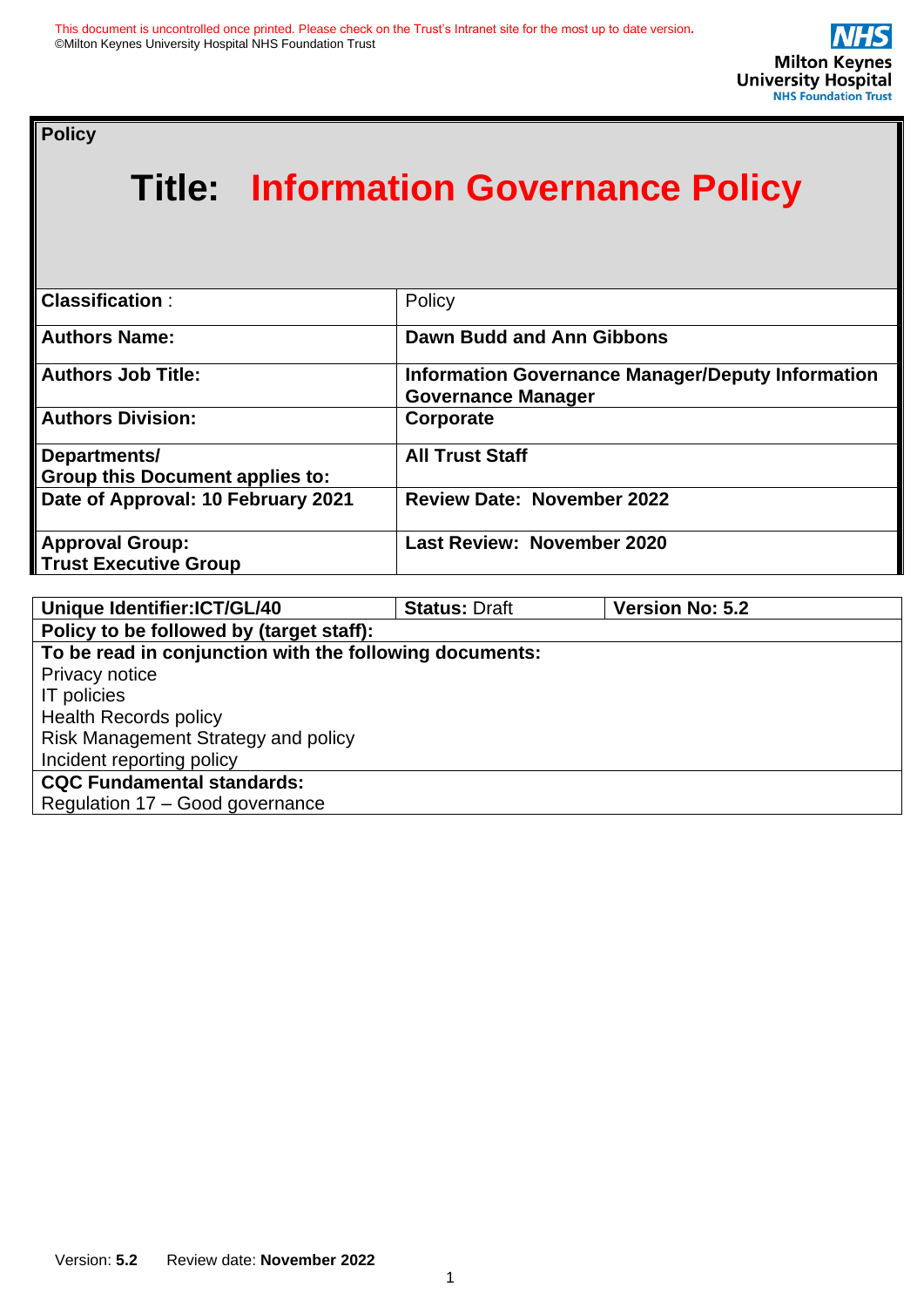| <b>Index</b> |  |
|--------------|--|
|              |  |
| 2            |  |
| 3            |  |
| 4            |  |
| 5            |  |
| 6            |  |
| 7            |  |
| 8            |  |
| 9            |  |
| 10           |  |
| 11           |  |
| 13           |  |
| 14           |  |
| 15           |  |
| 16           |  |
|              |  |
|              |  |
| 19           |  |
| 20           |  |
| 21           |  |
| 22           |  |
|              |  |
| 24           |  |
| 25           |  |
|              |  |
| 27           |  |
|              |  |
|              |  |
|              |  |
|              |  |
|              |  |
|              |  |
|              |  |
|              |  |
|              |  |
|              |  |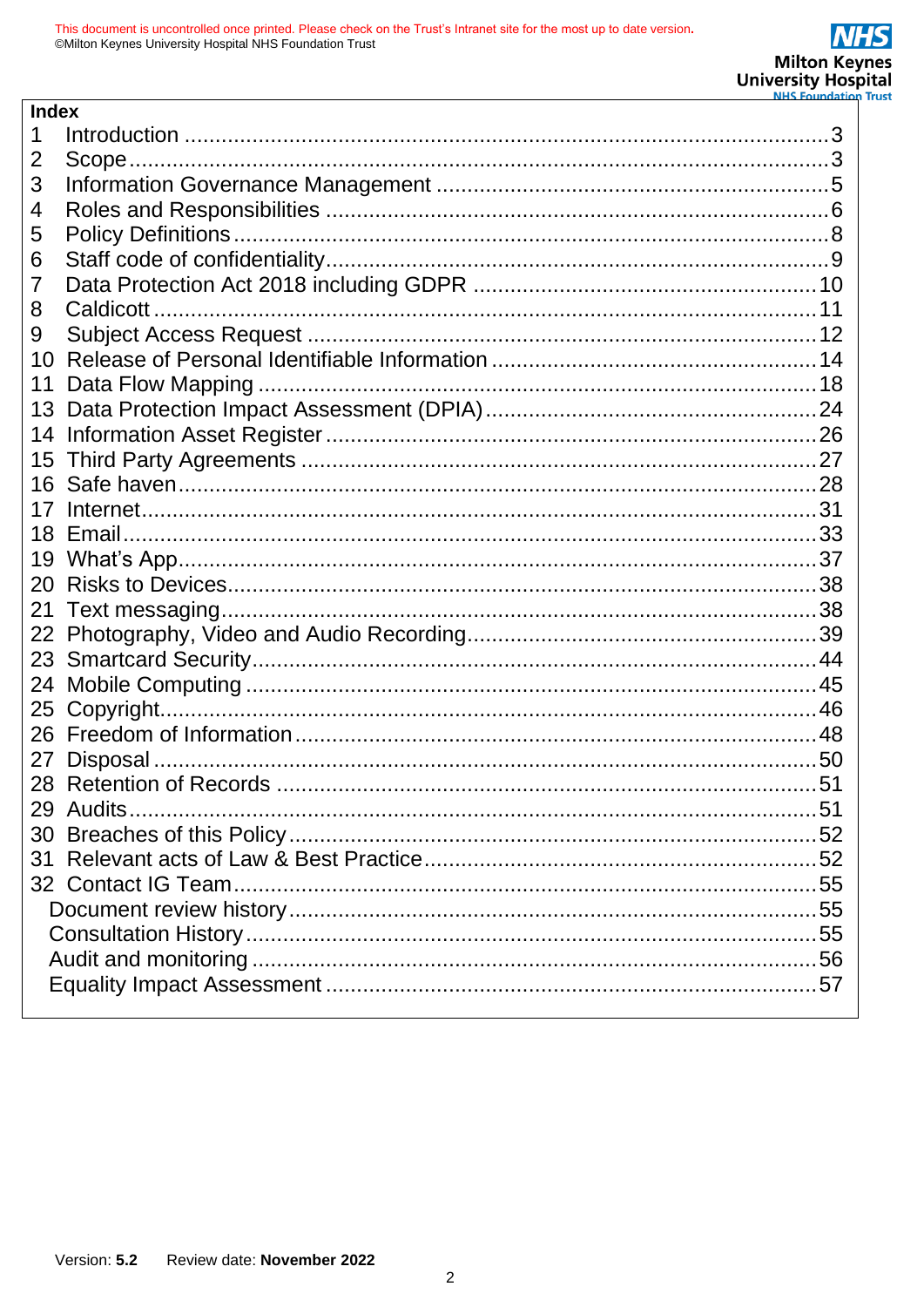# <span id="page-2-0"></span>**1 Introduction**

Milton Keynes University Hospital NHS Foundation Trust (MKUHFT) recognises the importance of reliable information, both in terms of the clinical management of individual patients and the efficient management of services and resources. Information Governance plays a key part in supporting Clinical Governance, service planning and performance management.

It also gives assurance to MKUHFT and to individuals that information is dealt with legally, securely, efficiently, and effectively, to deliver the best possible care and to meet the Trust's legal and good practice responsibilities.

### **The Data Security and Protection Toolkit covers: -**

- **1. Personal Confidential Data**
- **2. Staff Responsibilities**
- **3. Training**
- **4. Managing Data Access**
- **5. Process Reviews**
- **6. Responding to Incidents**
- **7. Continuity Planning**
- **8. Unsupported Systems**
- **9. IT Protection**

### **10.Accountable Suppliers**

The Data Security and Protection toolkit provides a framework for handling personal information in a confidential and secure manner to the appropriate ethical and quality standards. All initiatives of the Data Security and Protection Toolkit link together to: -

- Support the provision of high quality care by promoting the effective and appropriate use of information
- Encourage staff to work closely together, prevent duplication of effort and enable efficient use of resources
- Develop support arrangements and provide staff with the appropriate tools to enable them to discharge their responsibilities to a consistent high standard.
- Enable us to understand our own performance and manage improvement in a systematic and effective way.
- Enable us to audit patient information continually and ensure it is of high quality in accordance with both local and national information quality standards.

### <span id="page-2-1"></span>**2 Scope**

The scope of this policy is to establish and maintain the security, quality and confidentiality of information, information systems, applications and networks owned or held by the Trust by:

- Ensuring that all members of staff are aware of and fully compliant with the relevant legislation and sections in this policy.
- Describing the principles of security and explaining how they will be implemented within the Trust.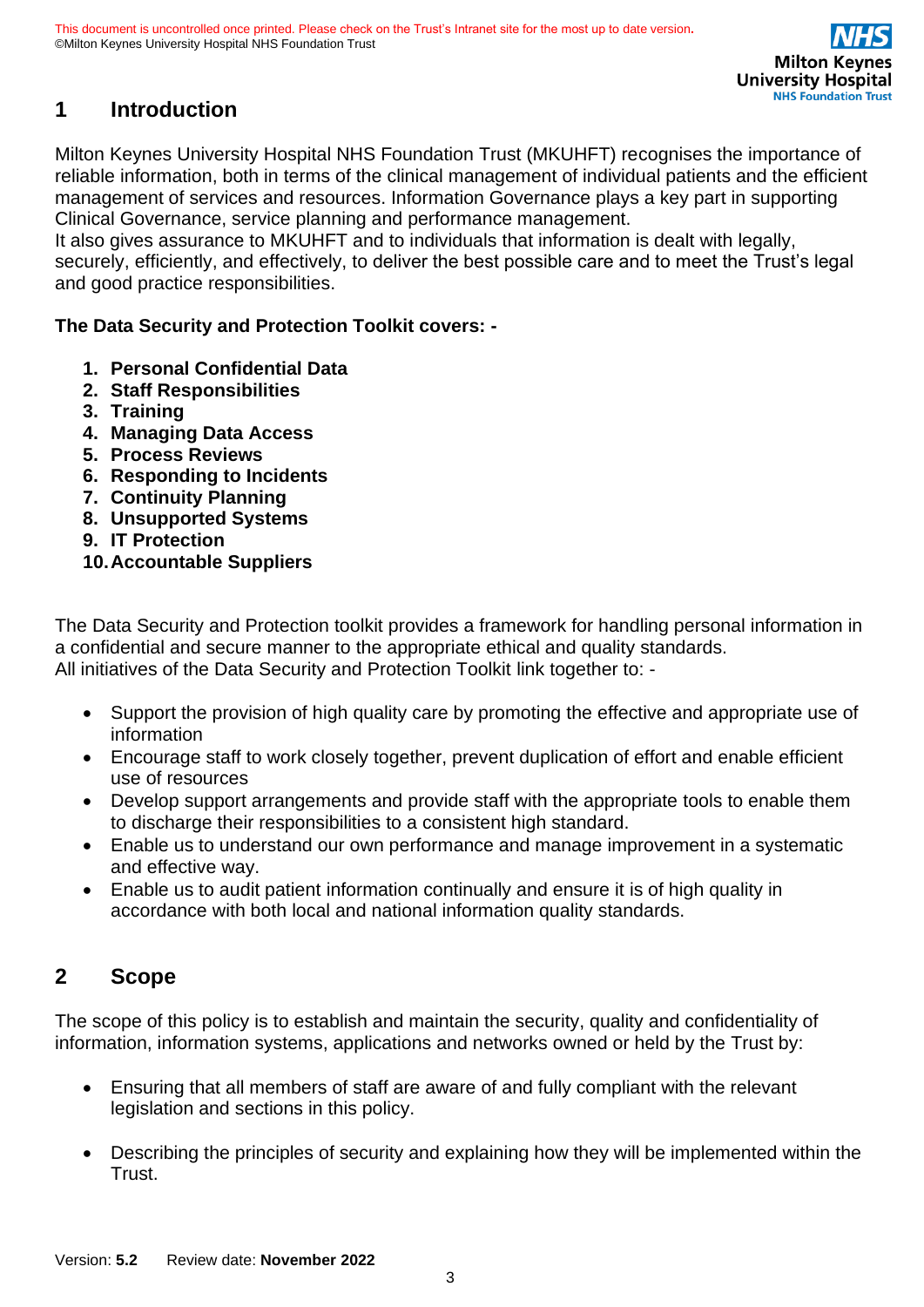

- Introducing a consistent approach to security and ensuring that all members of staff fully understand their own responsibilities
- Creating and maintaining a level of Information Security awareness within the Trust as an integral part of the day to day business.
- Protecting information assets under the control of the Trust.
- Assessing the training needs of staff against the Information Governance requirements and systems are in place and present within the organisational structure.

### **Objectives are to ensure:**

| <b>Confidentiality</b> | $\blacksquare$ | protecting sensitive information from unauthorised access or disclosure            |
|------------------------|----------------|------------------------------------------------------------------------------------|
| <b>Integrity</b>       | $\blacksquare$ | Safeguarding the accuracy and completeness of information and<br>computer software |
| <b>Availability</b>    | $\blacksquare$ | Ensuring information and vital services are available to users when<br>required.   |
| Quality                | -              | Ensuring information is of sufficient quality for the intended purpose             |
| <b>Transparency</b>    | $\blacksquare$ | Transparent in communication and exercising of the rights of the data<br>subject   |

The potential impact of failure to preserve any of the above can have serious consequences not only for the Trust but also for our patients.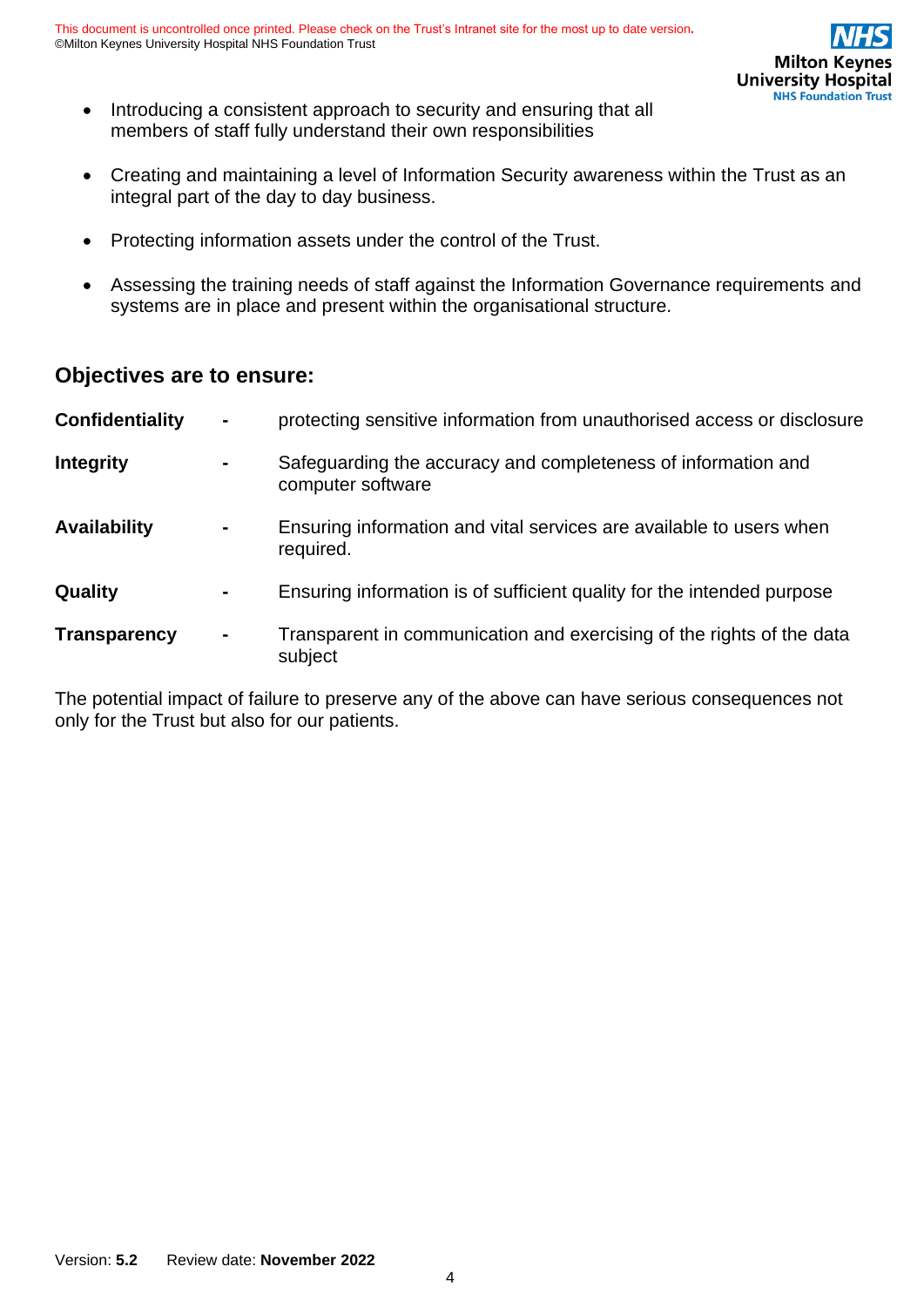# <span id="page-4-0"></span>**3 Information Governance Management**

The Trust has appointed a Caldicott Guardian (CG) and a Senior Information Risk Owner (SIRO) to support the information Governance functions, both sit on the Information Governance Steering Group (IGSG) which has ultimate responsibility for the implementation of the Information Governance Agenda, this group reports directly to the Management and Trust Boards.

The operational management of Information Governance rests with the Trusts Director of Corporate Affairs.

The information governance steering groups responsibilities include: - (but are not limited to):

- Ensure the production of an Action Plan for the current year's assessment from the IG Toolkit.
- Ensure the production of an Audit Plan
- Recommendations for approval, by the appropriate Trust Board, related policies and procedures.
- Co-ordinate and monitor the Information Governance Strategy across the organisation.
- Appropriate policies and procedures are in place to underpin this function.

#### **Principles of Information Governance**

The Trust recognises the need for an appropriate balance between openness and confidentiality in the management and use of information and its systems

The Trust fully supports the principles of corporate governance and recognises its public accountability. But equally places importance on the confidentiality of, and the security arrangements to safeguard personal information about patients, staff and other Business Critical information.

The Trust recognises the need to share patient information with other health organisations and other agencies in a controlled manner consistent with the Data Protection Act 2018 including the General Data Protection Regulations (GDPR)

The Trust believes that accurate, timely and relevant information is essential to support high quality health care. As such it is the responsibility of all staff to ensure and promote the quality of our information.

#### **Year on Year Improvement Plan and Assessment**

An assessment of our compliance with requirements, within the Information Governance Toolkit (IGT), is undertaken each year. Annual reports and proposed action/development plans are presented to the Information Governance Steering Group. The yearly assessment is reported to Trust Board.

The annual assessment and action plan will inform the Trust Board of the current performance of the Trust and areas of concern to be addressed in the following year.

Version: **5.2** Review date: **November 2022**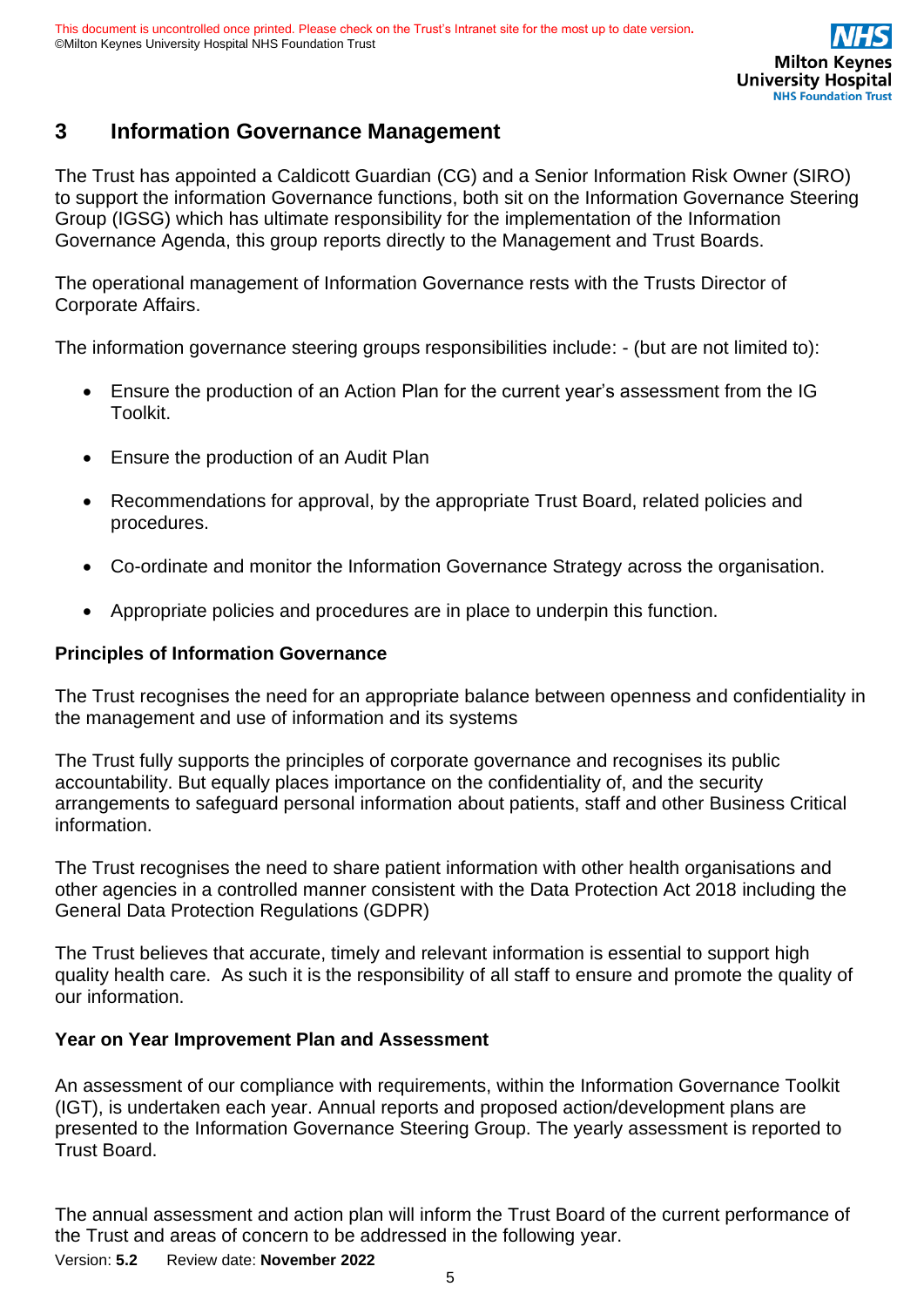

### **Training**

The Trust will promote effective information governance practice to its entire staff through training. This will ensure that staffs are aware of their responsibilities in handling of and accessing information, irrespective of how that information is held.

All staff must complete their IG mandatory training via E-Learning on a yearly basis. Departmental training can also be arranged through the Information Governance Team.

# <span id="page-5-0"></span>**4 Roles and Responsibilities**

### **Caldicott Guardian / Deputy Caldicott Guardian**

The Caldicott Guardian has a strategic role, developing security and confidentiality of patient information and to facilitate sharing where appropriate, and for representing confidentiality requirements and issues at Board level.

The Caldicott Guardian is the Trust's Medical Director who is responsible for agreeing and reviewing internal/external protocols governing the protection and use of patient-identifiable information.

The Caldicott Lead is the Information Governance Manager who is the first point of contact and undertakes all the duties above.

### **Senior Information Risk Owner/Deputy (SIRO)**

The SIRO is a member of Trust Board who has lead responsibility to ensure organisational information risk is properly identified, managed and that appropriate mechanisms exist. The deputy SIRO chairs the Information Governance Steering Group and feeds up to the board.

#### **Information Governance Manager**

The Information Governance manager reports directly to the Corporate Services Director and is responsible for the Information Governance work program within the Trust. To include:-

- Investigating all Information Governance security breaches
- Acting as the Trust lead for Caldicott reporting directly to the Caldicott Guardian.
- Acting as the Trust lead for information risk reporting directly to the SIRO
- Ensuring that the Trust's business activities are conducted in a manner that is consistent with the Freedom of Information Act 2000, and that the Trust's activities consistently support accountability, openness, fairness and transparency of process.
- Approve all data flows for the release of personal identifiable information in conjunction with the Caldicott Guardian and SIRO.

#### **Data Protection Officer**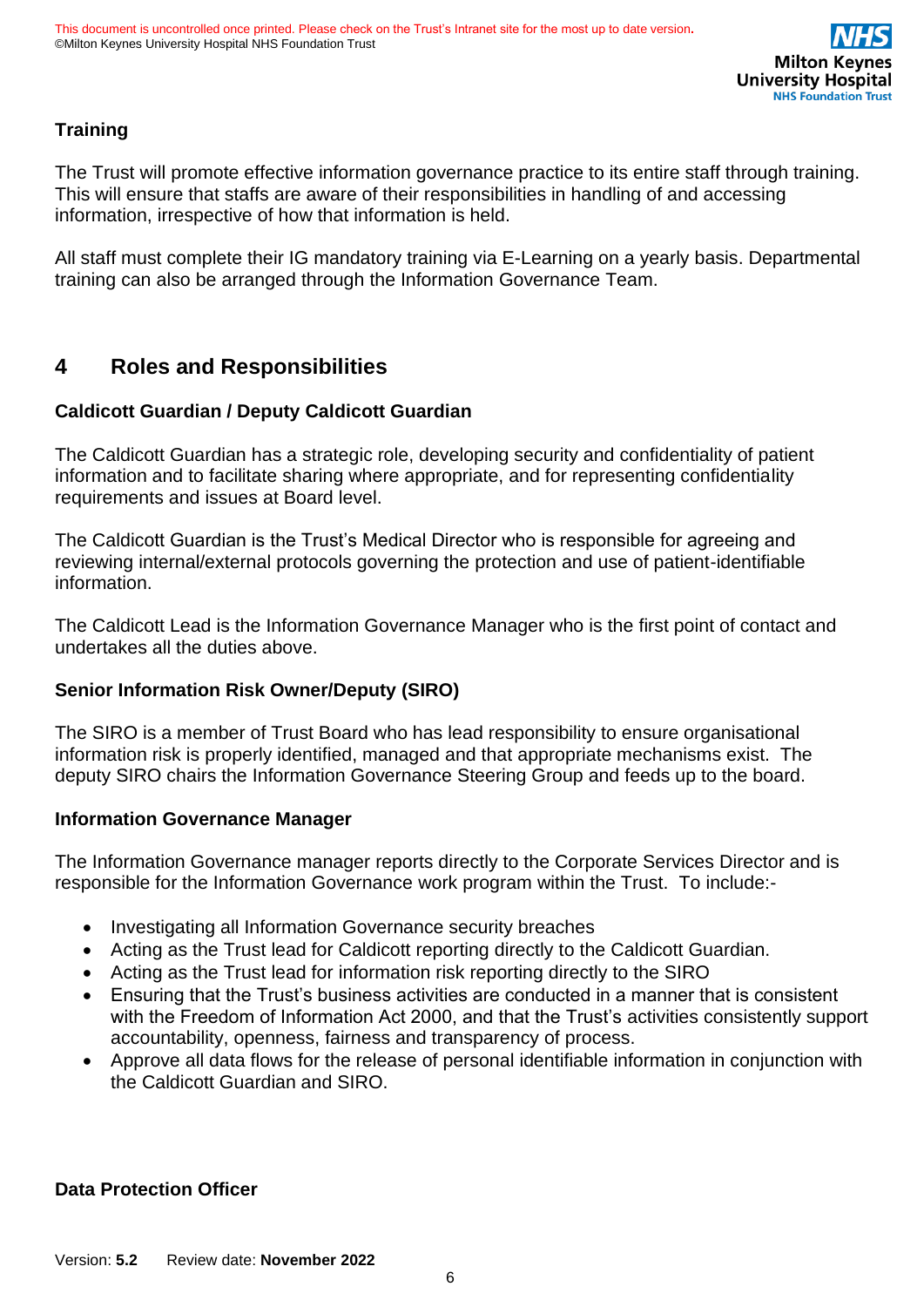A data protection officer (DPO) is a leadership role required by the General Data Protection Regulations (GDPR). Data protection officers are responsible for overseeing the data protection strategy and implementation to ensure compliance with GDPR requirements

The controller and the processor need to involve the DPO fully and at the earliest point in all issues which relate to the protection of personal data.

A consultative and Advisory Role to include the following: -

- Monitor Trust Compliance with GDPR
- Provide advice on DPIA's including the need to undertake one
- Investigate and report to the ICO all breaches within 72 hours (if a person's right is infringed)
- Undertake record keeping functions
- Independent and cannot be instructed to the output of advice

#### **The IT Department**

Where applicable the IT department will ensure that any technical requirements that are required to enact any part of this policy are fulfilled. This covers all Trust owned equipment and where applicable end user owned equipment being used to support the Trust business where this has been signed off and agreed.

#### **Health Records Manager**

The Trust's Health Records Manager will ensure that a systematic and planned approach to the management of health records is in place within the organisation via the Health Records Policy, which defines the requirements for the organization to control the quality, integrity and availability of information it generates, ensuring the organisation can maintain information in a manner that supports the safe delivery of patient care, and that it can dispose of the information appropriately when it is no longer required.

#### **Operational and Line Management**

Trust managers are responsible for ensuring that appropriate activities (training/user management) are facilitated for their staff and that compliance with this information governance policy is promoted.

#### **All Staff**

Staff members (full time and part-time employees of the Trust, non-Executive Directors, Contracted third party organisations and individuals including (agency, bank, locums, volunteers, student/trainees, and other staff on placement with the Trust,) are responsible for compliance with this Information governance policy.

#### **Information Governance Steering Group (IGSG)**

The Information Governance Steering Group's purpose is to drive the broader information governance agenda and provide the Trust Board with assurance that effective information governance, records management and best practice mechanisms are in place within the organisation. The IGSG is also responsible for the monitoring and compliance of this policy.

#### **Information Asset Owner IAO (System Owner)**

Version: **5.2** Review date: **November 2022**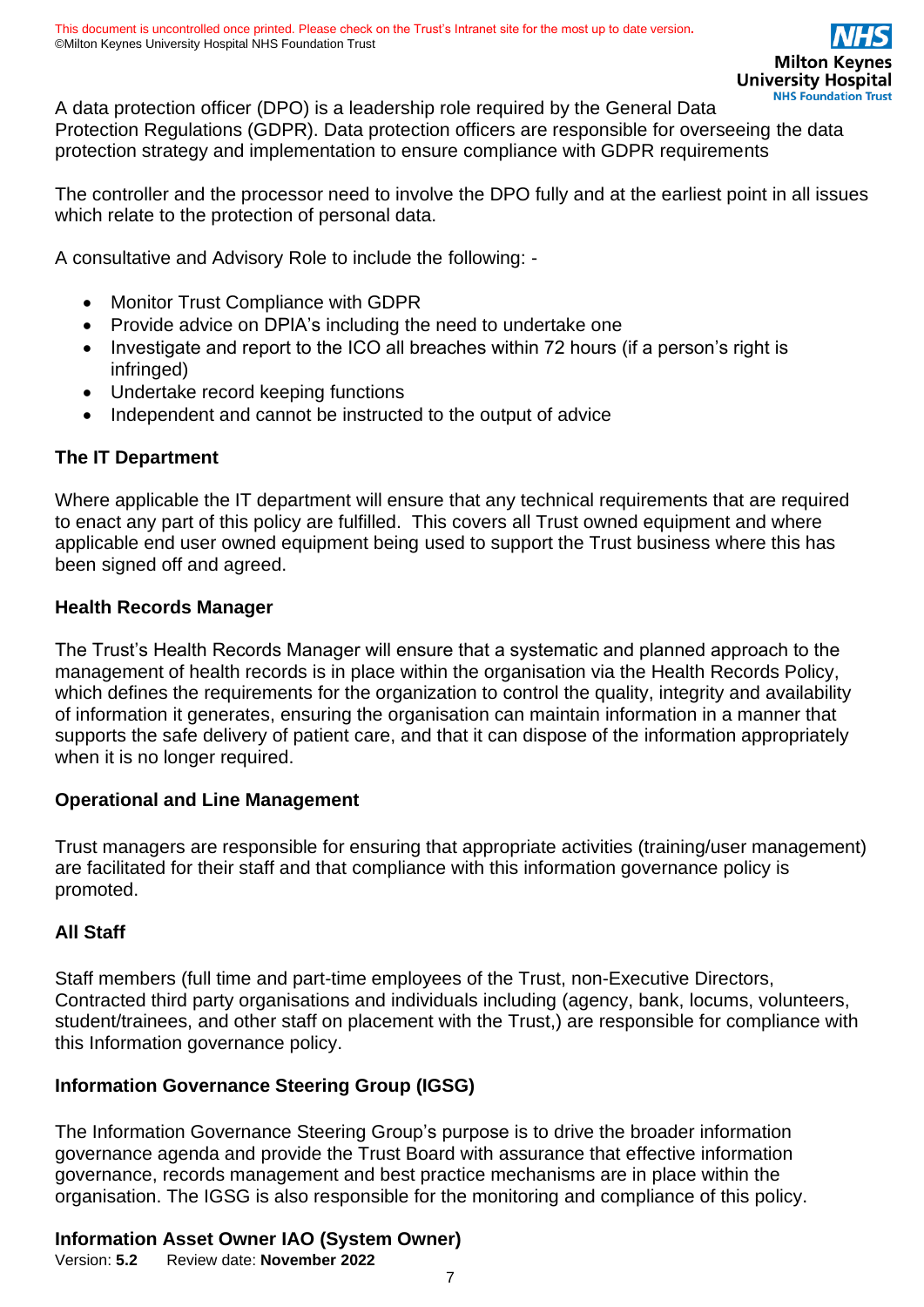Is a Senior Member of staff who is the nominated owner for one or more identified systems of the organisation. Information Asset Owners will support the organisations Information Governance goals and objectives by ensuring a system and its users comply with current legislation and to ensure the registration of the system is kept up to date and procedures are in place to achieve a high level of data quality.

#### **Information Asset Administrator IAA**

The Information Asset Administrator's (IAA) primary role is to support the IAO to fulfill their responsibilities. IAAs will ensure that policies and procedures are followed, recognise actual or potential security incidents, consult with their IAO on incident management and ensure that information asset registers are accurate and up to date.

## <span id="page-7-0"></span>**5 Policy Definitions**

- Personal Identifiable data (PID) –is information that can be used on its own or with other information to identify, contact, or locate a single person, or to identify an individual in context as defined in the Data Protection Act 2018 including GDPR.
- Special Category Data is where the personal information contains details of that person's health or physical condition, biometrics, sexual life, ethnic origin, religious beliefs, trade union membership, political views, criminal convictions.
- Business Critical Information where the loss of data would have a significant impact on the performance, reputation and operational effectiveness of the organisation. This may include but is not limited to Financial, personal, major projects.
- Healthcare Medical Purposes (Direct Healthcare) which directly contribute to the care, and treatment of an individual or the Audit / Assurance of the quality of the healthcare provided
- Non-Healthcare Purposes (In-direct care) Preventative medicine, medical research, financial audit, management of healthcare services, contract monitoring, and commissioning.
- Encryption a process of scrambling data.
- Mobile Data Devices For the purposes of this policy a mobile device is any device that can store digital information. This includes smart phones, tablet devices, notebooks and laptops. The device can be Trust owned or a staff owned device commonly referred to as a 'bring your own device' BYOD
- Bring Your Own Device (BYOD) is a mobile device owned by an individual and used in part to access Trust data. The owner is responsible for the initial purchase of the device and any running costs that are incurred in its use. In addition the owner is entirely responsible for the on-going maintenance of the equipment and any personal data stored on it.
- Virtual Private Network (VPN) allows a user with appropriate authority to connect to the Trusts network from a remote location via the internet. The data is encrypted.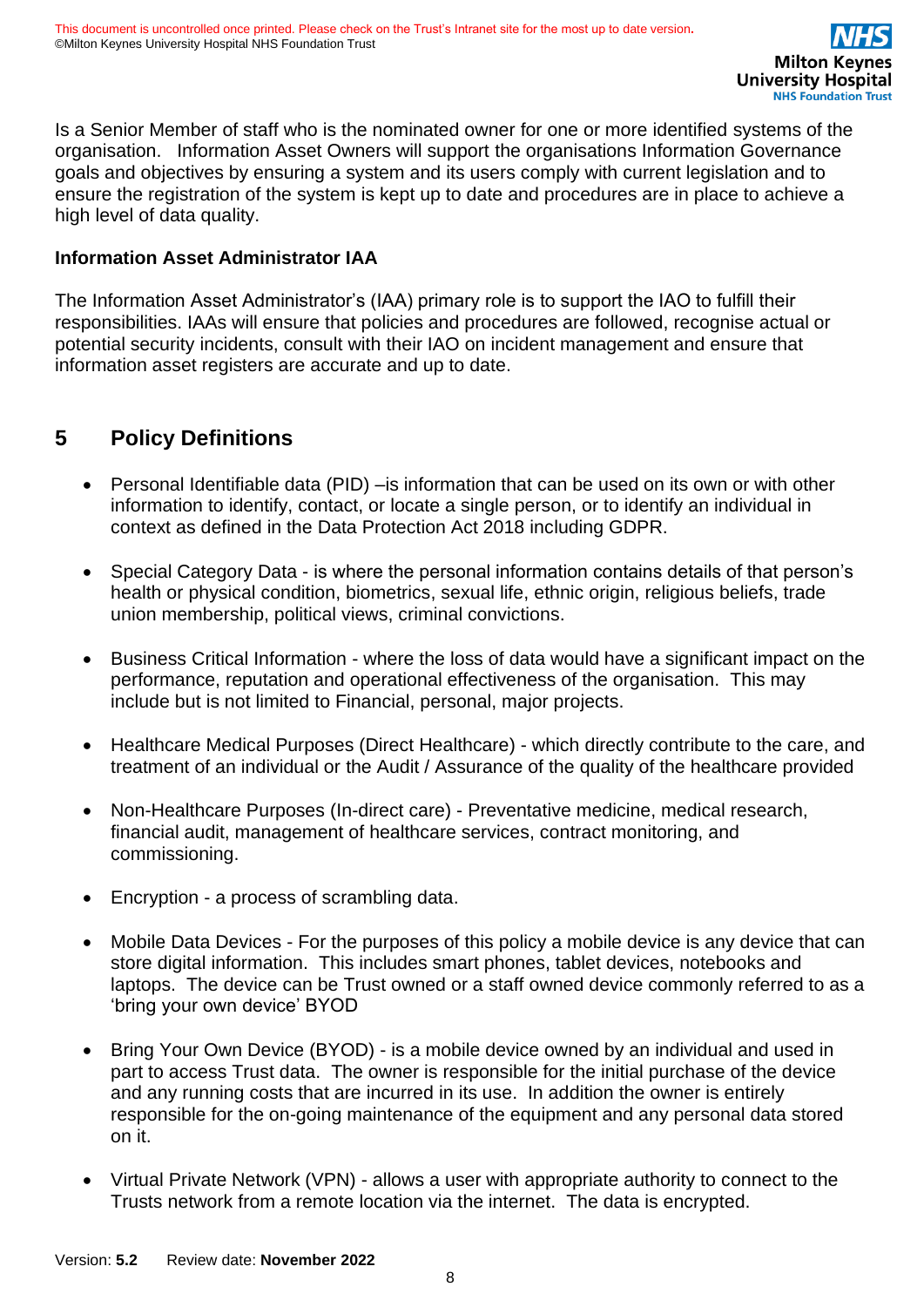- Blogging is using public website to write an on-line diary (known as a blog) sharing thoughts and opinions on various subjects.
- Electronic Data is any data held in an electronic format
- Logical Concept a set of rules, processes and behaviors' to which a small number of individuals are allocated
- Social Networking is the use of interactive web based sites that mimic some of the interactions that occur between people in life. Examples include Facebook.com and Linkedin.com.
- Streaming: is the listening or watching of media without the need to download
- Section 251: Section 251 of the NHS Act 2006 relates to the disclosure and use of identifiable patient information in circumstances where patient consent has not been obtained, and, there is no other reliable basis in law to permit the disclosure and use of identifiable patient information
- Legitimate Relationship/LR: A connection to a patient that may justify access to the patient's personal data.

# <span id="page-8-0"></span>**6 Staff code of confidentiality**

Staffs need to be aware that:

They are individually responsible for the safekeeping of personally identifiable information both manual or computerised on behalf of the Trust, when it is in their possession

Everyone working for the Trust who records, handles, stores or comes across information that could identify a patient/staff member has a Common Law Duty of Confidence to that patient/staff member and the Trust.

Unlawful disclosure or misuse of personal data (including staff accessing their own personal staff or health records without authorisation or the records of colleagues, family or friends) is a breach of Trust policy and may constitute a criminal offence. All incidents of this nature will be fully investigated following the Trust disciplinary procedure and may be treated as a serious disciplinary offence and may lead to dismissal.

Staff are responsible for keeping their passwords and access to systems private. It is a breach in policy to leave yourself logged into Trust systems. Ensure you close down when you leave the computer unattended.

If you go to log onto a system and it is open by another please log off, to undertake any activity under another log in is a breach of Trust policy and will be fully investigated.

Everyone working for the Trust has a responsibility to comply with statutory acts that affect the processing and handling of information, confidentiality, the use of systems, and the protection of software.

A duty of confidence arises when one person discloses information to another (e.g. patient to clinician) in circumstances where it is reasonable to expect that the information will be held in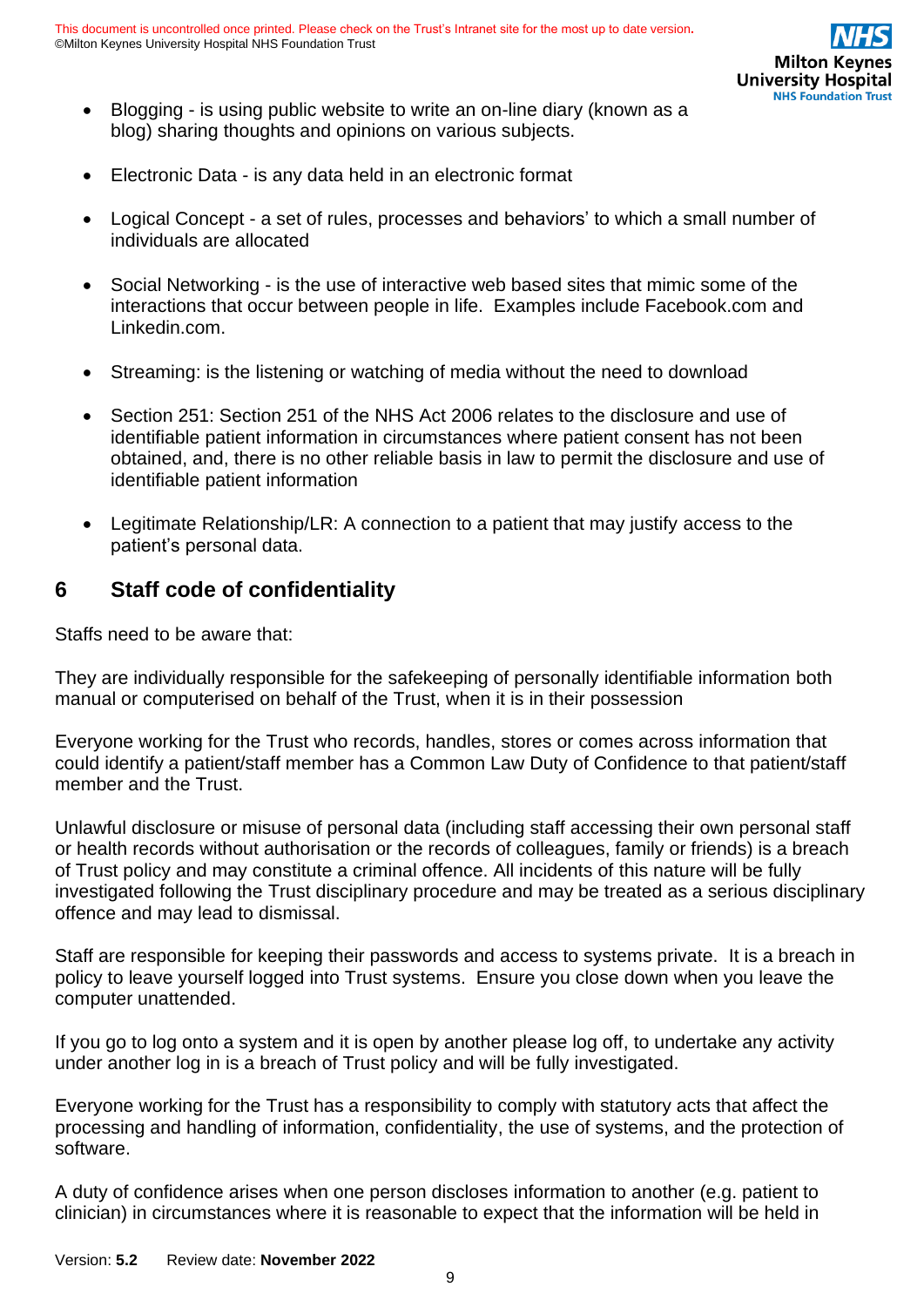### confidence.

Information should be considered confidential if it can be related in any way to a specific individual. The main areas of concern are any information that has not been fully anonymised. E.g. if name and address are not present but an NHS number is, this is not considered anonymous because it is still possible to trace that individual from the NHS number.

Confidential information will be found in a variety of formats including paper, computerised (including portable devices such as laptops and palmtops), visual and other versions of information storage media such as digital images and photographs. In addition, it covers oral communications including the use of the telephone (including mobiles) and general conversation.

The terms 'person-identifiable information' and 'person-identifiable data' are commonly used to mean any data item or combination of items by which a person's identity may be established. The main person-identifiable data items are:

Forename Surname Date of Birth Sex Address Postcode NHS Number, hospital Number or other patient numbers Staff payroll number

# <span id="page-9-0"></span>**7 Data Protection Act 2018 including GDPR**

The Data Protection Act 2018 is the fundamental legal requirement that applies to all organisations and individuals processing data of a personal nature.

This Act applies to all personally identifiable information held in manual files, computer databases, videos and other automated media about living individuals, such as personnel and payroll records, medical records, other manual files, microfiche/film, pathology results, x-rays etc.

The Act dictates that information should only be disclosed on a need to know basis. Printouts and paper records must be treated carefully and disposed of in a secure manner, and staff must not disclose information outside their line of duty. Any unauthorised disclosure of information by a member of staff will be considered a disciplinary offence and investigated in line with the Trust Disciplinary policy.

### **Data protection Principles**

- 1. Processed lawfully, fairly and in a transparent manner in relation to individuals;
- 2. Collected for specified, explicit and legitimate purposes and not further processed in a manner that is incompatible with those purposes; further processing for archiving purposes in the public interest, scientific or historical research purposes or statistical purposes shall not be considered to be incompatible with the initial purposes;
- 3. Adequate, relevant and limited to what is necessary in relation to the purposes for which they are processed;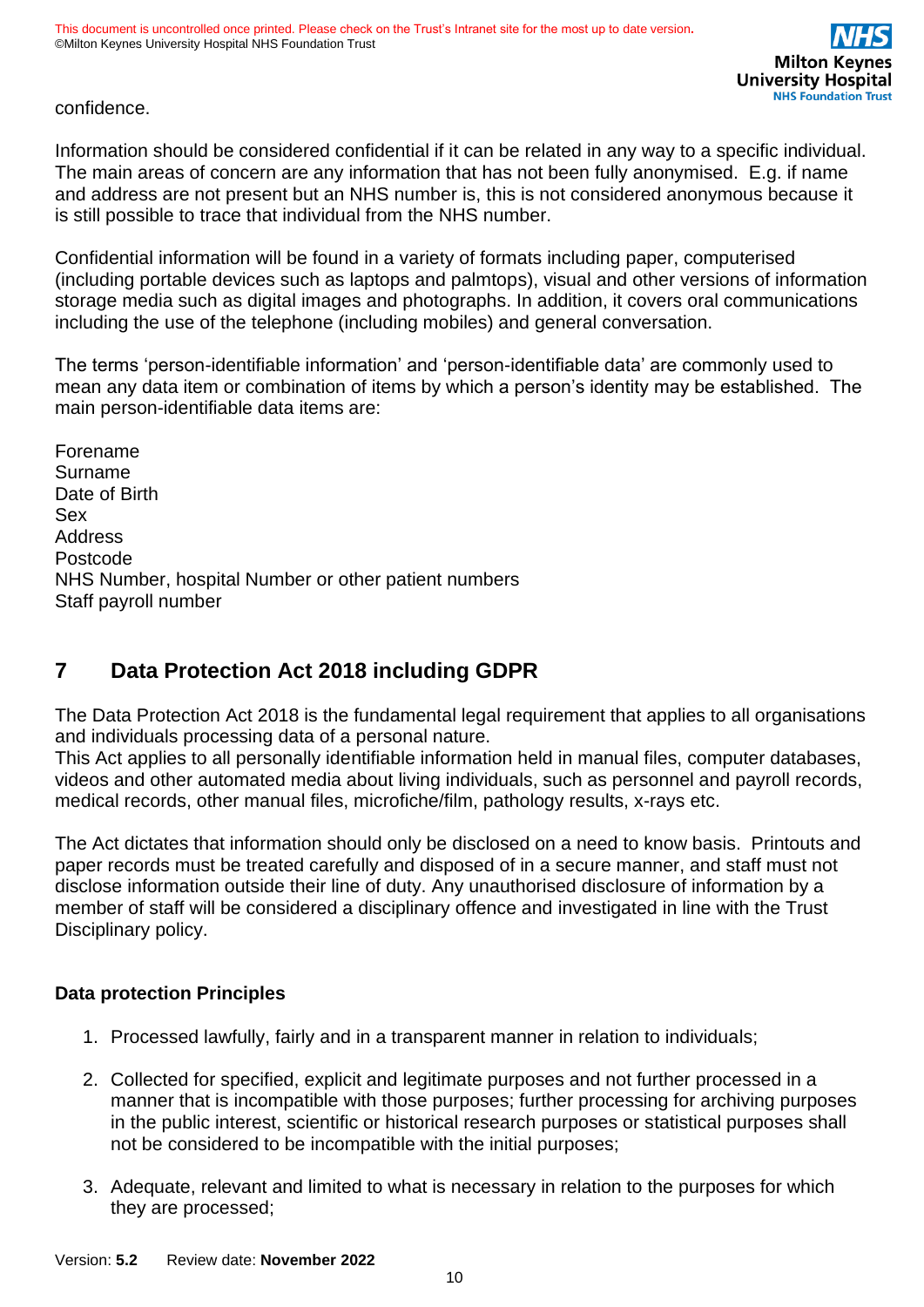- 4. Accurate and, where necessary, kept up to date; every reasonable step must be taken to ensure that personal data that are inaccurate, having regard to the purposes for which they are processed, are erased or rectified without delay;
- 5. Kept in a form which permits identification of data subjects for no longer than is necessary for the purposes for which the personal data are processed; personal data may be stored for longer periods insofar as the personal data will be processed solely for archiving purposes in the public interest, scientific or historical research purposes or statistical purposes subject to implementation of the appropriate technical and organisational measures required by the act in order to safeguard the rights and freedoms of individuals; and
- 6. Processed in a manner that ensures appropriate security of the personal data, including protection against unauthorised or unlawful processing and against accidental loss, destruction or damage, using appropriate technical or organisational measures."

### **Rights of the Data Subject**

- Right to be informed
- Right of access
- Right to rectification (Correction)
- Right to erasure ('right to be forgotten')
- Right to restriction of processing
- Right to data portability
- Right to object
- Right to know if we carry out Automated indecision-making and profiling

If sending personal information outside the EEA ensure consent is obtained and the data is adequately protected.

### <span id="page-10-0"></span>**8 Caldicott**

The NHS best practice standard. The following principles underpin information governance across the health and social care services:

**Principle 1: Justify the purpose(s) for using confidential information**. Every proposed use or transfer of confidential information should be clearly defined, scrutinised and documented, with continuing uses regularly reviewed by an appropriate guardian.

**Principle 2: Use confidential information only when it is necessary**. Confidential information should not be included unless it is necessary for the specified purpose(s) for which the information is used or accessed. The need to identify individuals should be considered at each stage of satisfying the purpose(s) and alternatives used where possible.

**Principle 3: Use the minimum necessary confidential information**. Where use of confidential information is necessary, each item of information must be justified so that only the minimum amount of confidential information is included as necessary for a given function.

**Principle 4: Access to confidential information should be on a strict need-to-know basis**. Only those who need access to confidential information should have access to it, and then only to the items that they need to see. This may mean introducing access controls or splitting information flows where one flow is used for several purposes.

**Principle 5: Everyone with access to confidential information should be aware of their responsibilities**. Action should be taken to ensure that all those handling confidential information understand their responsibilities and obligations to respect the confidentiality of patient and service users.

Version: **5.2** Review date: **November 2022**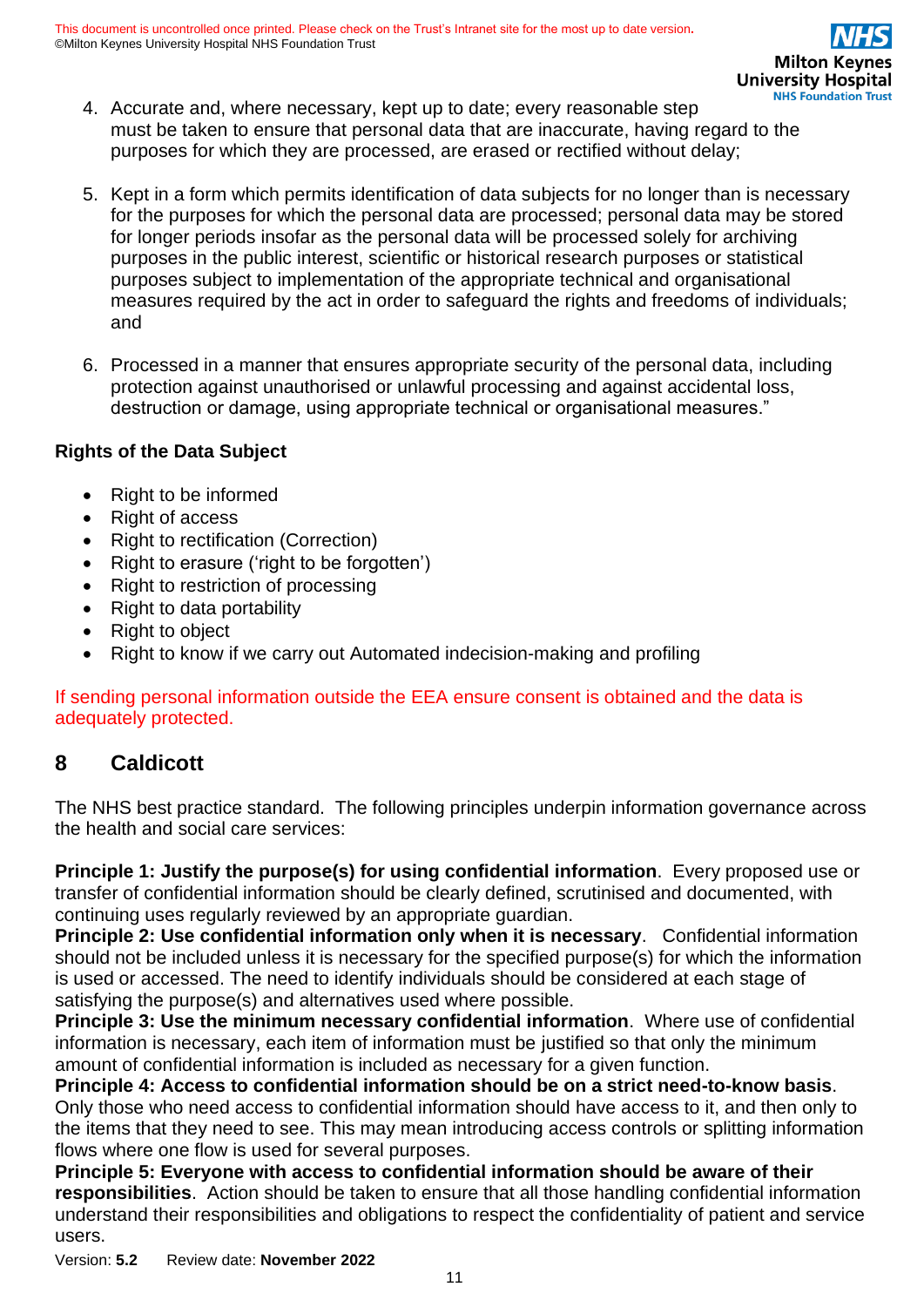**Principle 6: Comply with the law**. Every use of confidential information must be lawful. All those handling confidential information are responsible for ensuring that their use of and access to that information complies with legal requirements set out in statute and under the common law. **Principle 7: The duty to share information for individual care is as important as the duty to protect patient confidentiality**. Health and social care professionals should have the confidence to share confidential information in the best interests of patients and service users within the framework set out by these principles. They should be supported by the policies of their employers, regulators and professional bodies.

**Principle 8: Inform patients and service users about how their confidential information is used**. A range of steps should be taken to ensure no surprises for patients and service users, so they can have clear expectations about how and why their confidential information is used, and what choices they have about this.

Health and social care professionals should have the confidence to share information in the best interests of their patients within the framework set out by these principles. They should be supported by the policies of their employers, regulators and professional bodies.

Patients must be made aware that the information they give may be recorded and may be shared, In order to provide them with high quality care. It may also be used to support clinical audit and other work to monitor the quality of care provided.

Similarly, whilst patients may understand that information needs to be shared between members of care teams and between different organisations involved in healthcare provision, this may not always be the case and the efforts to inform them should reflect the breadth of the required disclosure. This is particularly important where disclosure extends to non-NHS bodies.

In order to inform patients effectively, staff must:

- Make clear to patients the purpose of the health record and why and how the information is recorded. – See Privacy Notice [Privacy Notice](https://www.mkuh.nhs.uk/wp-content/uploads/2018/10/Privacy-Notice-in-full.pdf)
- Make it clear to patients when they are or will be disclosing information to others and who these others may be.
- Check that patients are aware of the choices available to them in respect of how their information may be disclosed or used.
- Check that patients have no concerns or queries about how their information is disclosed and used. Where possible, answer any queries personally or direct the patient to the Information Governance Department.

# <span id="page-11-0"></span>**9 Subject Access Request**

Access to Health Records falls under the Data protection Act 2018 including GDPR and applies to records relating to the physical or mental health of an identifiable individual, which have been made by a Health Care Professional in connection with their care and treatment. This does not relate to the deceased which must be dealt with under the Access to Health Records Act 1990.

### **Rights of access**

### **Patient Access**

The right of access is principally for the individual who is the subject of the record, but the individual may authorise another person, to make an application for access on his or her behalf in writing. Other instances where an application to another person's record may be granted are: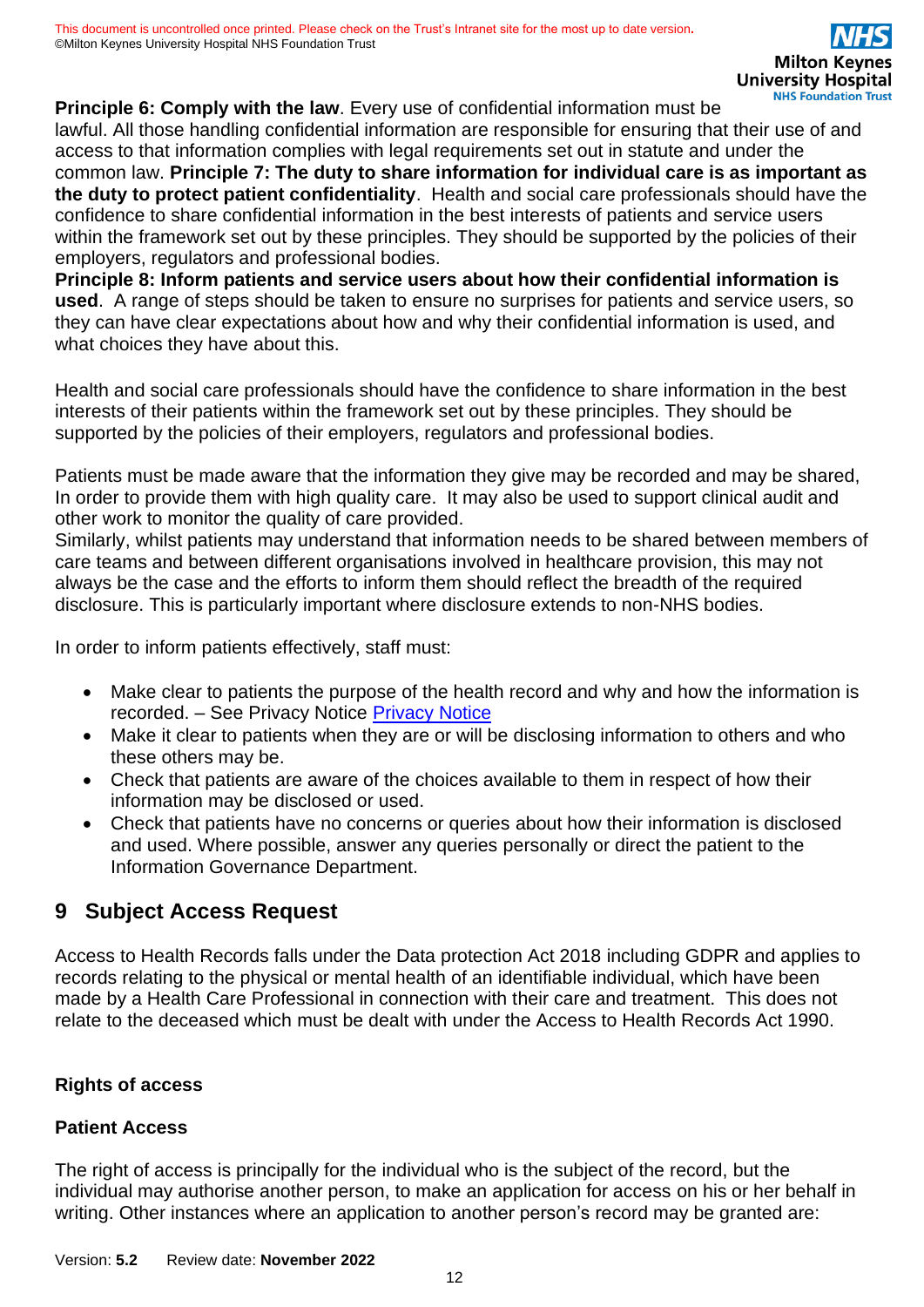

- An Authorised person on behalf of the patient, i.e. relatives, or where an individual is incapable of managing his or her own affairs.
- Parents (The childs rights to confidentiality must be balanced against parental responsibility).
- Patient representative A person you nominate to make healthcare decisions
- Executor of a will/Persons who may have a claim arising out of the patient's estate

Access to Medical Records by Patients, Solicitors/other third parties from an external source should be referred to the Information Governance Department on 01908 995042.

Access to medical records by other Hospitals and Healthcare organisations and other health professionals should be made to the Medical Records Department on 01908 995163.

#### **In-Patient access to their medical records**

Patients or relatives requiring access to the medical records whilst the patient is in hospital can be given as long as the following conditions are met:-

- There is no third party information within the record i.e. Social Services, Relatives, police etc.
- The records have been checked to ensure that there is nothing which will cause substantial harm or damage to the patient; these should be checked with the treating clinician.
- Access by a third party i.e. relative would need the patients consent, or legal basis.
- Parents of Children under the age of 13
- Parents of Children over the age of 13 if the child is not deemed responsible (Clinical decision/ Gillick Competent)

If read only access is required, the trust must ensure that a staff member is available to sit with the patient/relative whilst the record is accessed. This will ensure the record cannot be altered in any way

If a permanent copy is required this must be passed to the Access to Health Records Department to process.

Access which is required by all other bodies, i.e. Police, Social Services should be referred to the Information Governance Team, or the duty manager on call out of hours.

#### **The Holder of the Record**

The Trust remains the legal holder of the record and has a duty to provide access to it after consultation with the appropriate Health Professional responsible for their care. The Information Governance Team will email the relevant Health Professional to inform them of the release of records for that patient. It is their responsibility to look over the records before disclosure to ensure that release of the record will not cause any substantial harm or damage.

All data must therefore be disclosed if a formal subject access request is made unless there is a danger of identifying a third party. In this situation the third party's consent must be sought and agreement had in writing before disclosure can occur.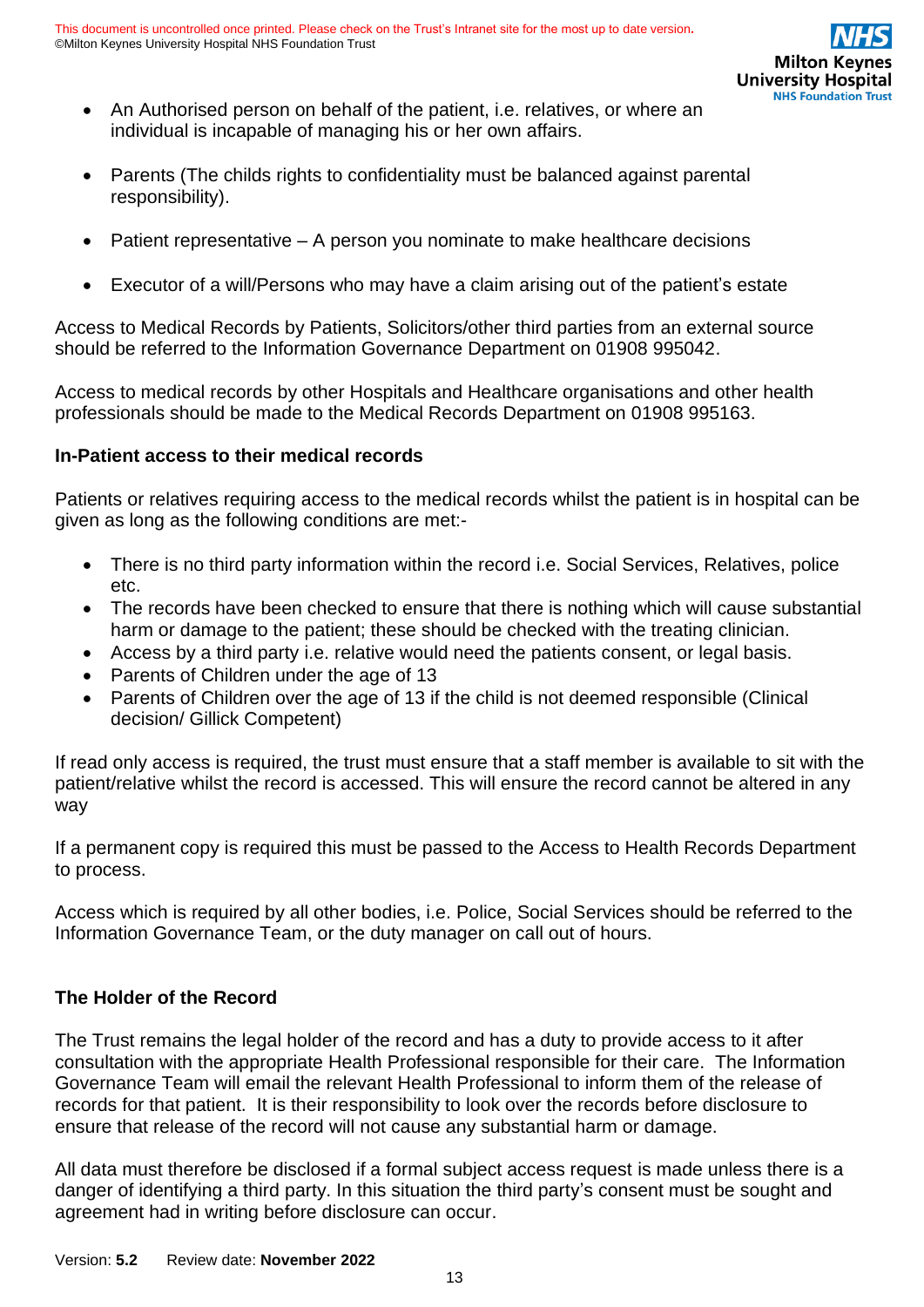The Trust must respond to subject access request within 1 calendar month

Employee Access to their Personnel Record

Requests from past or present employees for access to their personnel record will be directed to the Information Governance Manager who will be responsible for ensuring that appropriate identity checks are carried out and will then liaise with the Line Manager and Human Resources.

#### **Fees**

The Trust must provide a copy of the information free of charge. However, The Trust may charge a 'reasonable fee' if it receives requests for further copies of the same information or refuse to respond when it a request is manifestly unfounded or excessive, particularly if it is repetitive.

#### **Application for Access**

Application for access to records under the Data Protection Act 2018 including GDPR must be made in writing via letter, email or the Trusts Application Form. The Trust has 1 calendar month from the receipt of a signed and fully completed application form to complete the request. Request forms can be obtained from the Trusts Intranet/Internet [Access to Health Records -](https://intranet.mkuh.nhs.uk/information-governance/access-to-health-records) Forms

### <span id="page-13-0"></span>**10 Release of Personal Identifiable Information**

This section addresses the risks of inappropriate or unlawful release of Person Identifiable Data (PID.

- Risks can occur when staff responds to ad hoc requests or where planned pieces for work or projects require the release of data. The risks can include:
- Poor management of the methods of release and communication (e.g. failure to use encryption or secure transit)
- Not having a legal basis for the release of data e.g. the proposed use of the data is not the purpose for which it was originally collected
- Staff not having the authority to release the data or the recipient not being authorised to receive the data.
- Only staff that have been formally delegated the authority to release PID may do so.
- Staffs that have a Legitimate Relationship with patients need no additional authorisation to release information directly related to the treatment and care of individuals

Information Asset Owners will normally be authorised to release PID for which they are accountable, but where sensitive data or high volumes of data are concerned the authority of the SIRO or Caldicott Guardian and Information Governance Manager is required.

Transfers of PID outside of the UK must have authorisation from the Caldicott Guardian, SIRO and the Information Governance Manager.

Where [Section 251](http://www.hra.nhs.uk/about-the-hra/our-committees/section-251/what-is-section-251/) approval is thought to be required, Information Asset Owners should contact the Information Governance Manager.

Version: **5.2** Review date: **November 2022**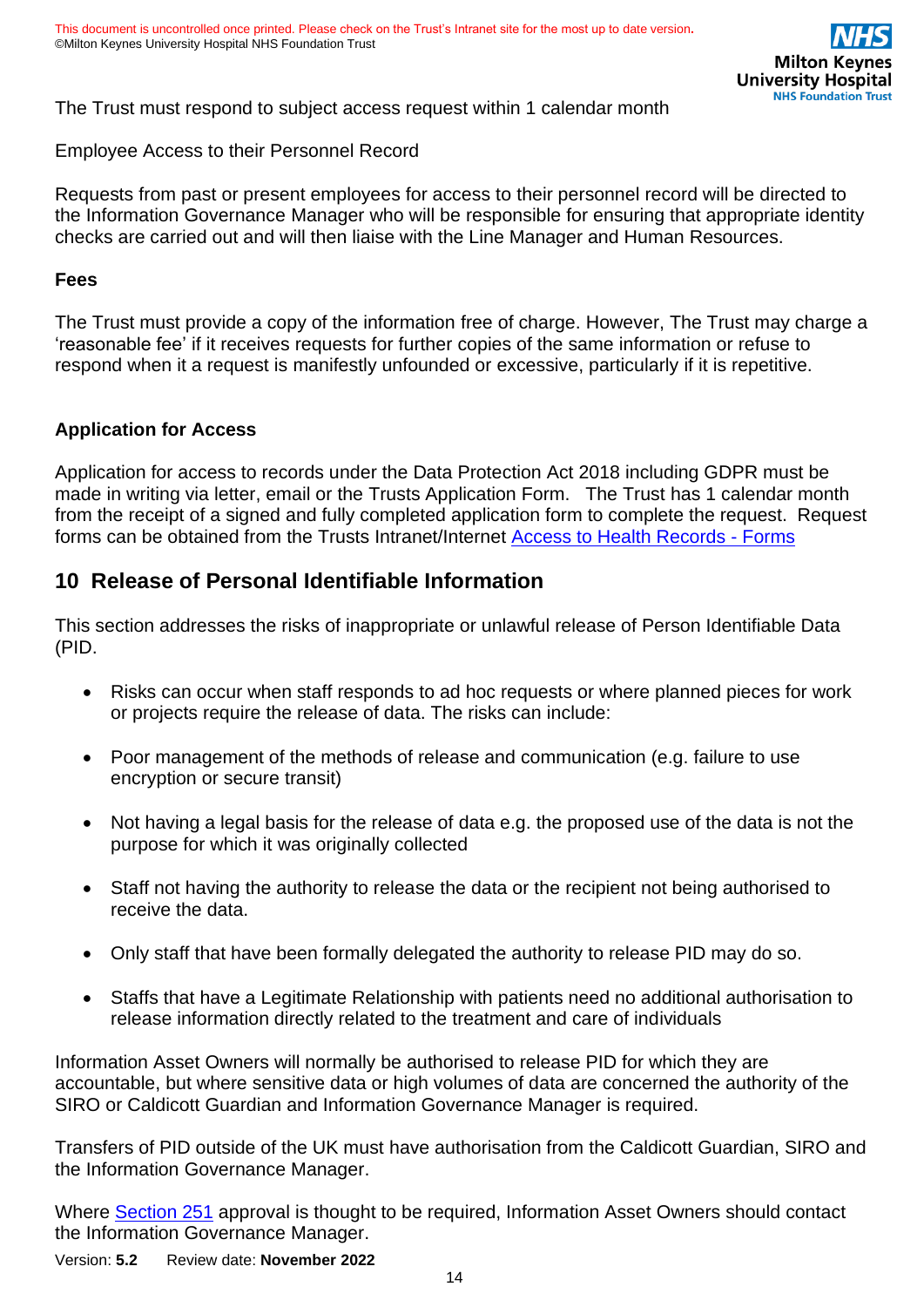

### **Recording the releases of Ad Hoc Personal Identifiable Data**

The Information Governance Team will maintain a Data Flow Register of all Trust ad-hoc releases of PID both in the UK and overseas. Ad-hoc Data Flows must also be added to departmental data flow mapping register if the flow is sent more than once.

#### **A check list for all Ad-hoc data flows**

The following is intended to provide a list of questions that should be answered when it is proposed to release any data that could potentially identify individuals and to ensure that any release is lawful. The checklist should be used in conjunction with the decision tree (Figure 1 below). Specialist advice on the questions and actions can be obtained from the Information Governance Team.

| Ref | <b>Action/ Questions</b>                                                                     | Comment                                                                                                                                                                                                                                                                                                                                               | <b>Suggested Action</b>                                                                                                                                                                                                              |
|-----|----------------------------------------------------------------------------------------------|-------------------------------------------------------------------------------------------------------------------------------------------------------------------------------------------------------------------------------------------------------------------------------------------------------------------------------------------------------|--------------------------------------------------------------------------------------------------------------------------------------------------------------------------------------------------------------------------------------|
|     | Justify the data<br>release, each data<br>item and confirm<br>source data                    | Each data item should be justified.<br>The period the data relates to and<br>the purposes to which the<br>released data will be put should<br>be confirmed.                                                                                                                                                                                           | Discuss the requested data<br>set with the proposed<br>recipient. The data should<br>be relevant and sufficient to<br>meet the intended purpose<br>and must not be excessive<br>(i.e. include data not<br>required for the purpose). |
|     | Is this aggregate<br>data or individual<br>records?                                          | Aggregated data will not usually<br>allow the identification of<br>individuals but this depends on the<br>data items and the level of<br>aggregation.                                                                                                                                                                                                 | Where the intended purpose<br>can be met with aggregate<br>data, this is always<br>preferable                                                                                                                                        |
|     | Is the level of<br>aggregation<br>sufficient to prevent<br>identification of<br>individuals? | For example, only a small number<br>of individuals may live in a location<br>defined by a full post-code and<br>may be identifiable from the<br>aggregate data. On average there<br>are 15 addresses per full postcode<br>with a maximum of 100<br>addresses.<br>With staff data, small department<br>size may allow individuals to be<br>identified. | If not, consider different<br>levels of aggregation e.g.<br>use only the inward part of<br>the code (the first part)                                                                                                                 |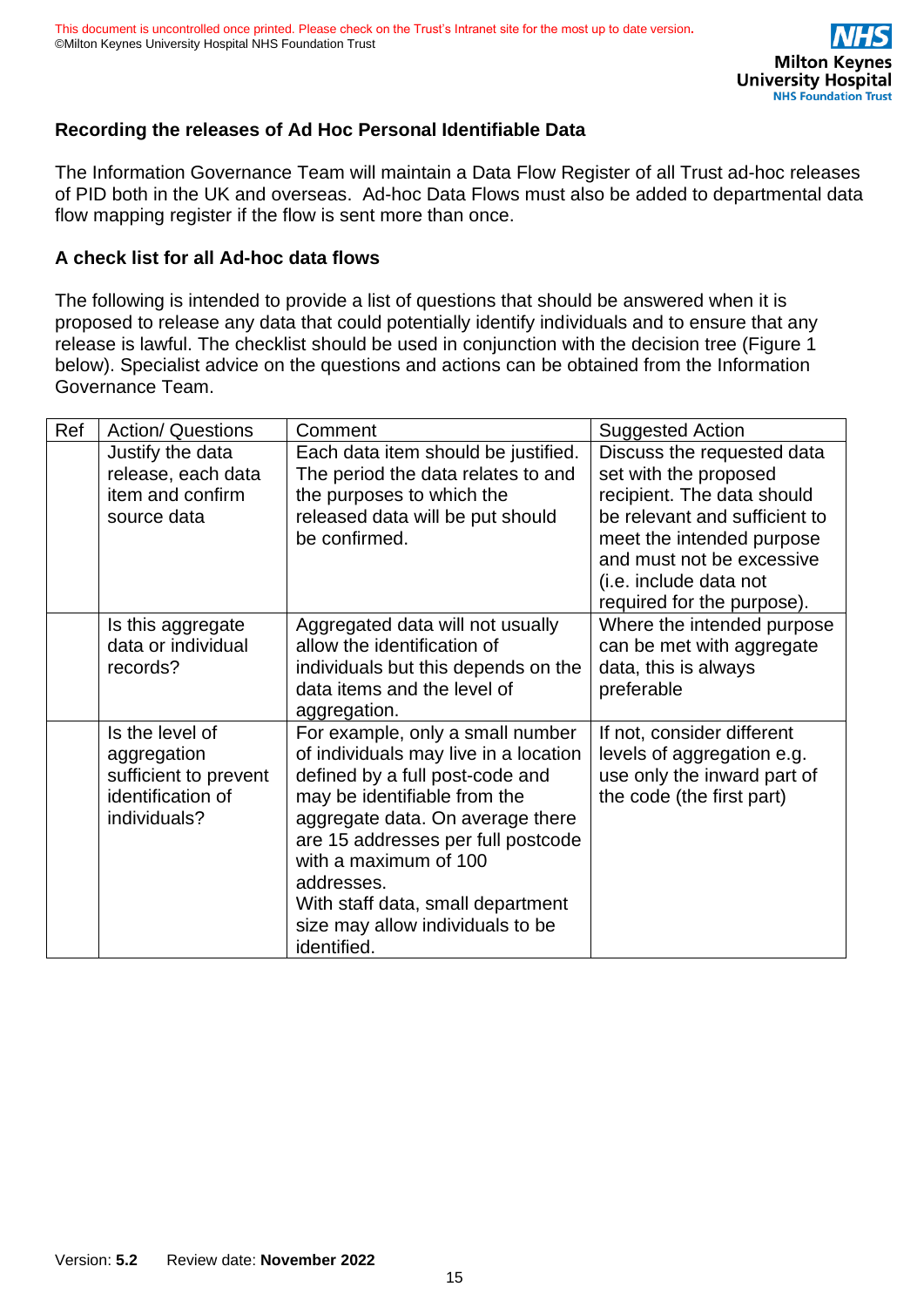|     |                          |                                      | <b>NHS Foundation</b>               |
|-----|--------------------------|--------------------------------------|-------------------------------------|
| Ref | <b>Action/ Questions</b> | Comment                              | <b>Suggested Action</b>             |
|     | Can Individuals be       | Identifiers are:                     | Can the data be anonymised          |
|     | identified from the      | Direct identifiers - name, address   | by removing identifiers or          |
|     | records?                 | Data used in combination -           | scrambling them?                    |
|     |                          | gender/ sex, date of birth, full     | Can d.o.b be replaced by            |
|     | Can the data be          | postcode. For staff this could be    | age?                                |
|     | anonymised or            | department and grade.                | Can postcode be truncated?          |
|     |                          | "Identifiers" - NHS number,          | Can the identifiers be              |
|     | pseudonymised?           | Hospital number where the            |                                     |
|     |                          |                                      | pseudonymised1?                     |
|     |                          | recipient has access to the          |                                     |
|     |                          | associated demographic data. For     |                                     |
|     |                          | staff these could be payroll         |                                     |
|     |                          | number, NI number.                   |                                     |
|     |                          | Note that the data might be used     |                                     |
|     |                          | in combination with other data that  |                                     |
|     |                          | would then enable the                |                                     |
|     |                          | identification of individuals.       |                                     |
|     | Has Section 251          | Section 251 approval is needed in    | Identify organisational             |
|     | been obtained?           | circumstances where patient          | responsibility for doing this       |
|     |                          | consent has not been obtained,       | See guidance notes and              |
|     |                          | and there is no other reliable basis | application form                    |
|     |                          | in law to permit the disclosure and  |                                     |
|     |                          | use of identifiable patient          |                                     |
|     |                          | information.                         |                                     |
|     | Data Release             | See Section 11 above.                | Involve Information                 |
|     | <b>Processes</b>         |                                      | Governance Manager /                |
|     |                          |                                      | <b>Caldicott Guardian or Senior</b> |
|     |                          |                                      | <b>Information Risk Officer</b>     |
|     |                          |                                      | Carry out risk assessment           |
|     |                          |                                      | Ensure that contracts with          |
|     |                          |                                      | the recipients of the data          |
|     |                          |                                      | have adequate clauses               |
|     |                          |                                      |                                     |
|     |                          |                                      | covering IG, destruction of<br>data |
|     |                          |                                      |                                     |
|     |                          |                                      | Ensure media and                    |
|     |                          |                                      | communication of data are           |
|     |                          |                                      | secure (e.g. encryption, use        |
|     |                          |                                      | of NHSmail, Secure File             |
|     |                          |                                      | Transfer etc.)                      |
|     |                          |                                      | Document and make                   |
|     |                          |                                      | appropriate register entry.         |
|     | <b>Overseas Transfer</b> |                                      | Ensure you complete the             |
|     |                          |                                      | Data Flow form for sign off         |
|     |                          |                                      | by the Information                  |
|     |                          |                                      | Governance Manager, SIRO            |
|     |                          |                                      | or Caldicott Guardian               |
|     |                          |                                      | Completed forms to be sent          |
|     |                          |                                      | to the Information                  |
|     |                          |                                      | Governance Team for                 |
|     |                          |                                      | inclusion on the register           |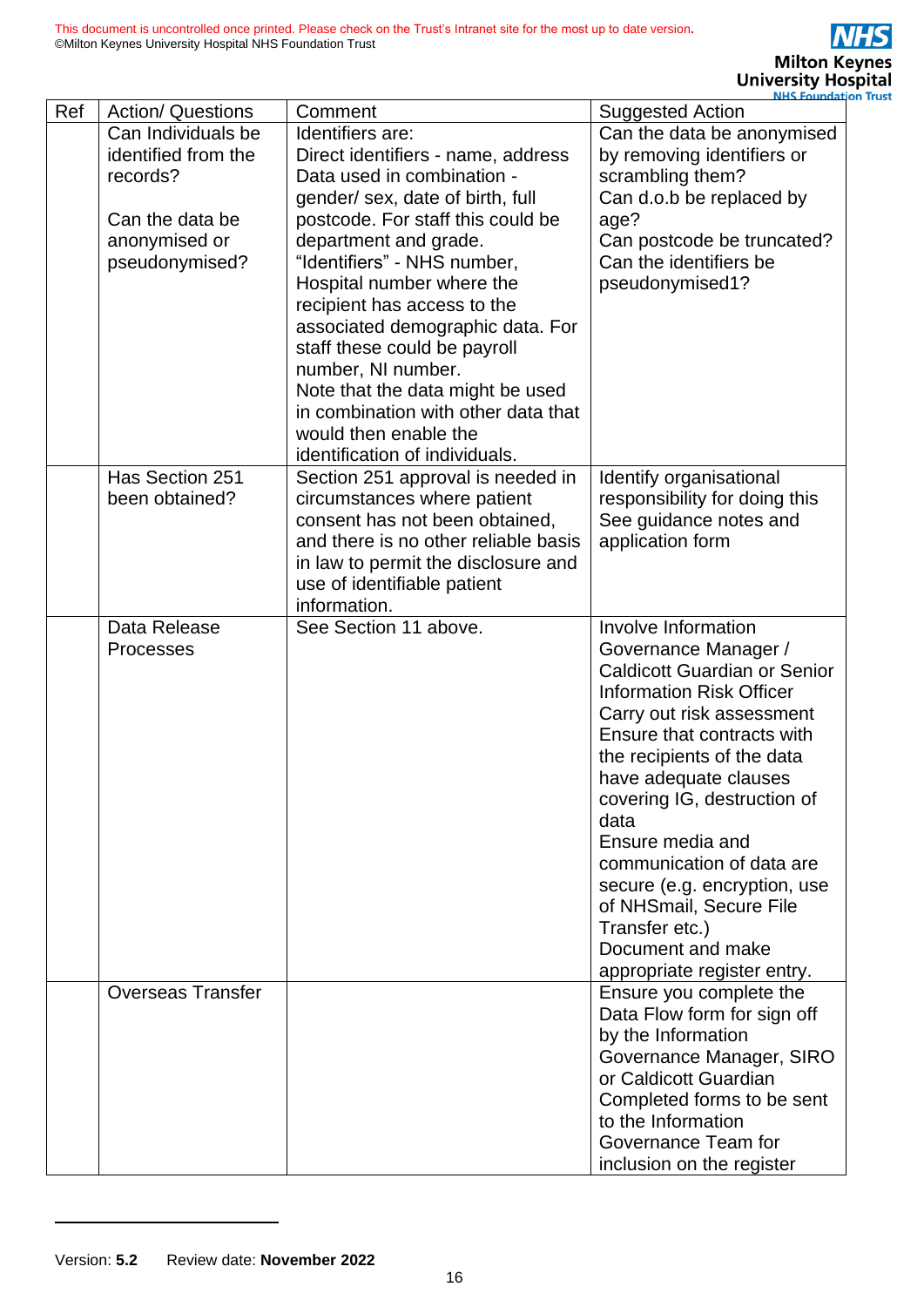**Milton Keynes University Hospital NHS Foundation Trust** 



Version: **5.2** Review date: **November 2022**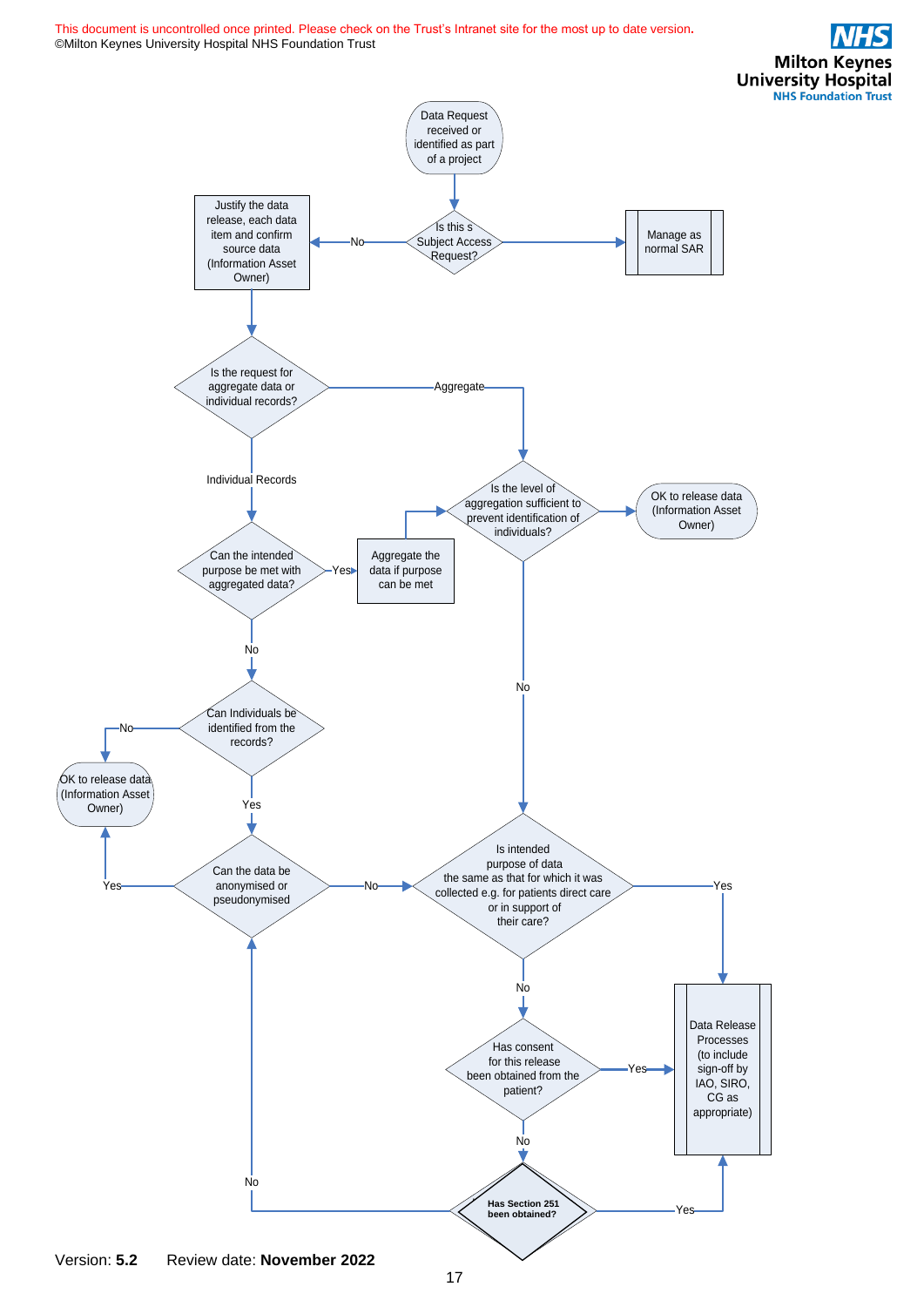

# <span id="page-17-0"></span>**11 Data Flow Mapping**

As part of The Data Protection Act 2018 including the GDPR Organisations must map their data and information flows in order both into the organisation to assess their Privacy risks.

#### **Understand the information flow**

An information flow is a transfer of information from one location to another, for example:

- From department to department within the organisation.
- From The Trust to data external organisations, such as processors or suppliers

#### **Describe the information flow and Identify key elements**

Walk through the information lifecycle to identify unforeseen or unintended uses of data. This also helps to minimise what data is collected. Make sure the people who will be using the information is consulted on the practical implications and considers the potential future uses of the information collected, even if it is not immediately necessary.

**Data items:** *What kind of data is being processed (name, email, address, etc.) and what category does it fall into (health data, criminal records, location data, etc.)?*

**Formats:** *In what format do you store data (hardcopy, digital, database, bring your own device, mobile phones, etc.)?* 

**Transfer method:** *How do you collect data (post, telephone, social media) and how do you share it internally (within your organisation) and externally (with third parties)?*

**Location:** *What locations are involved within the data flow (offices, the Cloud, third parties? Etc.)?*

**Accountability:** *Who is accountable for the personal data? Often this changes as the data moves throughout the organisation.*

**Access:** *Who has access to the data in question?*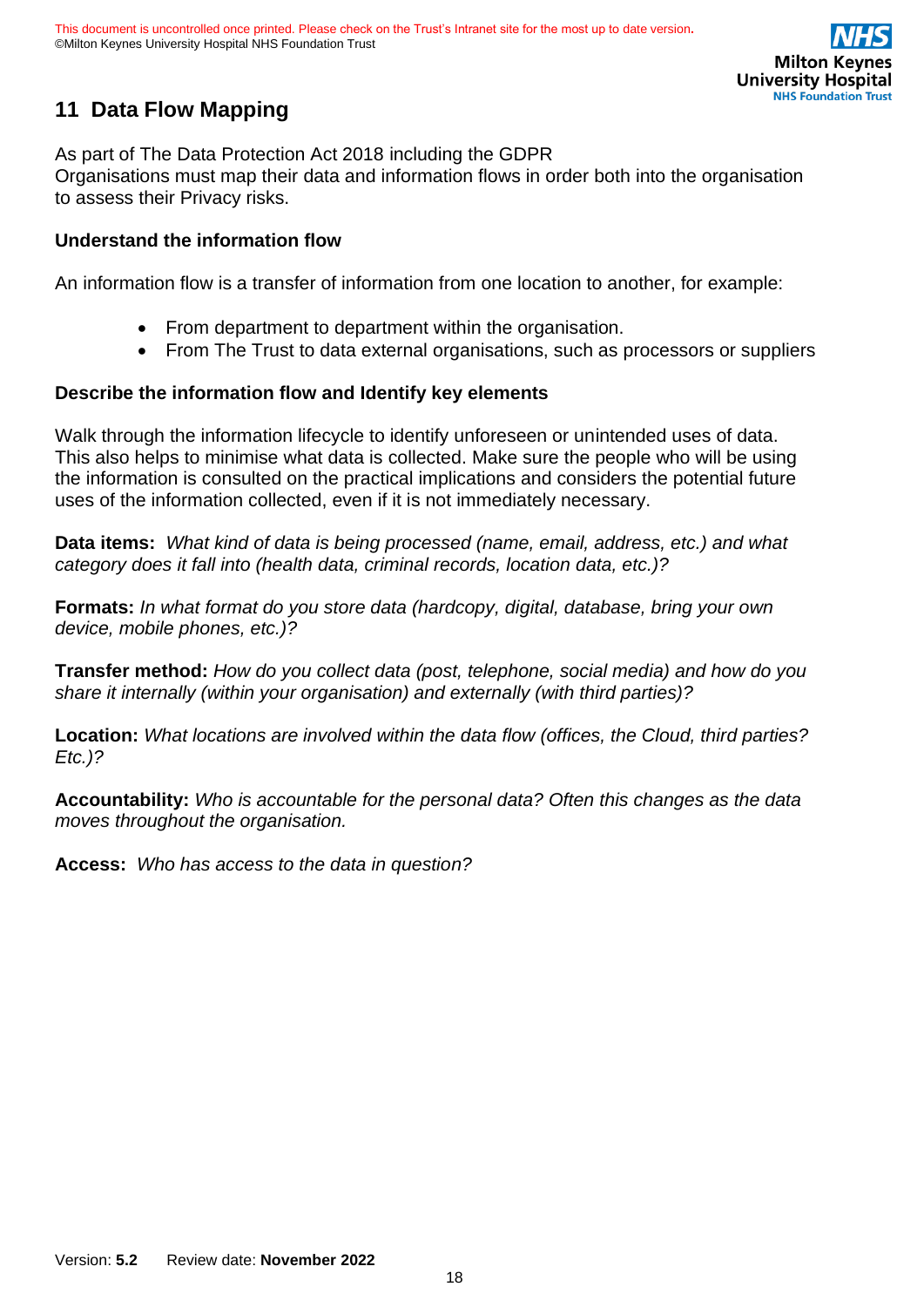

### **Information Sharing**

The following sets out the obligations and commitments that staff must follow to ensure that legislation is not breached, and patients'/ clients'/ service users'/ families'/ carers'/ staff/ employees' (collectively referred to as "individual") confidentiality is maintained. The Data Protection Act 2018/GDPR, The Computer Misuse Act 1990, The Common Law Duty of Confidence and Human Rights Act 1998 play a major role in the use and protection of personal identifiable information.

This section should be read in conjunction with the rest of this policy.

#### **Information Sharing Principles**

Sharing personal data is fundamental for the successful delivery and continuity of patient care.

Patient safety is paramount. If disclosure of confidential personal information is thought necessary in circumstances where, for example, a patient or other person is at serious risk from harm, and disclosure to an appropriate person would mitigate the risk, there is a legal right to breach confidentiality.

Consent to share will be sought from individuals who will be clear from the outset about why, what, how and with whom their personal information will, or could be shared, unless it is unsafe or inappropriate to do so.

Individuals must be confident that their personal information is stored safely and securely and that in the delivery of improved services and their privacy is not compromised.

Information sharing must be appropriate and proportionate for an organisation or practitioner to share information, it will be shared only with those organisations who need to have it, it will be necessary for the purpose that it is being shared, all decisions and reasons for sharing data will be recorded accurately.

- Information will be accurate and up to date; will be shared in a timely manner; will be shared securely; will be kept only as long as it is required and destroyed properly.
- Only the minimum information necessary for the purpose should be shared.
- When information needs to be shared, sharing complies with the law, guidance and best practice.
- Individuals' rights must be respected, particularly rights to confidentiality and security.
- Confidentiality must be adhered to unless there is a robust public interest or a legal justification in disclosure.

Wards and Departments should identify the circumstances when information is shared both on a regular basis and as a one-off. It is expected that any information sharing decision regarding a single individual at the point of care will be recorded in the clinical record. The details of the decision to share must be clearly recorded including whether consent has been obtained.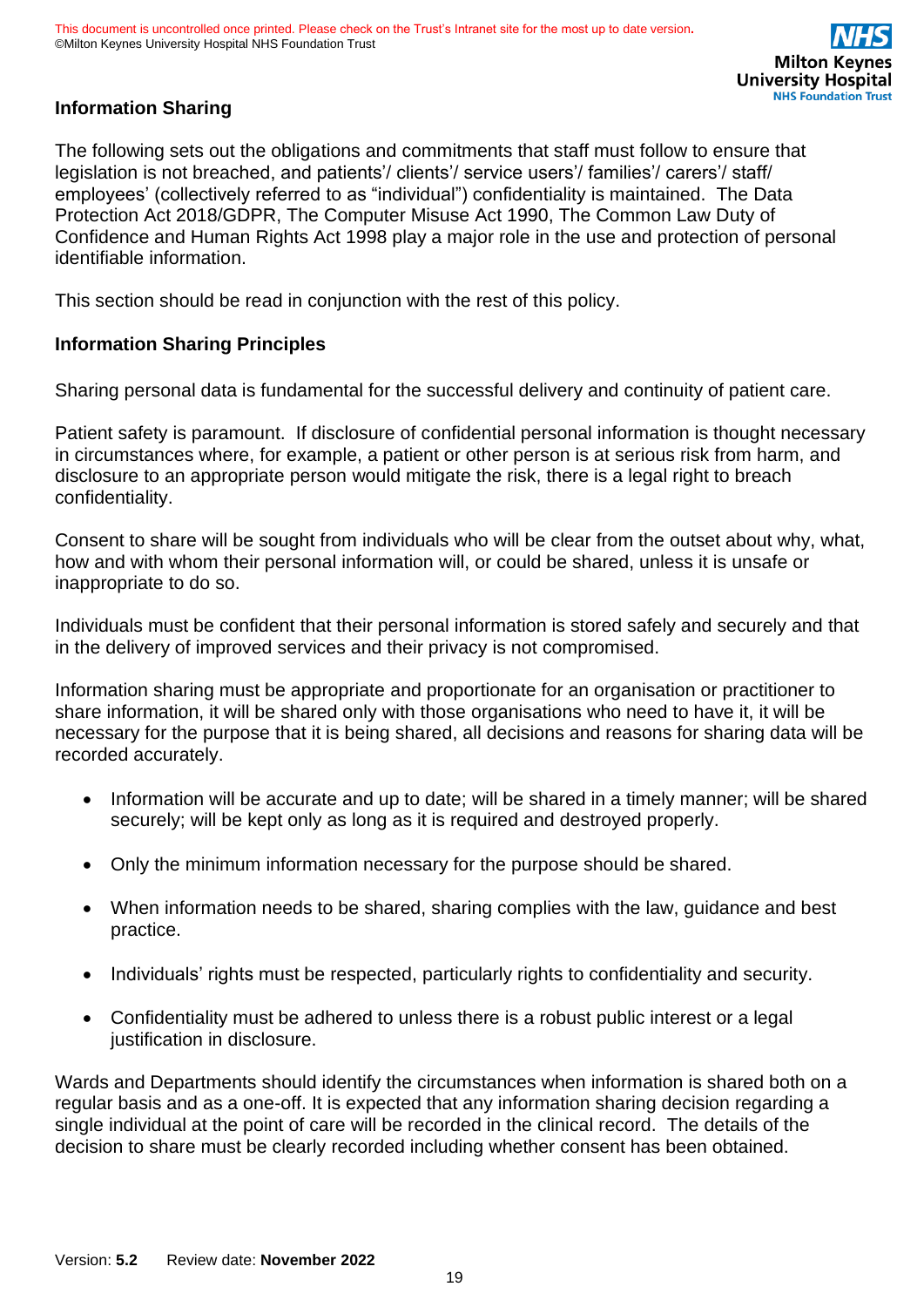### **Considerations to be taken into account before information is shared:-**

Are there any legal obligations to share information (for example a statutory requirement or a court order)?

The Trust must comply with Court Orders; however if there are concerns regarding the release of information to a third party, then arrangements can be made to release the information to the judge. The Information Governance team can provide guidance on a case by case basis

When patients give consent to disclosure of information about them you must make sure they understand what will be disclosed, the reasons for disclosure and the likely consequences therefore:-

- Explicit consent (must be freely given)
- Be clear and concise.
- Make it easy for people to withdraw consent and tell them how.
- Keep evidence of consent who, when, how, and what you told people.
- Keep consent under review and refresh it if anything changes.
- Avoid making consent to processing a precondition of a service.

The Trust will need to take extra care to show that consent is freely given and should avoid overreliance on consent.

The Trust recognises the need to share patient information with other health organisations and other agencies in a controlled manner consistent with the interests of the patient and, in some circumstances, the public interest:-

- What is the sharing meant to achieve?
- Could the objective be achieved without sharing personal data?
- Is the sharing proportionate to the issue you are addressing?
- Only use confidential information when absolutely necessary.
- What do you need to tell people about the data sharing and how you will communicate that information?

#### **Legal basis for sharing**

Data processing is only lawful if the Trust has a legal basis for the particular processing activity taking place, so it may be lawful for the Trust to use a particular set of data for one purpose but unlawful to use that same data in a different context.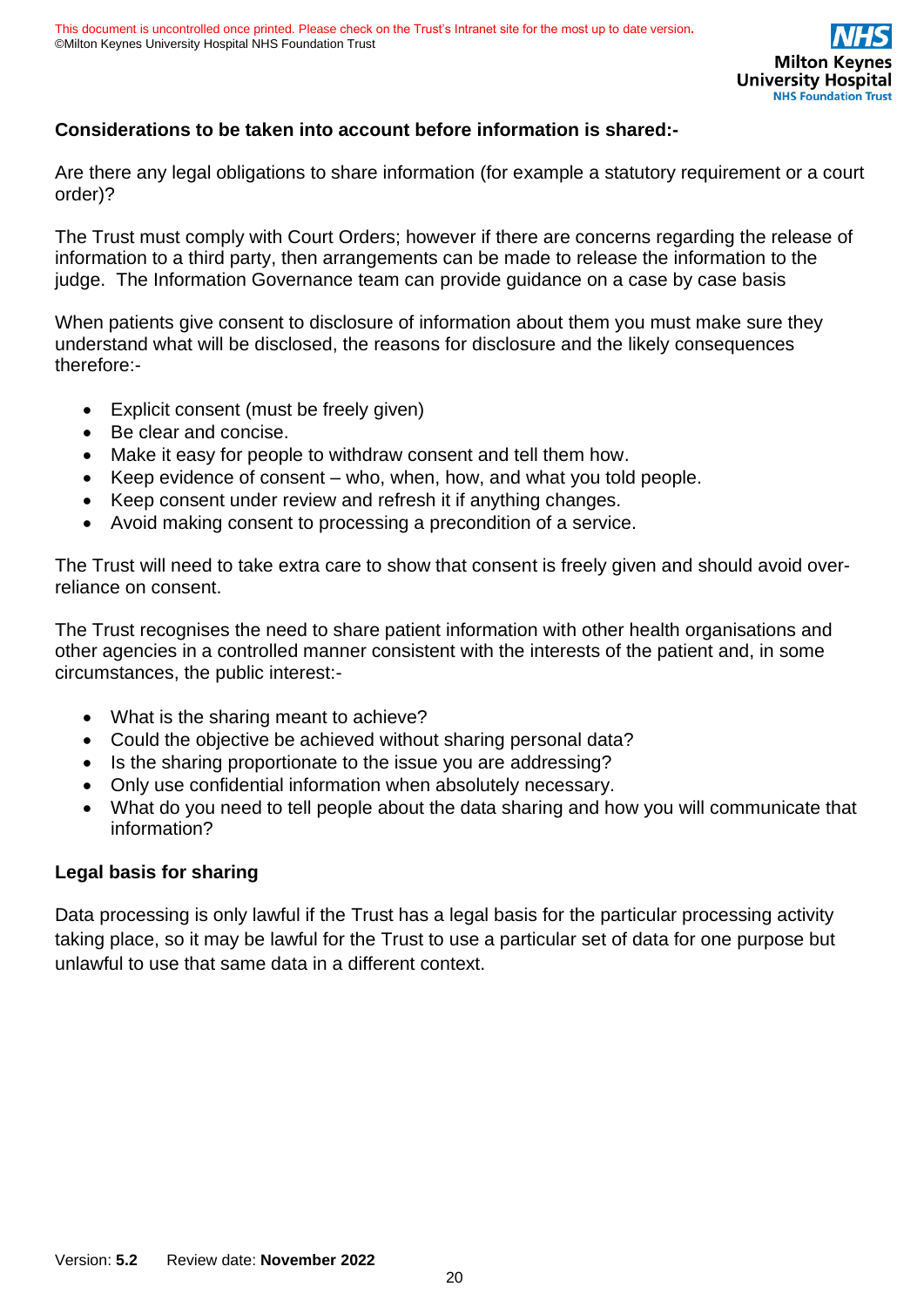|   | <b>Article 6 Lawful Processing</b>                                                                                                                                                                                                                                                                                                               |   | <b>Article 9 Conditions for Special Categories</b>                                                                                                                                                                                                                                                                                               |
|---|--------------------------------------------------------------------------------------------------------------------------------------------------------------------------------------------------------------------------------------------------------------------------------------------------------------------------------------------------|---|--------------------------------------------------------------------------------------------------------------------------------------------------------------------------------------------------------------------------------------------------------------------------------------------------------------------------------------------------|
| A | The data subject has given consent to the processing for<br>one or more specific purposes                                                                                                                                                                                                                                                        | Α | The Data Subject has given explicit consent to the processing for one<br>or more specific purposes                                                                                                                                                                                                                                               |
|   | Processing is necessary for the performance of the<br>contract with the data subject ; or                                                                                                                                                                                                                                                        | в | The processing is necessary for the purposes of exercising<br>obligations or rights of the controller or data subject under                                                                                                                                                                                                                      |
| в | to take steps to enter into a contract                                                                                                                                                                                                                                                                                                           | С | employment, social security or social protection laws<br>Processing is necessary to protect the vital interests of the data<br>subject or of another individual where the data subject is physically or<br>legally incapable of giving consent                                                                                                   |
| C | Processing is necessary in order to protect the vital<br>interests of the data subject or another natural person                                                                                                                                                                                                                                 | D | Processing carried out by a not-for-profit body with a political,<br>philosophical, religious or trade union aim provided the processing<br>relates only to members or former members (or those who have<br>regular contact with it about those purposes) and provided there is not<br>disclosure to a third party without consent               |
|   | Processing is necessary for the performance of a task<br>carried out in the public interest or in the exercise of<br>official authority vested in the controller includes<br>processing of personal data that is necessary for:                                                                                                                  | Е | Processing relates to personal data which are manifestly made public<br>by the data subject                                                                                                                                                                                                                                                      |
| Е | a) the administration of justice                                                                                                                                                                                                                                                                                                                 | F | Processing is necessary for the establishment exercise or defence of<br>legal claims or whenever courts are acting in their judicial capacity.                                                                                                                                                                                                   |
|   | b) the exercise of a function in either Houses of<br>Parliament                                                                                                                                                                                                                                                                                  | G | Substantial Public Interest - A condition in this part of this Schedule<br>is met only if, when the processing carried out, the controller has an<br>appropriate policy document in place                                                                                                                                                        |
|   | c) the exercise of a function conferred on a person by<br>an enactment, or<br>d) the exercise of a function of the Crown., a Minister<br>of the Crown or a government department                                                                                                                                                                 |   | This condition is met if the processing is necessary for health and<br>social care purposes.<br>"health or social care purposes" means:                                                                                                                                                                                                          |
| F | Processing is necessary for the purposes of the legitimate<br>interests pursued by the controller or by a third party,<br>except where such interests are overridden by the<br>interests of fundamental rights and freedoms of the data<br>subject which require protection of personal data, in<br>particular where the data subject is a child | н | a) preventative or occupational medicine                                                                                                                                                                                                                                                                                                         |
|   | Point (f) of the first subparagraph shall not apply to<br>processing carried out by public authorities in the<br>performance of their tasks.                                                                                                                                                                                                     |   | b) the assessment of the working capacity of an employee                                                                                                                                                                                                                                                                                         |
|   |                                                                                                                                                                                                                                                                                                                                                  |   | c) medical diagnoses<br>d) the provision of health care or treatment<br>e) the provision of social care, or<br>f) the management of health care systems or services or social<br>care systems or services                                                                                                                                        |
|   |                                                                                                                                                                                                                                                                                                                                                  | L | Public Health - This condition is met if the processing :<br>a) is necessary for reasons of public interest in public health<br>and<br>b) is carried out $\_$<br>i by or under the supervision of a health professional, or<br>ii by another person who in the circumstances owes a duty<br>of confidentiality under an enactment or rule of law |
|   |                                                                                                                                                                                                                                                                                                                                                  | J | Archiving, Research and Statistics – this condition is met if the<br>processing :<br>a) is necessary for the archiving purposes, scientific or historical<br>research purposes or statistical purposes<br>b) is carried out in accordance with Ariticl8991) of the GDPR (as<br>supplemented by section 18), and<br>c) is in the public interest  |

#### **Patients who wish to opt-out of Sharing**

In some circumstances patients may wish to opt-out of sharing their information for indirect care If a patient wishes to opt-out you should direct them to the NHS digital website to complete the national opt out form [National Data Opt-out](https://digital.nhs.uk/services/national-data-opt-out)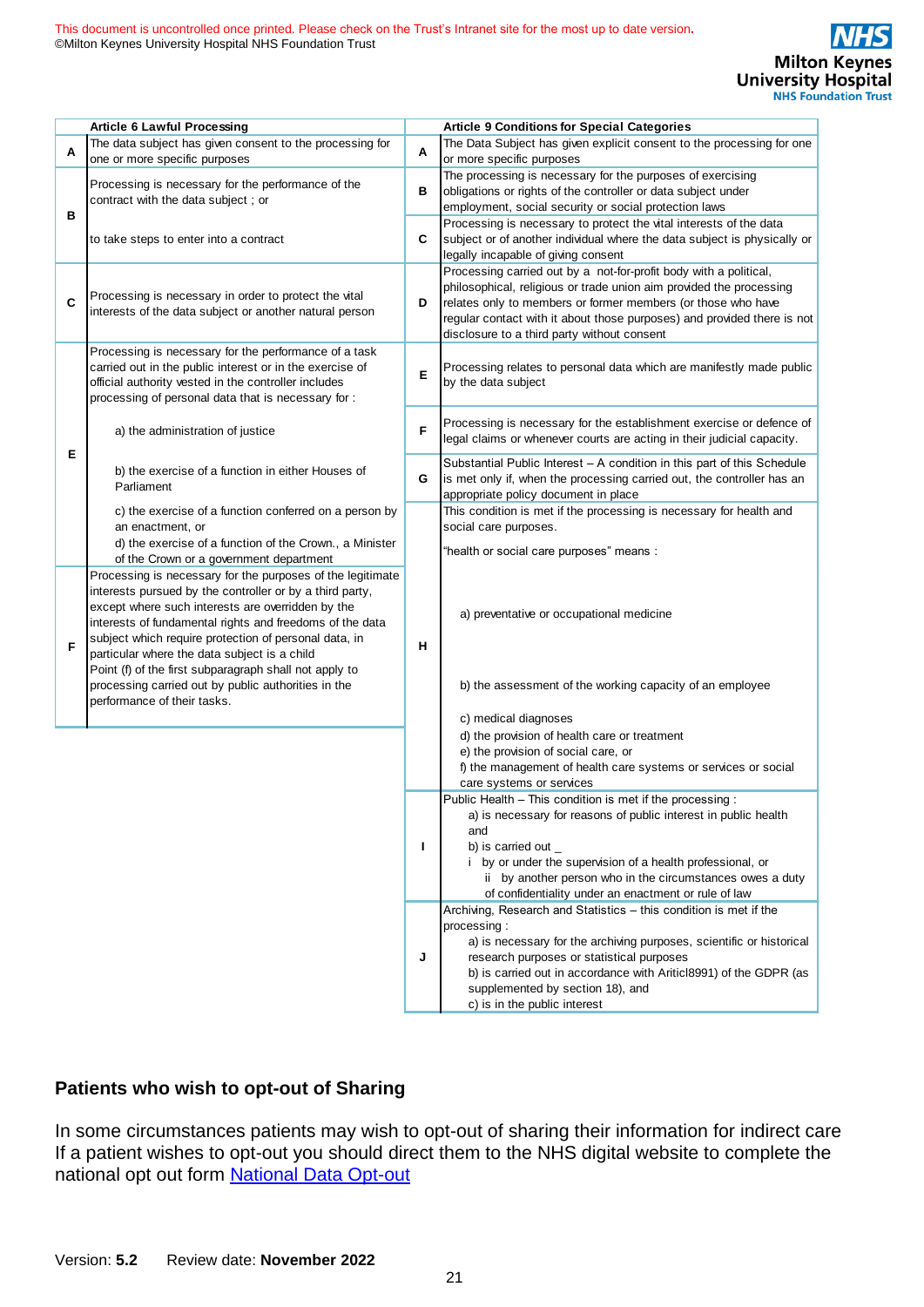

### **Patient Choice**

Patients generally have the right to object to the use or disclosure of confidential information that identifies them and need to be made aware of this right. Sometimes if patients choose to prohibit information being disclosed to other health professionals involved in providing care, it might mean that the care that can be provided is limited and in extremely rare circumstances, that it is not possible to offer certain treatment options. Patients must be informed if their decisions about disclosure have implications for the provision of care or treatment.

#### **Children and Young People**

Young people aged 16 or 17 are presumed to be competent for the purpose of consent to treatment and are therefore entitled to the same duty of confidentiality as adults. Children under the age of 16 who have the capacity and understanding to take decisions about their own treatment are also entitled to make decisions about the use and disclosure of information they have provided in confidence.

However, where a competent young person or child is refusing treatment for a life threatening condition, the duty of care would require confidentiality to be breached (in the best interest of the patient) to the extent of informing those with parental responsibility for the child who might then be able to provide the necessary consent to the treatment.

In other cases, consent should be sought from a person with parental responsibility if such a person is available. It is important to check that persons have a proper authority (as parents or guardians).

### **Seeking and Recording Consent**

Who is responsible for seeking consent for "Non-Healthcare Purposes"? Ideally, the senior health professional involved in the care of the patient should seek consent for non-healthcare purposes. The health professional should be supplied with all the necessary supporting information to appropriately inform the patient of the proposed use of their information and to answer any questions or queries arising.

*Consent must be obtained prior to the information being used for other non-healthcare purposes.*

To ensure that consent is appropriately sought the following should be applied:

- Explicit consent must freely given
- Be clear and concise.
- Make it easy for people to withdraw consent and tell them how.
- Keep evidence of consent who, when, how, and what you told people.
- Keep consent under review and refresh it if anything changes.
- Avoid making consent to processing a precondition of a service.

The Trust will need to take extra care to show that consent is freely given and should avoid overreliance on consent.

#### **Disclosure**

Legally Required to Disclose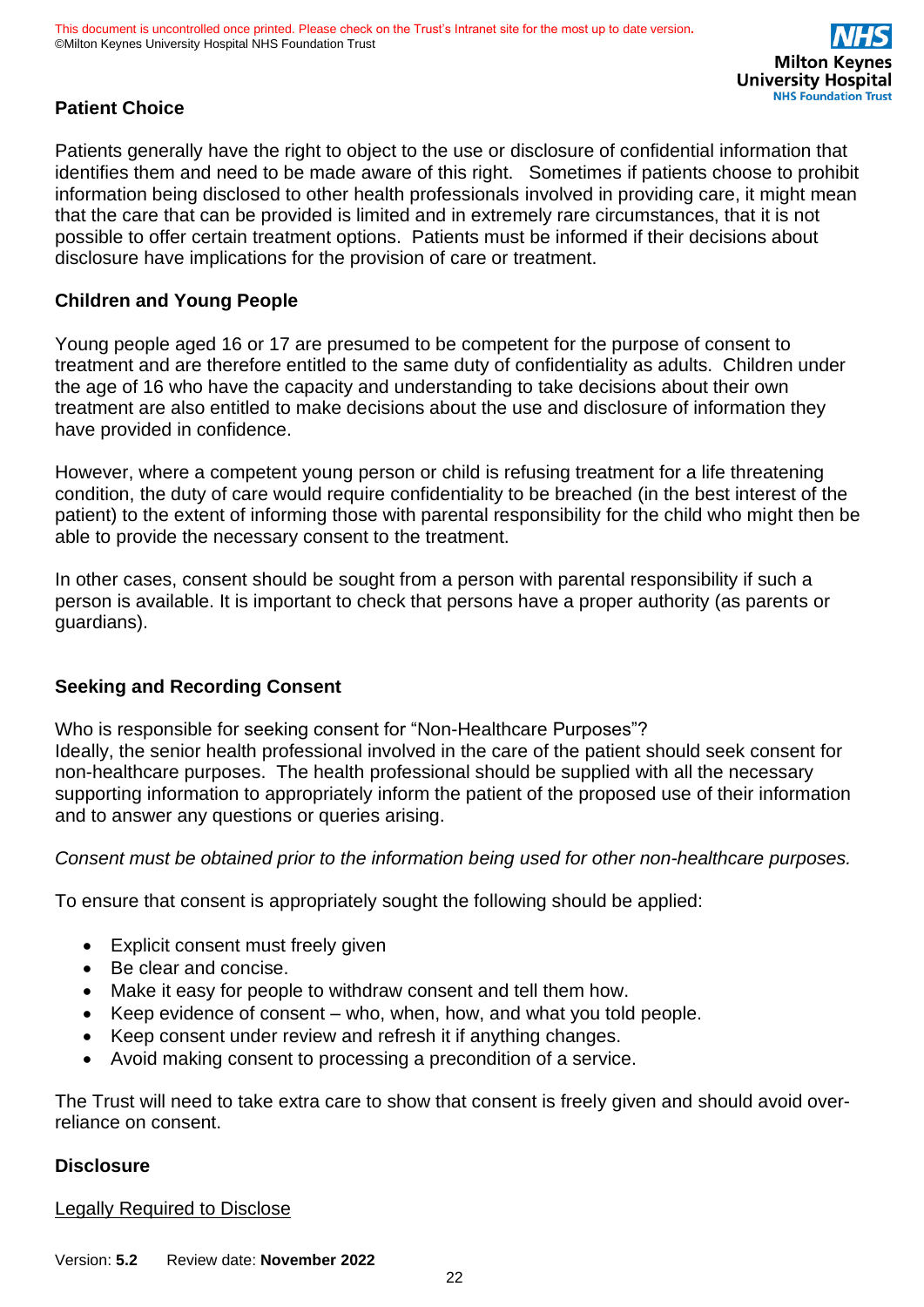Some statutes place a strict requirement on clinicians or other staff to disclose information. Care should be taken however to only disclose the information required to comply with and fulfil the purpose of the law. If staffs have a reason to believe that complying with a statutory obligation to disclose information would cause serious harm to the patient or another person, then they should seek legal advice. Consent of the patient or data subject is not always required but he/she should be informed preferably prior to disclosure, unless, informing the data subject is likely to place them or another person at risk.

#### Legally Permitted to Disclose

Legislation may also create a statutory gateway that allows information to be disclosed by an NHS body where previously it might have been unlawful to do so e.g. Section 115 of the Crime & Disorder Act 1998.

#### Disclosing (Sharing information with others) information with appropriate care

The key principle of the duty of confidence is that information confided should not be used or disclosed further in an identifiable form except as originally understood by the confider, without his or her permission.

#### Legal Restrictions on Disclosure

There are two particular areas where there are legal restrictions on disclosing information and NHS organisations should take the necessary steps to secure any information capable of identifying an individual is not disclosed. These are:-

• Sexually Transmitted Diseases (STD)

Sexually transmitted diseases include HIV and AIDS. Information shall not be disclosed except:

- Where there is explicit consent
- For the purpose of communicating that information to a medical practitioner, or to a person employed under the direction of a medical practitioner in connection with the treatment of persons suffering from such disease or the prevention of the spread thereof; and for the purpose of such treatment or prevention.
- Human Fertilisation & Embryology

### **Identify enquirers, so that information is only shared with the right people.**

Staff should check that any callers, by telephone or in person, are who they say they are. There can be a significant risk of harm to a patient through impersonation by those seeking information inappropriately. Seek official identification or check identity by calling them back (using an independent source for the phone number).

Check that they have a legitimate right to have access to that information and you have the right to disclose it.

### **Ensure that appropriate standards are applied for e-mails and post**

Care must be taken, particularly with confidential clinical information, to ensure that the means of transferring it from one location to another are as secure as they can be, you should follow guidelines in this policy.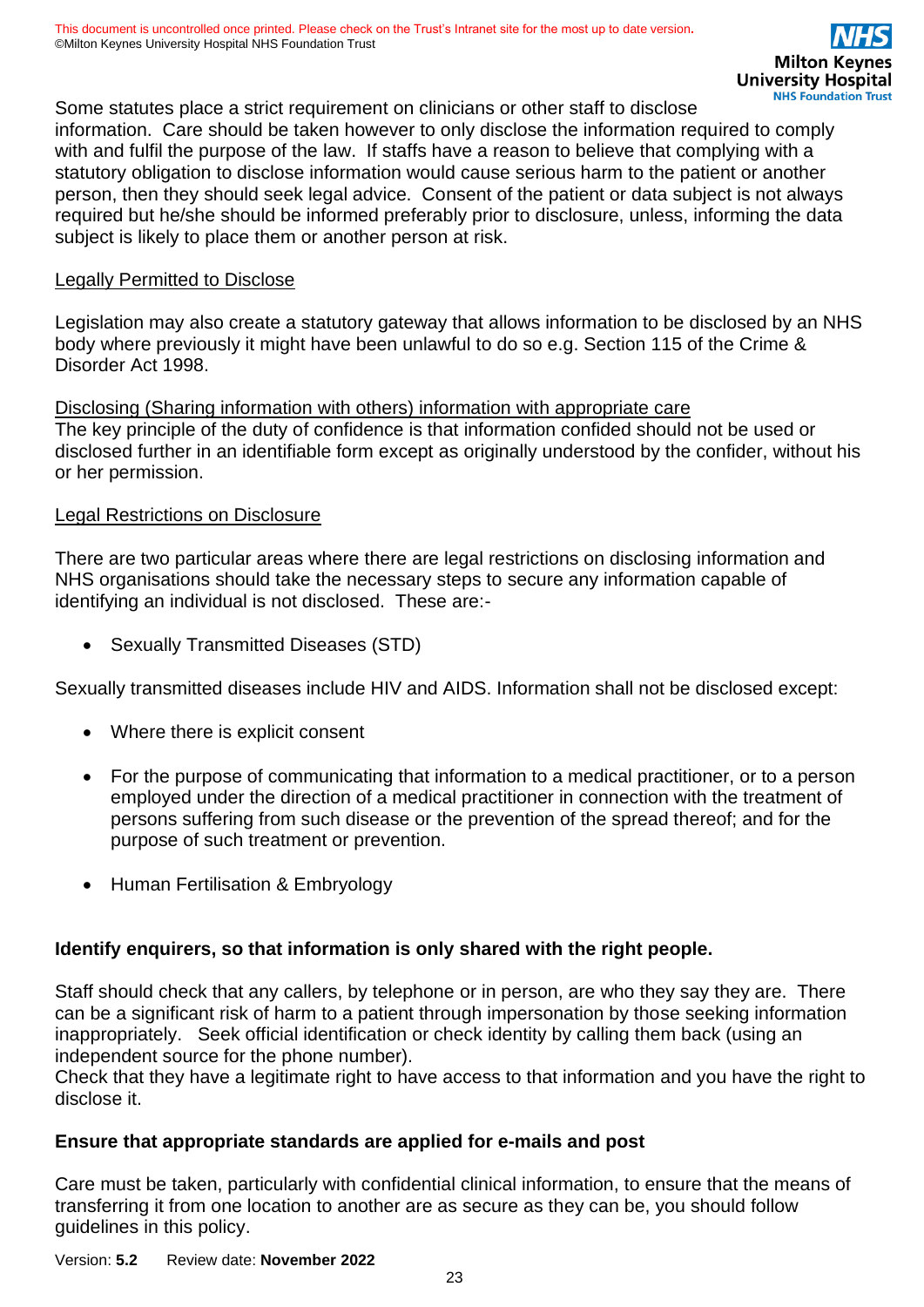### **Share the minimum necessary to provide safe care or satisfy other purposes.**

This must clearly be balanced against the need to provide safe care where missing information could be dangerous. It is important to consider how much information is needed before disclosing it. Simply providing the whole medical file is generally needless and inefficient (for both parties) and is likely to constitute a breach of confidence. The Caldicott Principles should always be applied.

### **Safeguarding Children and Young People**

The general principles of consent and confidentiality apply to situations involving safeguarding issues. There are areas which are more complicated, particularly over disclosure without consent and disclosure of information relating to family members rather than to the index case.

For further information on safeguarding please liaise with the safeguarding team and refer to [Safeguarding Children Policy](https://intranet.mkuh.nhs.uk/safeguarding-and-quality/safeguarding-children/policies-procedures-and-legislation)

# <span id="page-23-0"></span>**13 Data Protection Impact Assessment (DPIA)**

Data protection impact assessments (also known as privacy impact assessments or DPIAs) are tools which will help The Trust to identify the most effective way to comply with their data protection obligations and meet individuals' expectations of privacy. An effective DPIA will allow organisations to identify and fix problems at an early stage, reducing the associated costs and damage to reputation, which might otherwise occur.

DPIA's are structured risk assessments of the potential impact on privacy for a new or significantly changed process.

You should be aware that proposals that indicate a risk may still be adopted because it is possible that the risks can be mitigated or that the requirement is vital to the interests of the Trust making some risk acceptable.

#### **DPIA's assist The Trust to:**

- Anticipate and address the likely impacts
- Identify privacy risks to individuals
- Foresee problems
- Negotiate solutions
- Protect the Trust's reputation

### **When do you need to conduct a DPIA?**

You **must** carry out a DPIA when:

- there are changes proposed to the way the Trust manages its person identifiable data or
- Introducing a new system that uses Person identifiable data,

Data Protection impact assessment (DPIA) needs to be completed **before** the change or installation.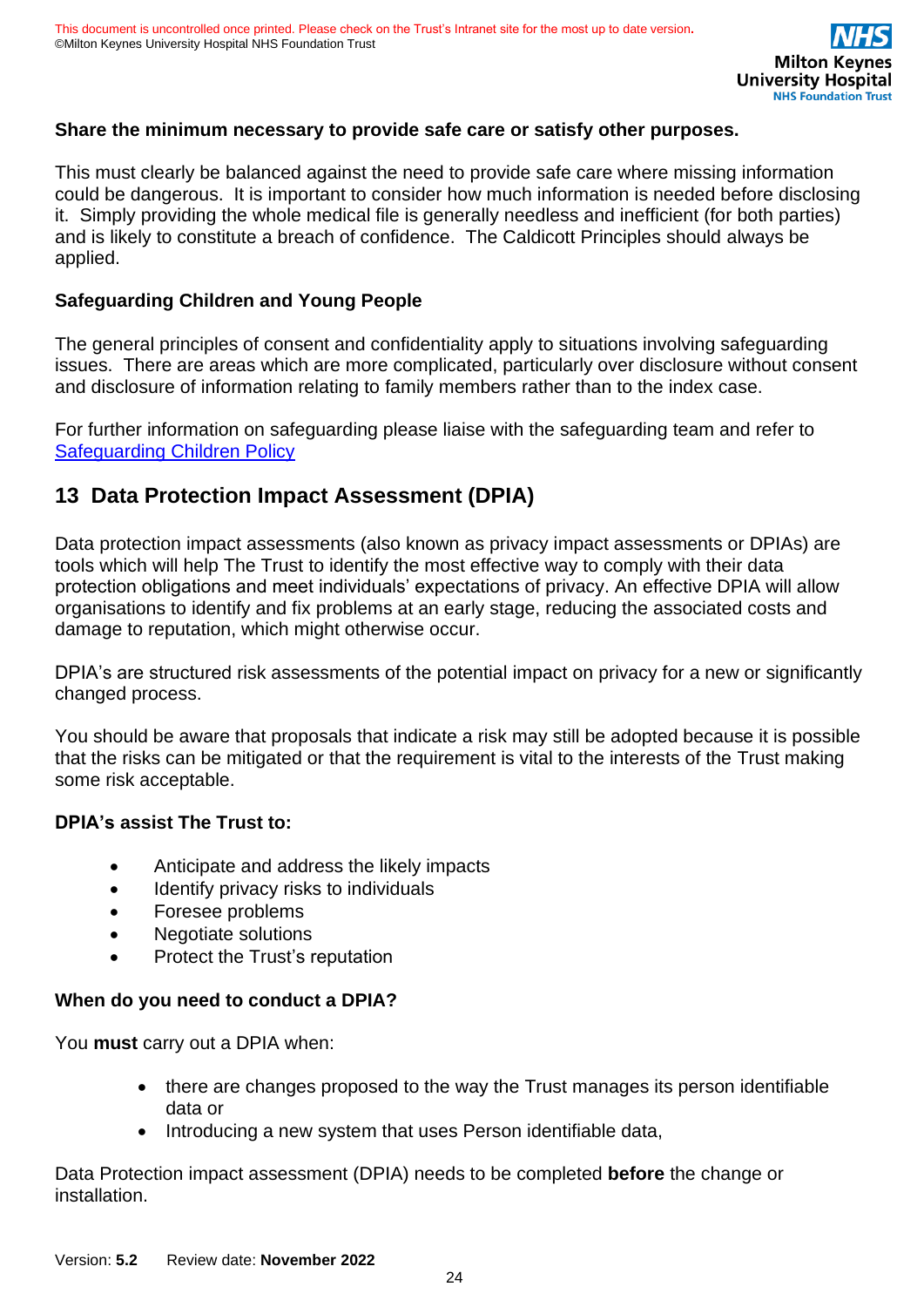

### **Who should conduct a DPIA**

If it has been confirmed that the project/change contains person identifiable information, it is the responsibility of the Project Manager (for new projects) or the Asset Owner to ensure that a DPIA is conducted and documented.

All DPIA's **must** be submitted to the Information Governance Steering Group, or if required urgently can be considered by the Trusts SIRO and ratified and recorded in the minutes of the Information Governance Steering Group at a subsequent date.

#### **What information should the DPIA contain?**

- A description of the processing and the purposes
- An assessment of the risks to individuals.
- The measures in place to address risk, including the security and to demonstrate that you comply the law.
- A DPIA can address more than one project.

**Please note – A Data Protection Impact Assessment should only be considered if the system or process involved contains person identifiable information. If this is not the case then there is no requirement to undertake a DPIA at this time.**

To obtain a DPIA template please contact the Information Governance Department.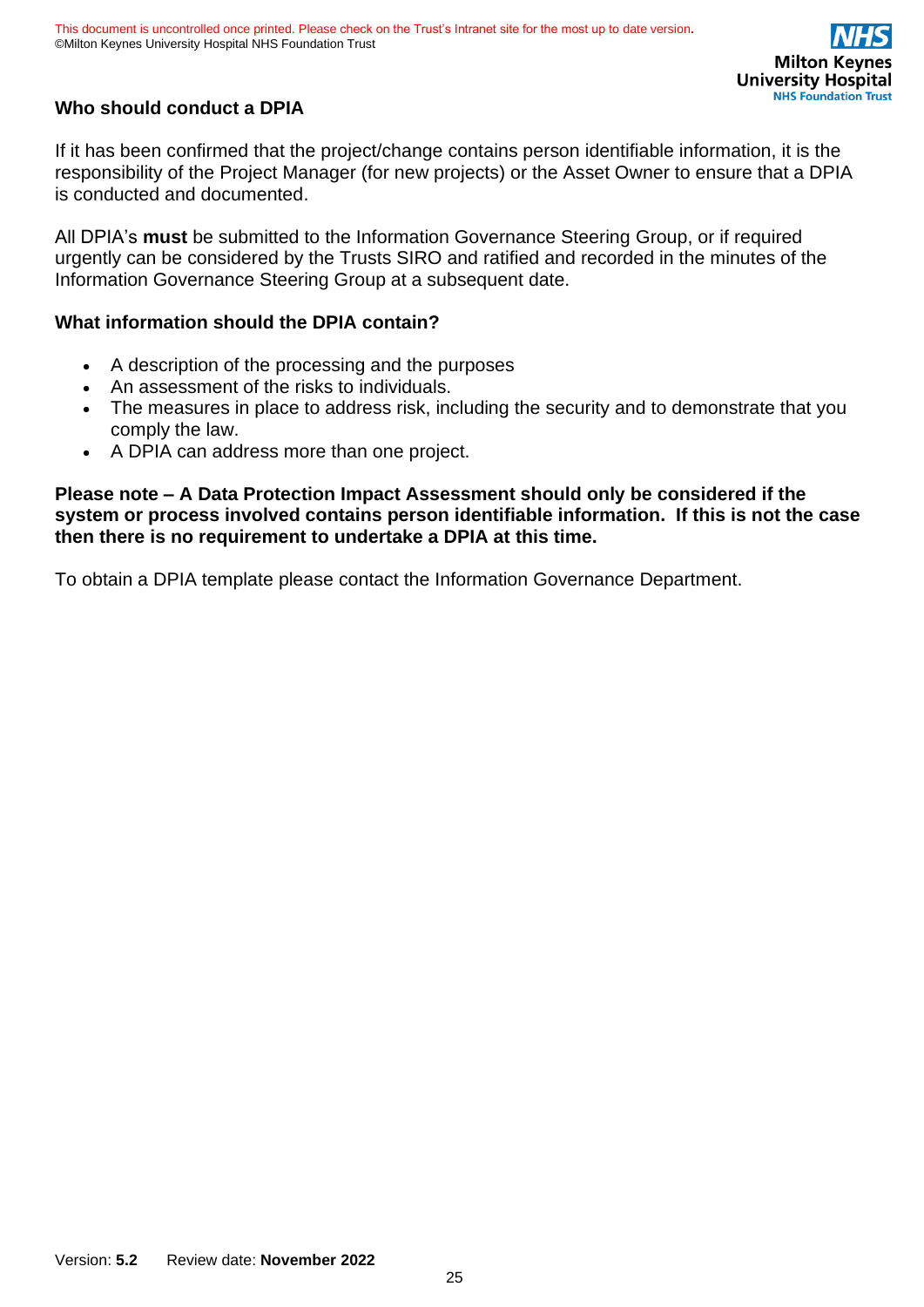<span id="page-25-0"></span>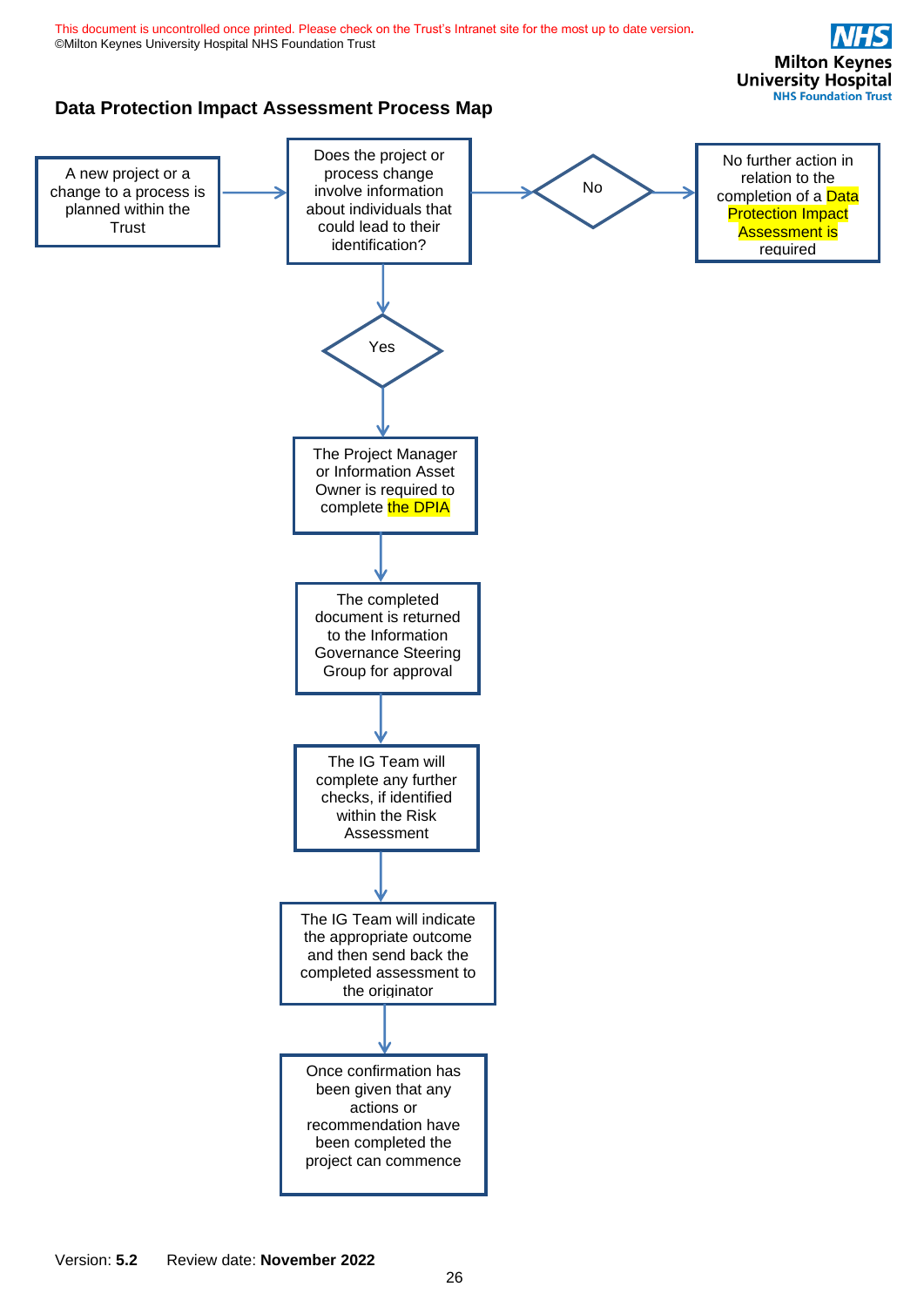

# **14 Information Asset Register**

#### **Departmental Information Asset Register**

An Information Asset Register (IAR) is a simple way to help you understand and manage your Organisations information assets and the risks to them. It is important to know and fully Understand what information you hold in order to protect it and be able to exploit its potential.

Each department is responsible for creating an Information Asset Register for its key information.

#### **What is an information asset?**

An information asset is a single set of information (whether electronic or physical) that is held by, and is valuable to, the Trust.

This will include:-

• Documents that relates to the operational running of your department or the Trust and documents containing personal data – that is, information that can be used to identify a living person either directly or indirectly.

For example, a typical department might have information in some or all of the following categories:

- Databases or records about staff, patients, contractors or others
- HR files and folders which include personal data, for example job titles, grades, salaries
- Departmental health and safety records
- Audits undertaken by the department
- Project files
- Minutes of meetings
- **Budgets**
- **Complaints**

For further guidance and documentation please contact the Information Governance Department on 85044

#### **Trust Systems Information Asset Register**

A Trust wide system which holds and processes personal Identifiable data must have an Information Asset Owner. The owner must ensure that they have registered the system with the Information Governance Department and have the relevant documentation. I.e. Policy, third party agreements, business continuity plans, Training and guidance documents in place for that system and ensure they are kept accurate and up to date. .

# <span id="page-26-0"></span>**15 Third Party Agreements**

The Importance of robust Information Governance has risen rapidly in recent years following concerns about the security and confidentiality of Public Sector Data.

It is important that all Third Parties protect the Trust's information in line with Trust standards and Government Legislation.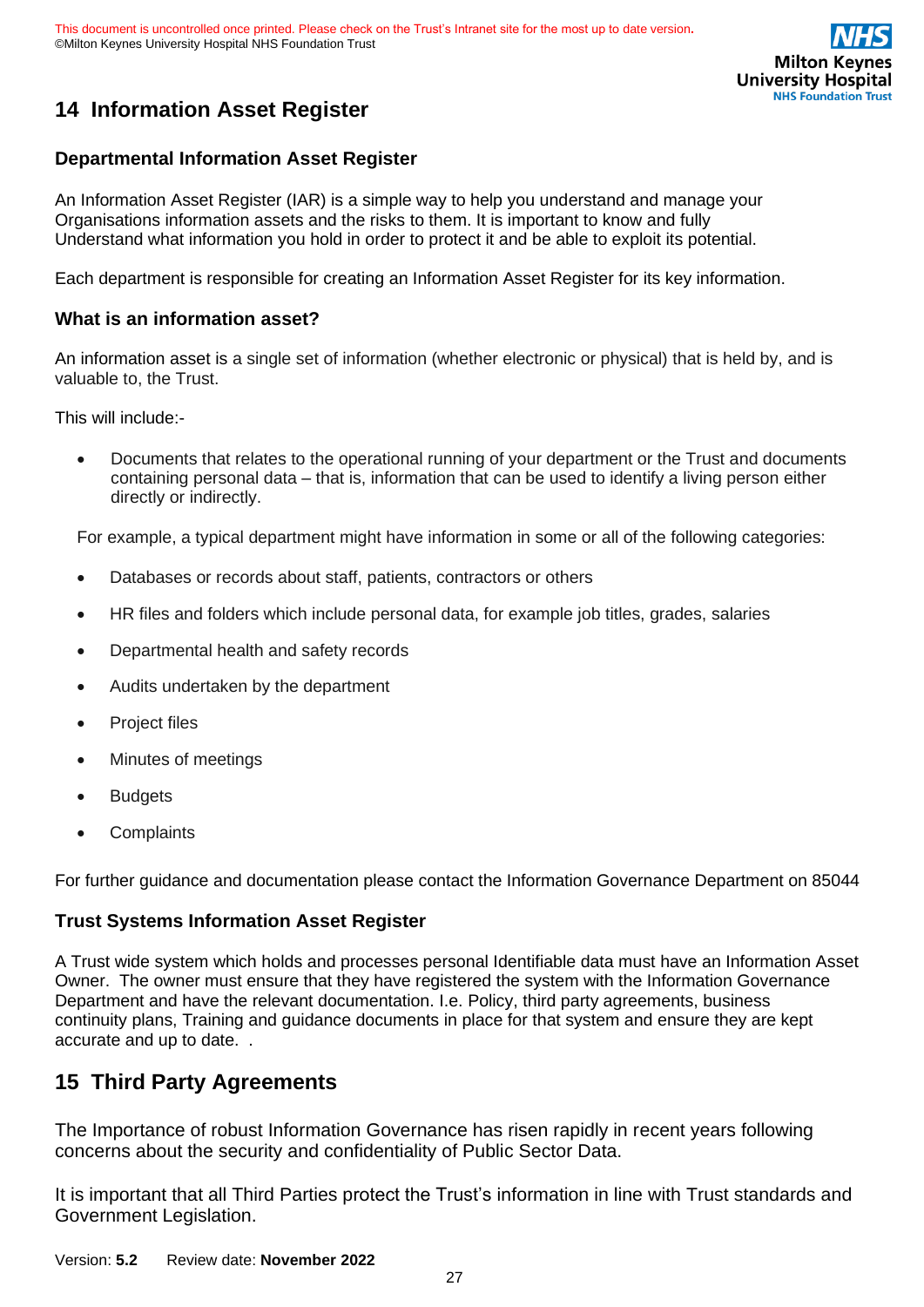All staff engaging a Third Party who may process information on behalf of the Trust must have obtained a signed agreement before commencement of the contract.

Third Parties are individuals and organisations outside of the Trust which fall into the following categories these will include, but not be limited to:

- Hardware and software maintenance and support staff
- Cleaning, catering, security guards and other outsourced support services
- Temps/agency staff
- Staff working within the Local Health Community
- External IT support staff
- Suppliers (including Suppliers of IT goods, systems or services)

It is important that all Third Parties protect the Trust's information in line with Trust standards and Government Legislation and therefore this must be adhered to when engaging Third Parties to maintain the confidentiality of our Personal Identifiable Data (PID) and Business Critical information.

<span id="page-27-0"></span>A copy of the agreement can be found on the Trusts intranet site [Third Party Agreement](https://mkuhcloud.sharepoint.com/sites/TrustDocumentation/Non%20Clinical%20Documentation/Forms/AllItems.aspx?id=%2Fsites%2FTrustDocumentation%2FNon%20Clinical%20Documentation%2FInformation%20Governance%2FInfromation%20Governance%20Polices%20and%20Guidelines&newTargetListUrl=%2Fsites%2FTrustDocumentation%2FNon%20Clinical%20Documentation&viewpath=%2Fsites%2FTrustDocumentation%2FNon%20Clinical%20Documentation%2FForms%2FAllItems%2Easpx&viewid=deefa822%2D8fea%2D45b6%2D9120%2D8f96206faae1)

# **16 Safe Haven**

The Caldicott Report and more recently the Information Governance Toolkit has extended the concept of Safe Haven to all transfers of patient information and to ensure all routine inbound/outbound flows of patient-identifiable data both internally and externally are mapped.

### *Safe Haven comprises the facilities to restrict access by authorised users to identifiable data for the purpose of supporting de-identification, which in turn means that:*

- The facilities can only be used by a small number of authorised staff sufficient to perform the functions and provide cover and back-up to ensure continuity of service.
- Authorisation of the staff performing the roles in the New Safe Haven should be through the Caldicott Guardian and the equivalent of local Registration Authority processes for accessing Spine based application.
- The systems (or sub-systems) used for the data transition processes must have appropriate access control mechanisms to restrict access to authorised users for specific purpose of supporting de-identification processes.
- The Safe haven may have a physical location, but it is only essential in the case of relevant paper based data flows, such as faxes.
- Safe haven can also be defined in terms of access control and data management arrangements as these indicate which data can be accessed by what means and by whom.
- Where Trust staff want to send personal information to other Trust locations or other agencies they should be confident that it is being sent to a location which ensures the security of that data.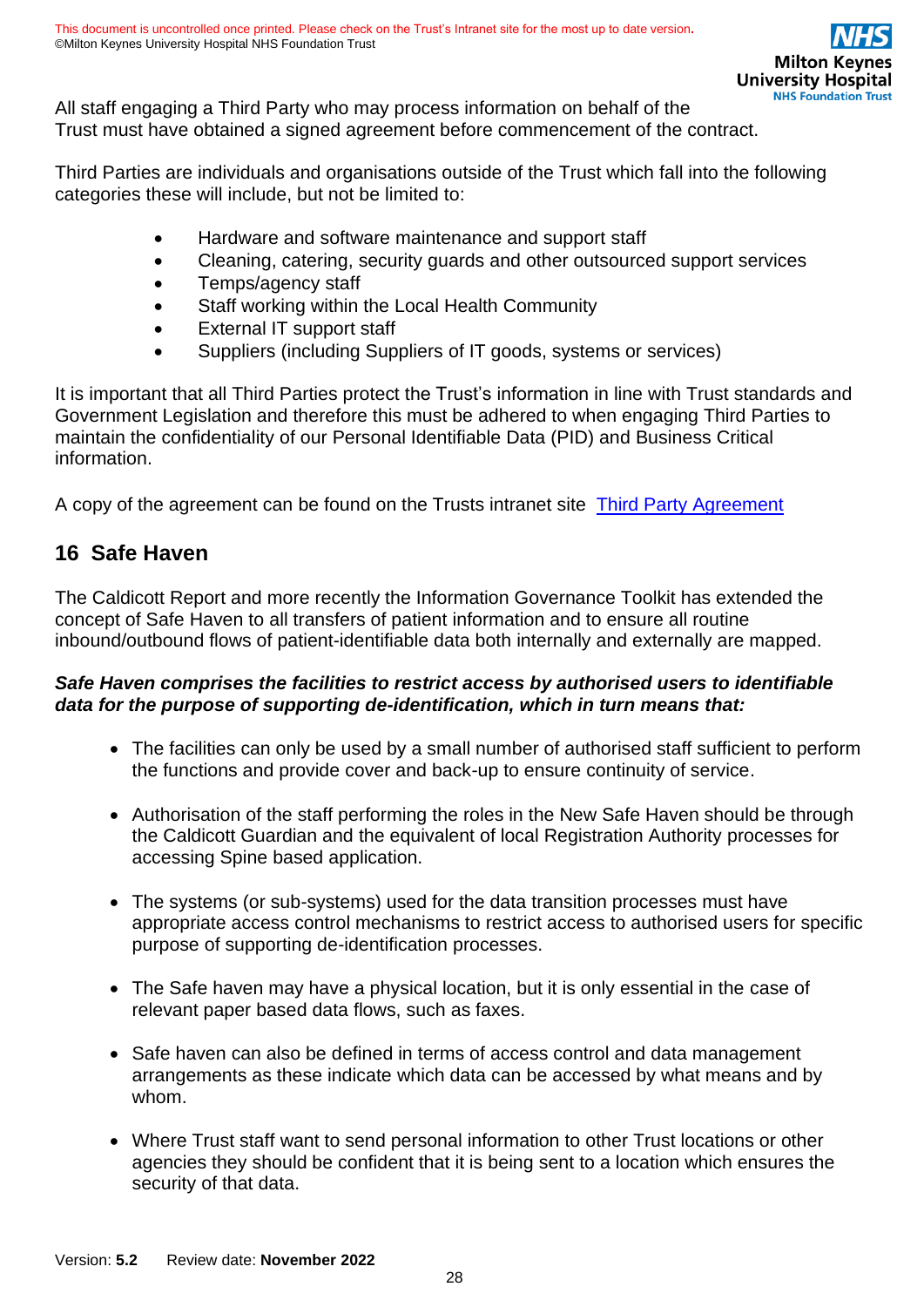### **Physical Security**

- This could be a room that is locked or accessible via swipe access or a coded keypad known only to authorised personnel;
- The office or workspace should be sited in such a way that only authorised staff can enter that location i.e. it is not an area which is readily accessible to any member of staff who work in the same building or office, or any visitors;
- Manual paper records containing personal identifiable information should be stored in locked cabinets where possible;
- Clear desk policy wherever possible should be in use ;

### **Communication by post**

Information sent by post should be addressed correctly.

#### **Communication by Telephone**

Information should not be given out over the Telephone unless staffs is sure that the person requesting the information is who they say they are and that they have a right to receive the information. Please refer to the Trusts guidance leaflet on Telephone communication

#### **Electronic Systems**

Access to any PC/system must be password protected. Staff must not allow others to access the Trusts systems under their user ID or share their password.

Access to systems will be given on a need-to-know basis and in line with the employee's job role.

Personal Information displayed on a PC monitor must not be left unattended.

The default timeout period before the PC automatically locks will be 10 or 15 minutes depending on the user.

#### *To lock a computer - press ctrl-alt-delete.*

Information should be held on the organisation's network servers, not stored on your desktop or local hard drives. Staff should be aware of the high risk of storing information locally and take appropriate security measures.

Staff are reminded it is essential that they log out of clinical systems once their session has finished, taking extra care using the computers on wheels (WOW). Leaving computer screen open containing confidential information is an information security breach and renders your access open to abuse. This could result in disciplinary action.

Great care should be taken in sending personal information especially where the information may be of a clinical nature – it should be encrypted, and procedures undertaken to ensure that the correct person has received it. Please refer to the Email section within this policy

When using Registration Authority Smartcards staff must ensure they abide by the terms and conditions of use, please refer to the NHS digital guidance [here](https://digital.nhs.uk/services/registration-authorities-and-smartcards/spine-2-care-identity-service-if-not-own-section/care-identity-service-guidance-leaflets)

#### **Group/Individual Job Role (Logical Concept)**

### *This refers to a group of staff or individuals who are non-clinical that are perceived as safe havens due to the job role they perform and can view patient identifiable information i.e.*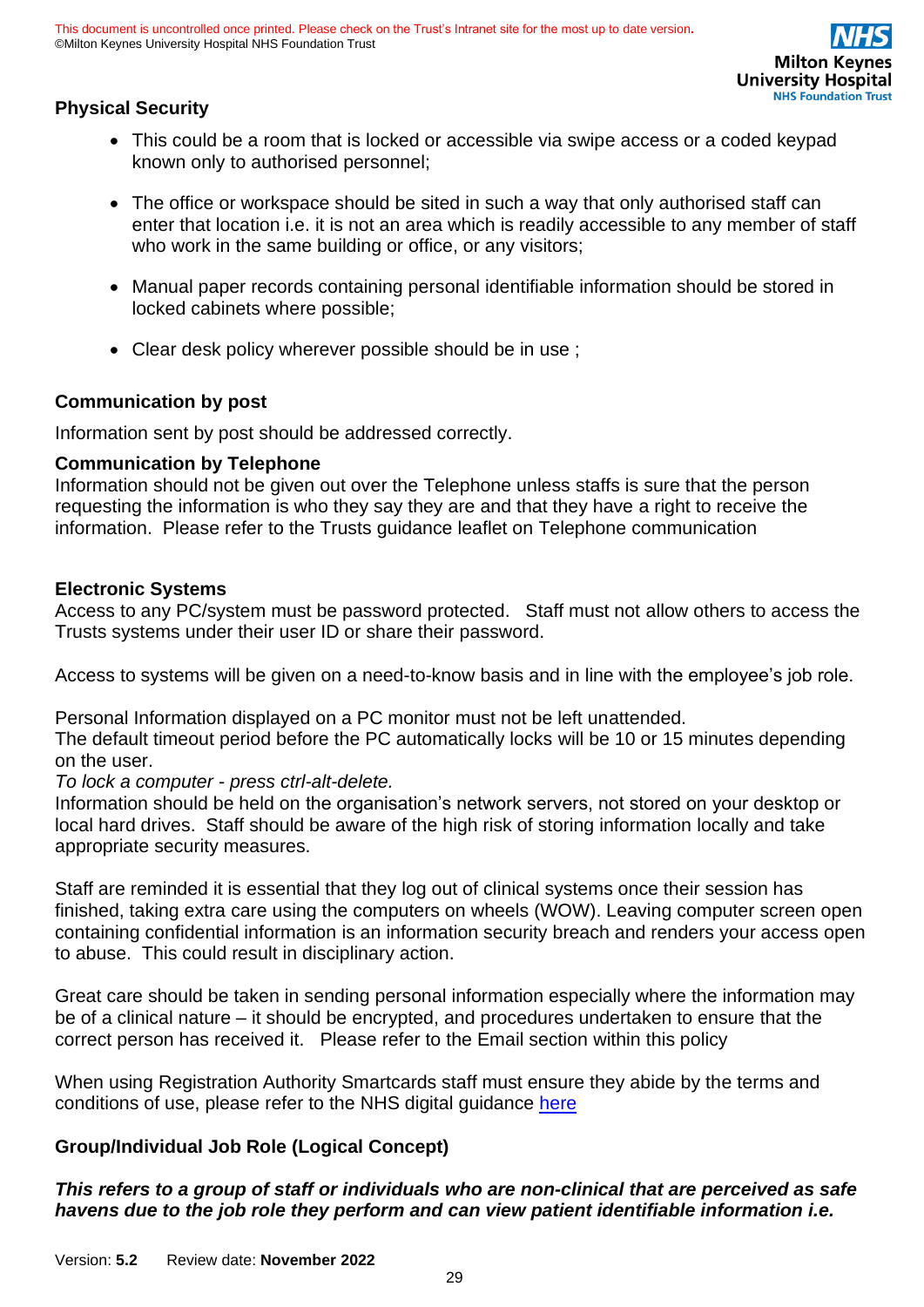

- Medical Records
- IT to include Back Office
- Access to Health
- Finance
- Data Quality
- Information
- Patient Experience
- Information Governance
- General Office
- Litigation Office

### **Verbal Communication**

Requests for patient identifiable information must be verified to confirm the requester, are who they say they are and that they have a right to receive the information.

Where possible the staff member should ring the requester on the telephone number we have on record or by ringing the organisations switchboard and asking for that person.

If information is requested by the Police staff should direct them to the Information Governance Team during normal working hours or Manager on Call out of hours.

If contacting the patient directly it is important that staff make sure they are talking to the right person. It is not good practice to leave messages with others unless you have patient consent to do so.

Messages left on an answer phone should state name and telephone number of whom to contact i.e. Fred Smith 660033 ext. 6754, no personal identifiable information should be disclosed

### **Sharing Information with other Organisations (non NHS)**

Employees of the Trust authorised to disclose information to other organisations outside the NHS must seek an assurance that these organisations have a designated safe haven point for receiving personal information and that they have completed the Trusts third party agreement form.

### *The Trust must be assured that these organisations are able to comply with the safe haven ethos and meet certain legislative and related guidance requirement:-*

- Data Protection Act 2018/GDPR
- Common Law Duty of Confidence
- Privacy and Electronic Communication Regulations

Staff sharing personal information with other agencies should ensure that all Data Flow mapping has been logged on the departmental mapping tool.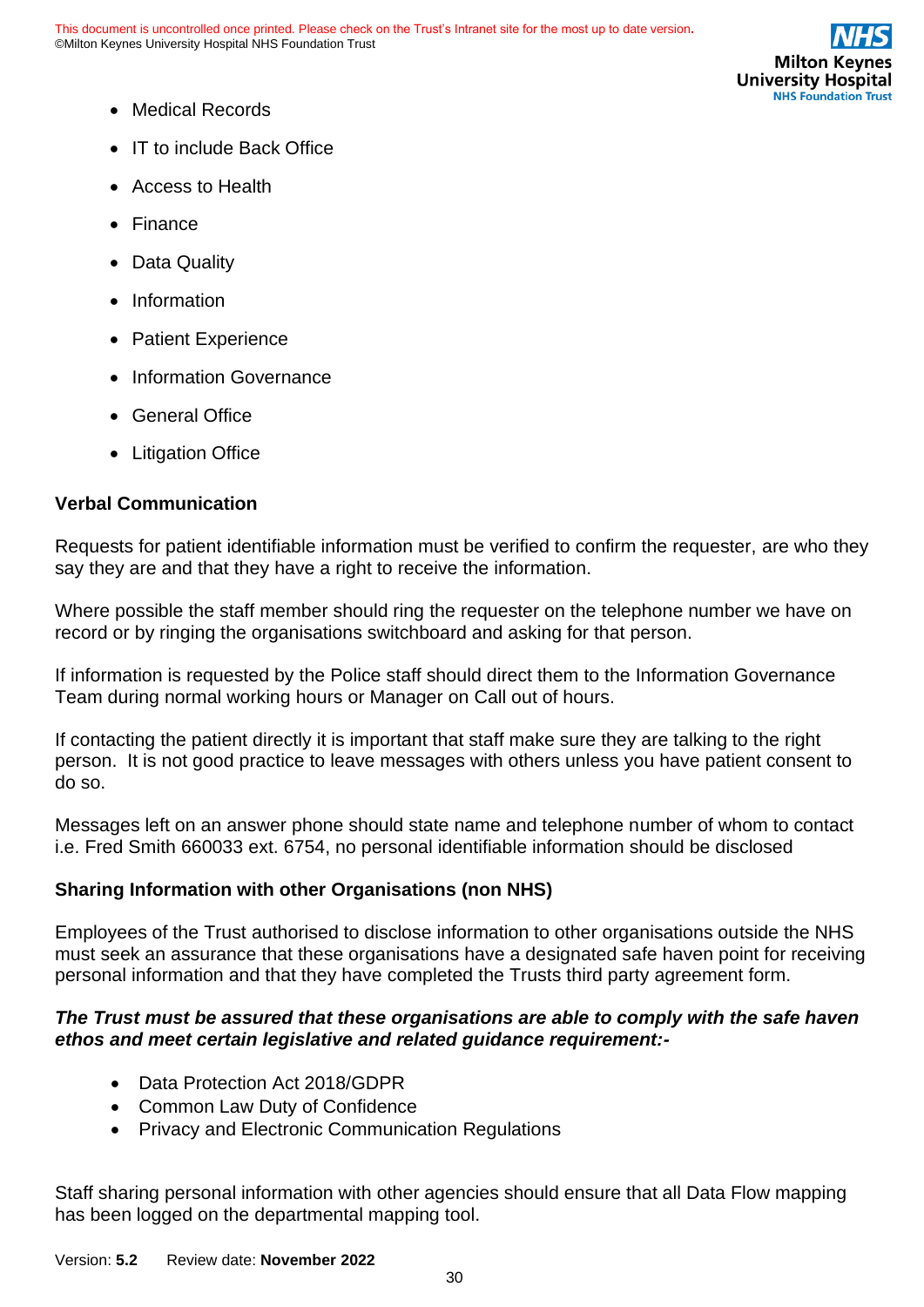# <span id="page-30-0"></span>**17 Internet**

The internet facility is provided by the Trust to support the Trust's goals and objectives.

### **Business Use**

The primary use of the internet is for business purposes for which the user is employed; therefore any misuse of the internet facility will be investigated. There should be no expectation of privacy. Systems in place for monitoring purposes do not differentiate between business and private use.

The Internet is to be used in a manner, which is consistent with the Trust's mission and standards of business conduct. Usage of the Internet should be such that it does not diminish the Trust's reputation or indicate a lack of professionalism.

#### **Personal Use**

Limited personal use of Internet facilities is permitted provided the material accessed is appropriate and is not potentially offensive to others.

The use of the Internet for personal transactions only, such as booking reservations or tickets or the purchase of any goods or services for personal use, is permitted. Employees should regard this facility as a privilege that should be exercised in their own time without detriment to the job and not abused.

Access to websites that contain inappropriate material is strictly forbidden including pornography, instruction on criminal or terrorist skills, incitement to racial hatred, promotion of cults, gambling, content or statements of a nature which are liable to cause offence to others, or any other material likely to bring the Trust into disrepute.

Employees should operate the "Back" button immediately should they inadvertently access unsuitable material. Downloading of such material shall be deemed an act of gross misconduct. However, the Trust notes that access to subjects and sites of a potentially contentious nature may be appropriate in some areas of normal operation and/or in specific circumstances, for example Sex education, youth advice, counselling on gambling, approved research. The Trust therefore places special responsibilities of care on staff operating in such areas to ensure that such access is necessary and that other users, staff and members of the community are not exposed to any such material without good cause.

Internet must not be used for the purpose of advertising, gambling or soliciting for personal gain or profit, not for the use of passing indecent, subversive or criminal data across or out from the organisation which may cause harm whether to an individual, groups or the organisation.

Staff must not use the internet for purposes of harassment or bullying.

The Internet access facilities may not be used to intercept information meant for others or to circumvent the access controls of systems and networks of other individuals or Trust's.

Files must not be downloaded from the Internet and used in such a way as to violate copyright and intellectual property right laws. Even if downloading is permissible under copyright law, there may be restrictions with regard to copying, forwarding or otherwise distributing files. Software license agreements should be read and adhered to. Staff must not transmit software, copyright or otherwise, from their computer via the Internet please see [Copyright Section](#page-45-1)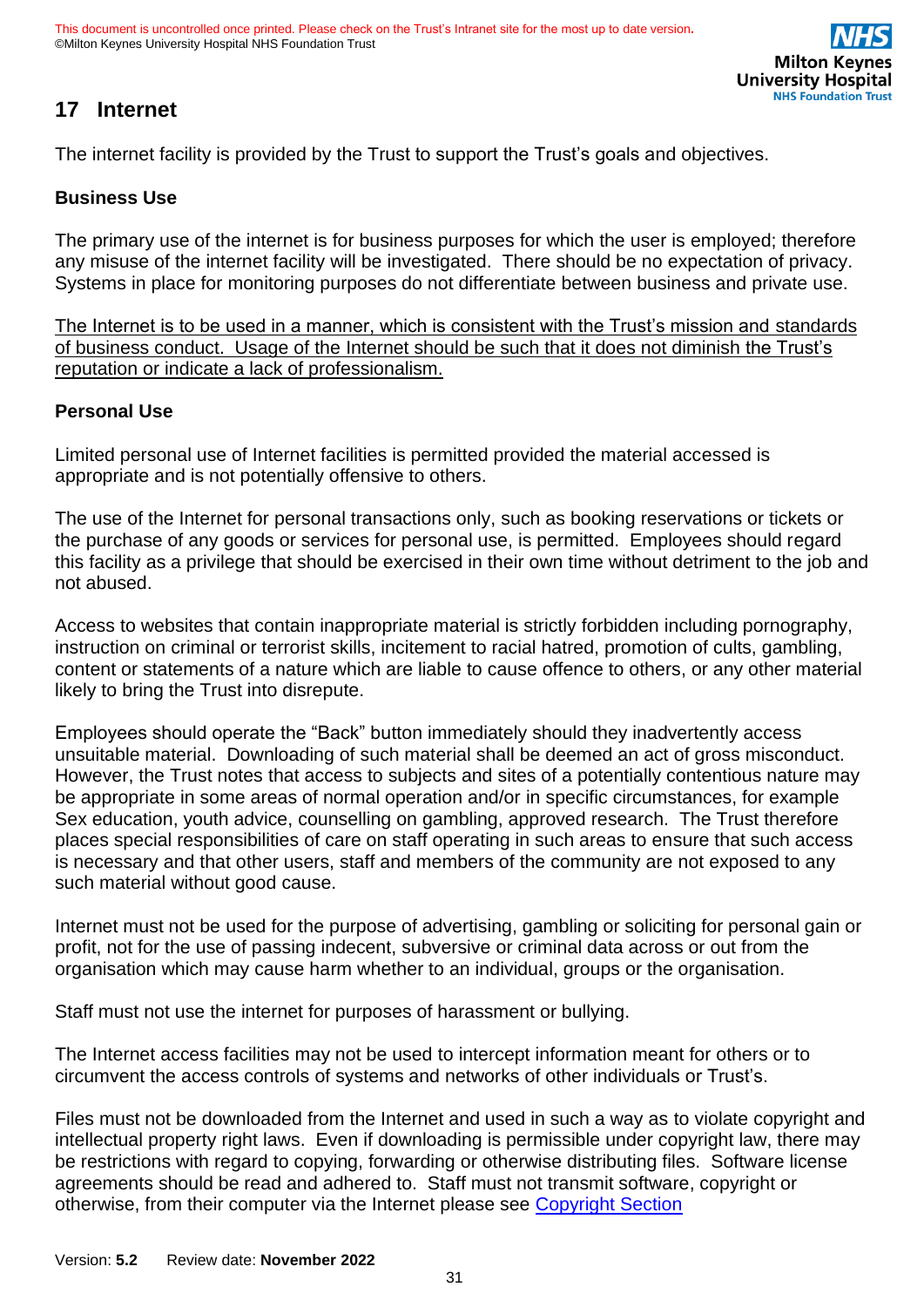

### **Staff must not:**

- Create or transmit "junk-mail" or "spam", including unsolicited commercial webmail, chain letters and advertisements.
- Create, download or transmit data or material that is created for the purpose of corrupting or destroying other user's data or hardware.
- Download or stream video or audio material for entertainment purposes.
- Use the Internet to conduct personal transactions neither in pursuit of their own commercial or business interests nor in such a way as to implicate the Trust in those transactions. If in doubt, staff should contact the Information Governance Team.
- Send information which is sensitive to the Trust's or its patients/staff, via the Internet, see Email section [Email.](#page-32-1) All information sent to, or via, the Internet must be decent, legal and not disrespectful of the race, colour, creed or culture of others.

### **Unauthorised Disclosure of business critical or Personal Identifiable data**

Blogging and social networking sites provide an easy means for information to leak from an organisation, either maliciously or otherwise. Once loaded to a site, organisational information enters the public domain and may be processed and stored anywhere globally. In short, organisational control is lost and reputation damage can occur.

#### **Malicious attack associated with identity theft**

People often place a large amount of personal information on social networking sites, including details about their nationality, ethnic origin, religion, addresses, date of birth, telephone contact numbers and interests. This information may be of use to criminals who are seeking to steal identities or who may sue the information for social engineering purposes

#### **Legal liabilities from defamatory postings by employees**

When a user registers with a site they typically have to indicate their acceptance of the site's terms and conditions. These can be several pages long and contain difficult to read legal language. Such terms and conditions may give the site "ownership" and "third party" disclosure rights over content placed on the site, and could create possible liabilities for organisations that allow their employees to use them. For example, where a user is registering on a site from a PC within the organisation, it may be assumed that the use is acting on behalf of the organisation and any libellous or derogatory comments may result in legal action. In addition, information being hosted by the website may be subject to other legal jurisdiction overseas and may be very difficult to correct or remove.

#### **Reputational damage**

Ill-considered or unjustified comments left on sites may adversely affect public opinion toward an individual or organisation. This can lead to a change in social or business status with a danger of consequential impacts. Intimidation of employees from inappropriate sites will be investigated.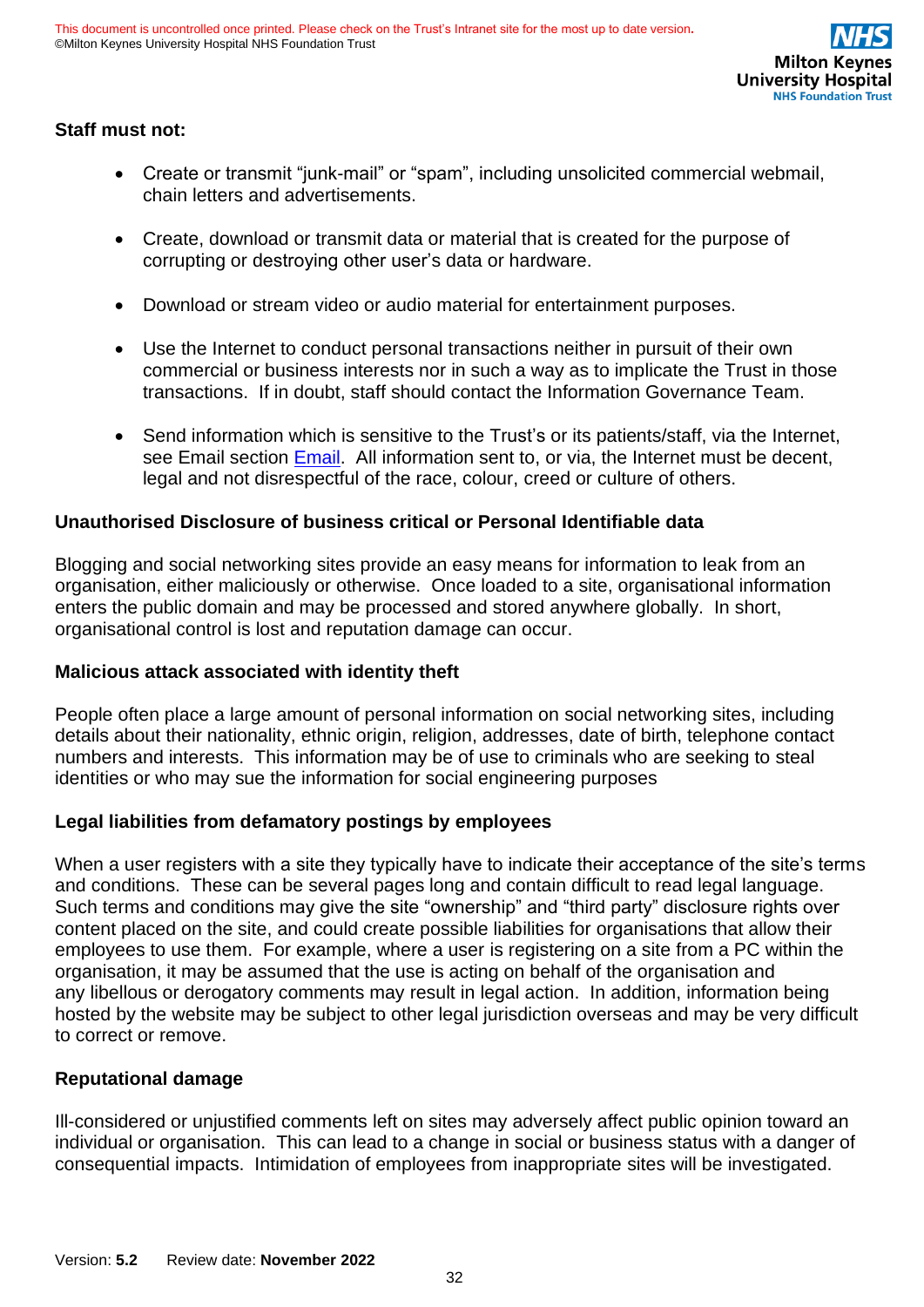

### **Software**

Software downloaded from the Internet may cause virus infections and consequential damage. It may not be used on Trust's (or its clients) systems or data without the authorisation of IT. Additionally the client must also give their authorisation if their systems or data is involved.

### **www Sites**

The creations of Web sites which indicate the involvement of the Trust (no matter how small) need the written approval of the Trust Chief Executive before they are created.

#### **Monitoring**

Inappropriate or excessive use of the internet may result in disciplinary action and/or removal of facilities. Staff should be aware that Internet access will be subject to monitoring and staff members informed if excessive use is noted. Any staff members actions deemed inappropriate will be reported to their line manager and investigated.

Anyone who is found to be regularly accessing, or on any occasion downloading illegal or indecent material may be summarily dismissed following procedures outlined in the Trust disciplinary procedure.

### <span id="page-32-1"></span><span id="page-32-0"></span>**18 Email**

The primary use of the email system is for business purposes for which the user is employed; therefore any suspected misuse of the system will be investigated by the Trust. There should be no expectation of personal privacy by the user if misuse is suspected.

E-Mail should be used in a manner that is consistent with the organisations mission and standards of business conduct. It should not diminish the organisations reputation nor indicate a lack of professionalism.

#### **Use of the Trusts Internal Email System**

E-mail is to be used for the purposes of the organisation to enable information to be passed across the organisation or from one organisation to another. E-mail should be viewed with the same status as any letter or memorandum and must meet the standards of business etiquette.

Personal use i.e. during staff lunch periods/breaks will be permitted provided that the content of the message is appropriate, and not likely to cause offence. It is strictly forbidden to include any form of pornography, instruction on criminal or terrorist skills, incitement to racial hatred, promotion of cults, gambling, content or statements of a nature which are liable to cause offence to others, or any other material likely to bring the Trust into disrepute.

Staff should regard this facility as a privilege which must be used in their own time without detriment to the job and not abused.

Inappropriate or excessive use may result in disciplinary action and/or removal of facilities. Staff should be aware that both private and business use of e-mail may be subject to monitoring, and therefore there should be no expectation of privacy. Systems in place for monitoring purposes do not differentiate between business and private use.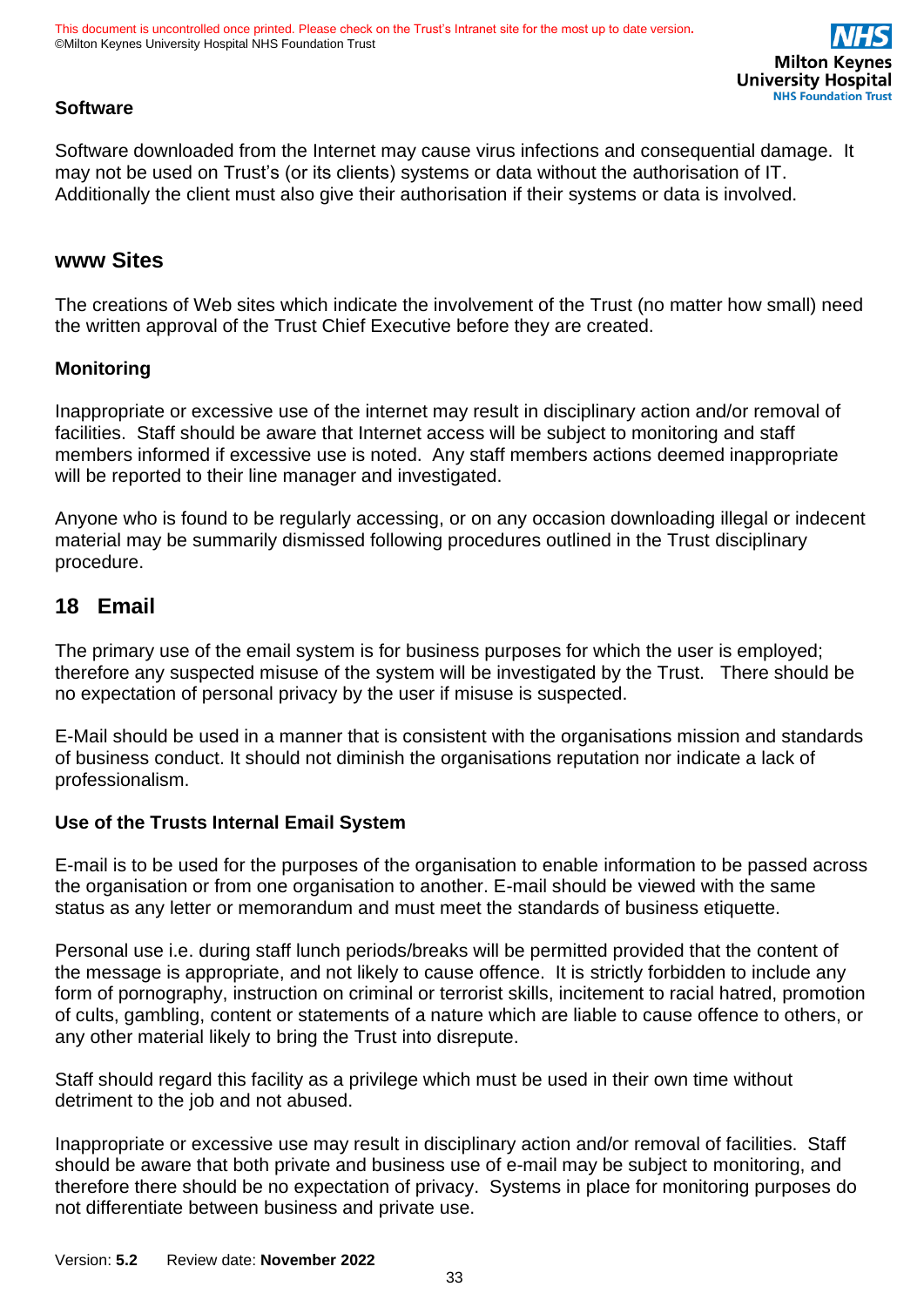Information included in any E-mails should be considered carefully, and staff should be aware that it is an official communication and as such can be stored and recalled for evidence.

Information contained in e-mails maybe subject to public disclosure under the NHS Code of Openness or the Freedom of Information Act 2000. Unless the information is legally exempt from disclosure the confidentiality of e-mails and replies cannot be guaranteed.

Formation of Contracts - E-mail is capable of forming or varying a contract in just the same way as a written letter. Such capability gives rise to the danger of employees inadvertently forming contracts on behalf of the Trust or varying contractual terms to which the Trust then becomes bound. Employees should take due care when drafting the words of an e-mail so that they cannot be construed as forming or varying a contract when this is not the intention.

E-mail must not be used for the purpose of advertising, gambling or soliciting for personal gain or profit, nor for the use of passing indecent, subversive or criminal data across or out from the organisation which may cause harm whether to an individual, groups or the organisation.

Staffs are actively discouraged in the use of attachments on E-mail messages as this increases risk of virus transmission. Viruses can only be passed on attachments when using E-mail. Should a virus be found then contact the IT Service Desk on ext. 87000

E-mails should not be deleted from systems deliberately in an attempt to destroy evidence. All staff is responsible for ensuring that any emails that need to be kept will be archived into their personal drives until the Trust secures an archiving facility.

Internal emails may contain personal Identifiable Information but this must be kept to a minimum e.g. NHS number or MRN number coupled with DOB for further ID identification. This is subject to the normal rules of confidentiality and need to know basis.

Patient identifiable information MUST NOT be sent outside the Trust via mkuh.nhs.uk unless the Trust encryption facility is used alongside, alternatively this can be sent by NHS mail, please see guidance below. All flows of personal identifiable data must be logged on your departmental data flow mapping tool/chart. Emails may be monitored to ensure these guidelines are being followed.

Data, which is highly sensitive to the organisation or the client, MUST NOT be sent over the email except in exceptional circumstances and only following the approval of the Caldicott Guardian/Information Governance Manager.

#### **Users must not:-**

- Use the email management system to circumvent standard network and /or system access, through bypassing standard security controls or devices, or system audit functionality.
- Disguise their identity with intent to misrepresent any aspect of a communication
- Purposely disable or overload the email management system or network
- Purposely introduce computer viruses through email messages or attachments
- Forward chain emails or other frivolous material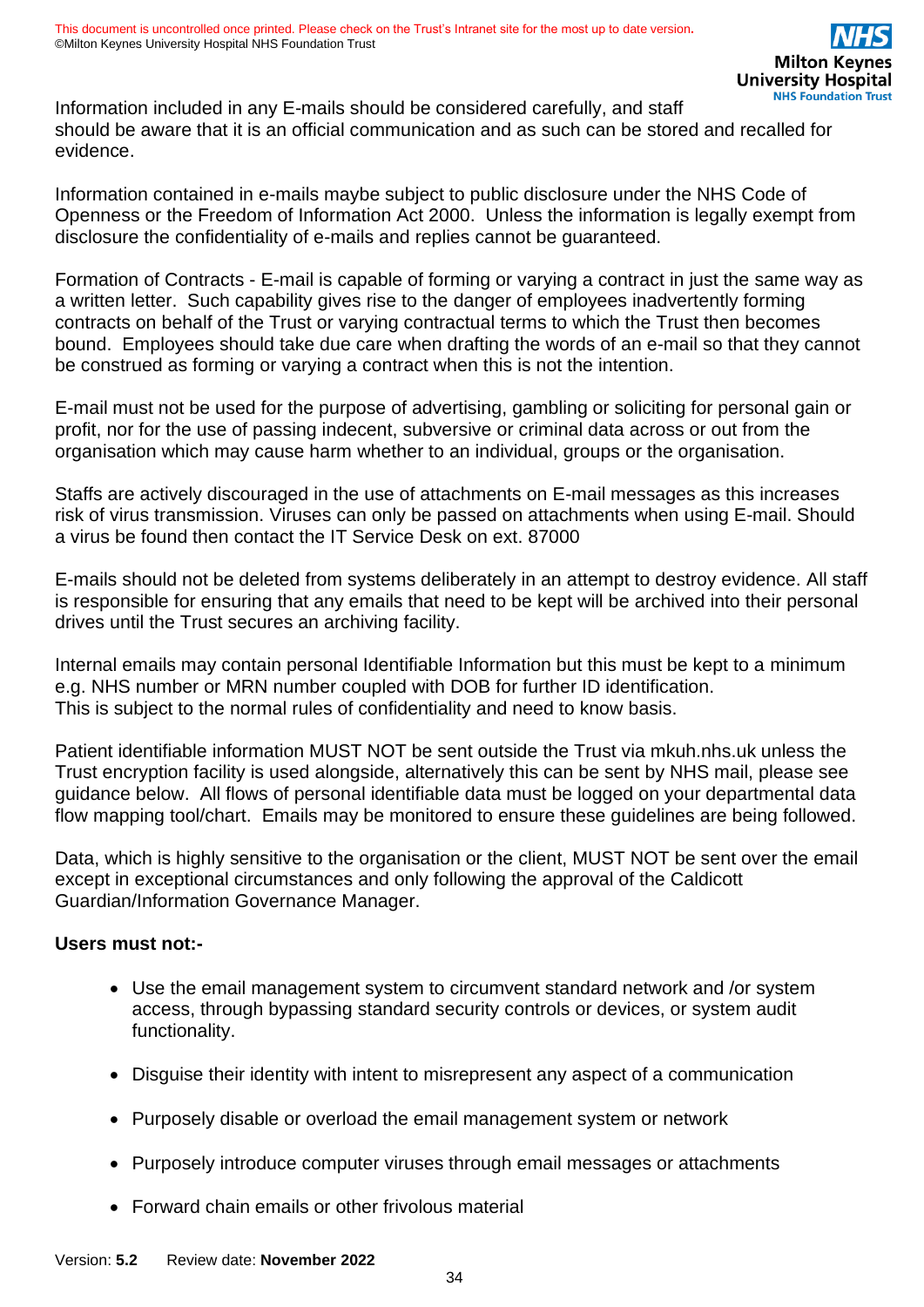- Use the email management system to violate the laws and regulations of the United Kingdom
- Send email communications persistently when, as a result of a complaint, a warning has been issued that further communications are not wanted.
- To avoid patient/person identifiable information being automatically sent to an insecure email address auto forwarding from a Trust email address to an external email is not permitted and therefore is automatically blocked and enforced centrally.

### **Office 365**

The Trust's email system Office 365 can be used in the same way as NHS mail and is considered secure. If the Trusts email system is used to send patient identifiable/business critical information to any other NHS organisation or any of the secure email addresses below, and you have the authority to do so then please send via this method.

If sending patient information/business critical to any other non NHS body or third parties then encryption will need to be used. This can be found by clicking on the options tap within the email and then encrypt.

#### **Use of NHSmail (www.nhs.net)**

NHSmail is the email and directory service designed specifically for NHS staff and can be accessed via [www.nhs.net](http://www.nhs.net/) it is the only BMA and Department of Health approved email service for securely exchanging clinical data between NHS organisations but needs to be used by both sender and recipient.

Nhs.net to Nhs.net email addresses are encrypted to any of the secure addresses below.

If you need to use this system for the secure transfer of data you will need to set up your own account directly on their website [\(www.nhs.net\)](http://www.nhs.net/) or contact the IT service desk on 01908 997000 (87000).

Please ensure that you abide by the NHSmail policies and procedures for this system.

Email sent to the communities below will be securely routed by NHSmail over the Government Secure Intranet (GSi) if they are sent to the specified formally accredited secure email services. Content does not need to be encrypted.

- Nhs.net
- Secure.nhs.uk
- Gov.uk
- Cjsm.net
- Pnn.police.uk
- Mod.uk
- Parliament.uk

#### **Breaches**

Version: **5.2** Review date: **November 2022** Email and its usage will be monitored closely by the organisation; any misuse of the system will be reported to your line manager. In cases where inappropriate usage of email occurs an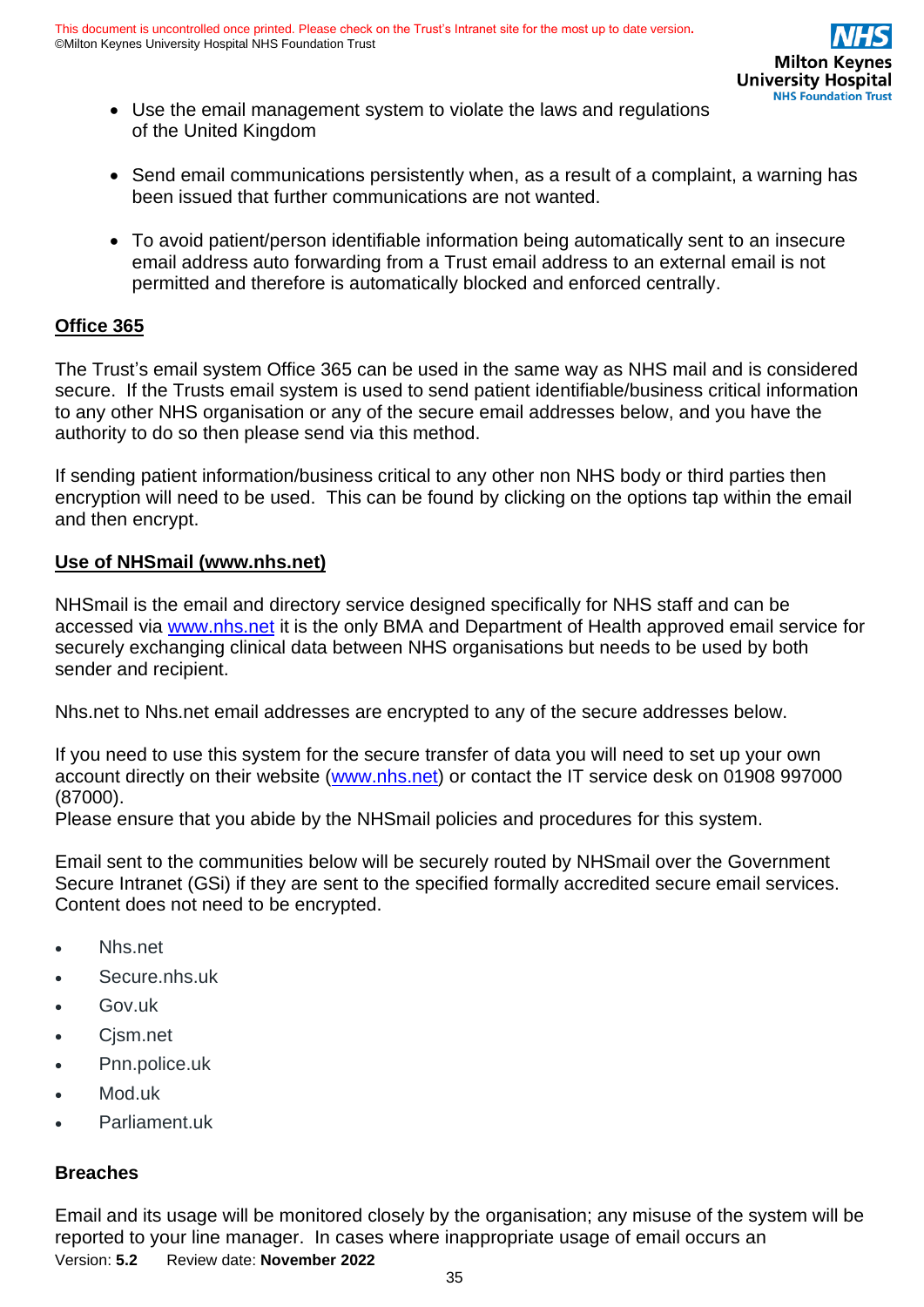investigation will be undertaken. This investigation may result in the confiscation of the individual's machine to confirm suspicions.

Formal disciplinary action may be taken up with any individual who uses email in appropriately.

### **E-Mail Housekeeping**

The User should

- Log in at least twice a day and respond to requests promptly
- Advise people when you are not available. Use the out of office function.
- Be selective about who receives your e-mails particularly when using "Reply to all". Do all recipients need to see your reply?
- Use distribution lists with care. Do all recipients need to see this information?
- Use organisation wide distribution lists only to communicate important business information that has a genuine site wide value.
- Check that e-mails are addressed to the correct recipient, particularly if e-mailing to an external source.
- Check the e-mail before sending. Once you have clicked the send button you cannot stop it.
- Print only essential messages
- Use forwarding/reply with caution.

The holding of superfluous material introduces additional costs in storage and maintenance and can create a confusing work environment. Email boxes should have regular housekeeping checks to ensure data is managed effectively to enable the facility to run smoothly.

### **E-Mail Etiquette**

- Sign off with your name, Job title, department and telephone number
- Use the subject field with a few short descriptive words to indicate the contents when sending e-mails. This will assist the recipient in prioritising and aids future retrieval.
- Type your message in lower case. Using capital letters can be considered aggressive.
- Be careful about the content; make sure it adheres to this policy.
- Maintain the conventions normally used in sending a letter by post. If you usually address someone as "Dr Smith", do the same in e-mail. E-mail carries the same etiquette as traditional communication; they also carry the authority of the sender!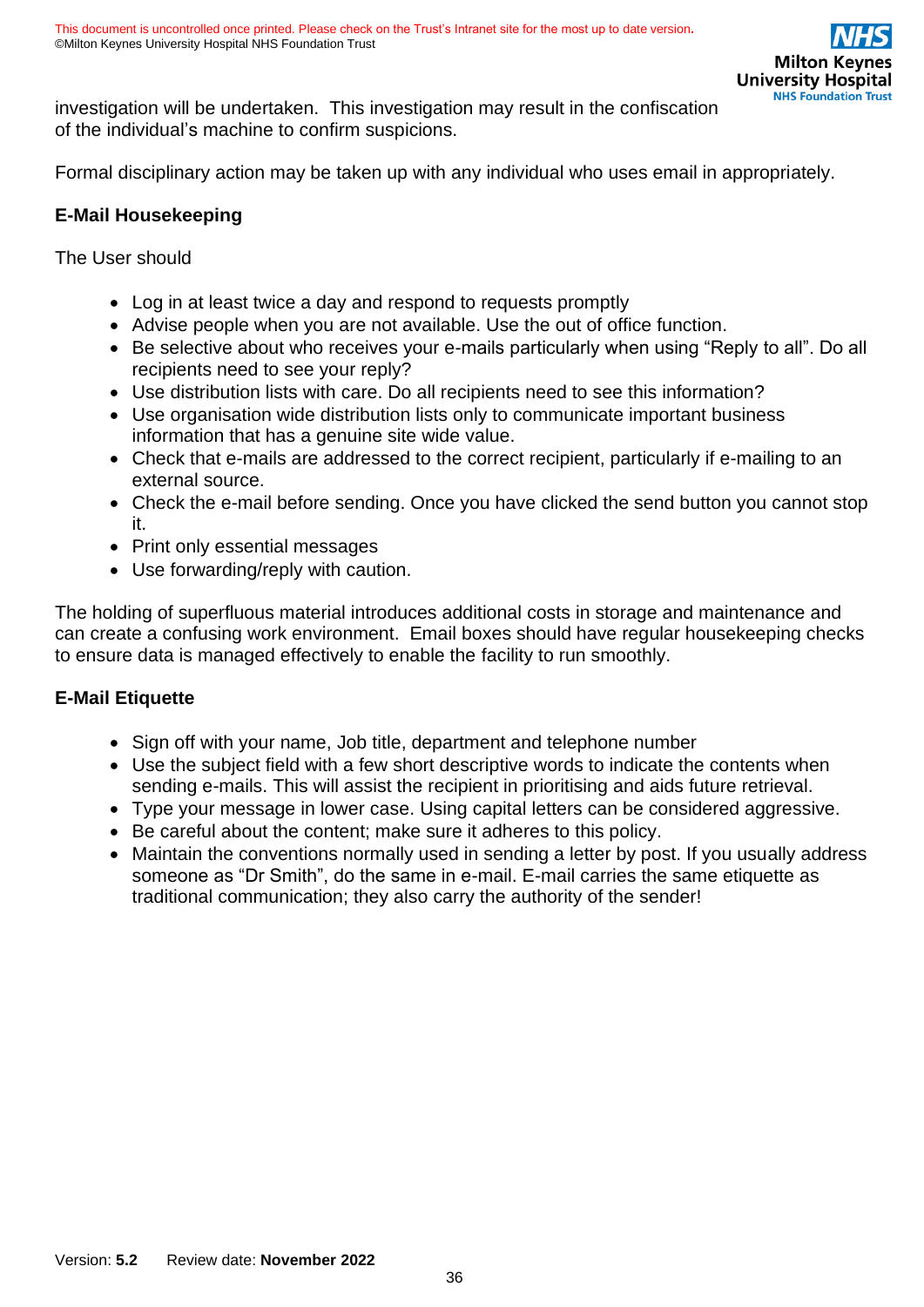# <span id="page-36-0"></span>**19 What's App**

WhatsApp is a free messaging application available for smartphones. WhatsApp uses your phone's Internet connection or Wi-Fi as available to let you message individuals, or groups. Following interest in WhatsApp for corporate use within the Milton Keynes University NHS Trust the following guidelines must be adhered to.

### **Users**

WhatsApp can now be used within the Trust and externally outside to communicate with both colleagues and patients. This is considered more secure as the messages are now encrypted end to end. As with any system you need to be conscious of its use and ensure that you have the right security measures around your device as follows:-

- Always make sure that your device has a passcode on
- Lock your device when not it use (automatic lock)
- Be aware that this application can make use of your contact lists.

### **Use for Patient contact**

If you choose to use this application to contact patients the following rules must be adhered to:-

- Do not record patient telephone numbers in your contact list (WhatsApp can use your contact list unless you opt out of this facility).
- Whilst communicating with patients this must be via a work phone, **under no circumstances** must you message more than one patient at a time.
- Use minimal data, i.e. surname, MRN and location.
- Use patient contact details and address only which is given to you by the patient and ensure permission is obtained to use this media before use.
- Images must not be taken using this media (the Trust is looking at this under separate cover).

### **Use between clinician/Clinical Groups**

What's App can be used within the hospital setting between colleagues, the following rules must be adhered to:-

- Use minimal Identifiers i.e. surname MRN and location
- Ensure appropriate device security such as passwords
- Images must not be taken using this media (the Trust is looking at this under separate cover).

### **Housekeeping**

It is important to remember that information has a shelf life and individuals should not be storing data which is no longer needed nor has any clinical or commercial value. Users must ensure:-

- Clear chat messages at the end of each month or sooner if no longer required
- Information within chat which has a clinical need to be kept must be transferred to the medical record and then deleted.
- Do not export chat or archive.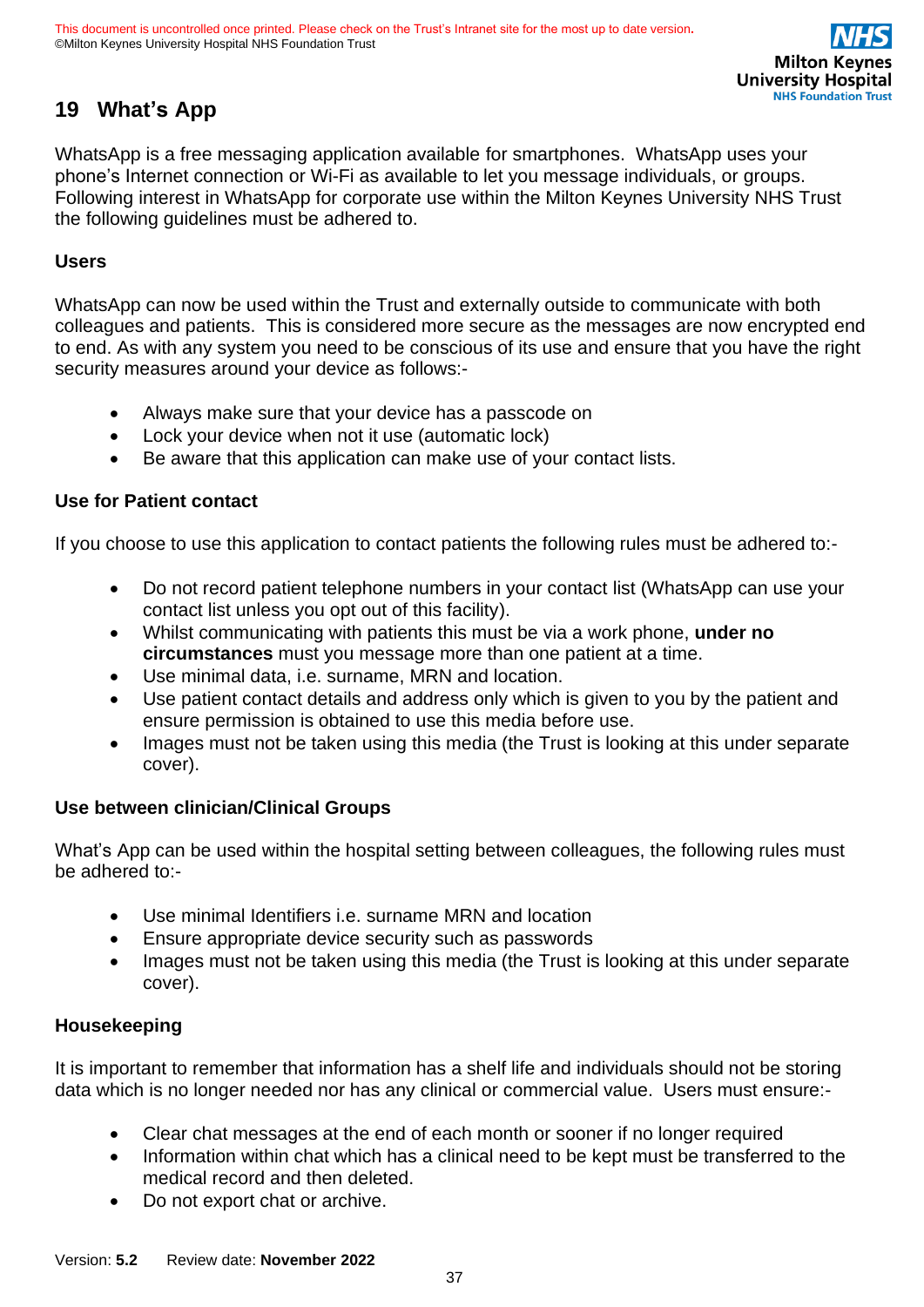# <span id="page-37-0"></span>**20 Risks to Devices**

The listing below identifies the risks the Trust may be subjected to:

• All Trust PC's are at a potential risk from theft and therefore device encryption has been installed on all PCs across the organisation to ensure the security of patient identifiable data (PID) and business critical information and to protect against unauthorised access/loss.

*You must not save any personal identifiable data to your desktop.*

- USB connected hard drives or similar these drives have the potential to store large quantities of data and therefore will need to be fully encrypted using device encryption and a justified case made for their use. This will only be considered under specific circumstances and users should contact the Information governance team for approval.
- Laptops are the most common form of mobile device holding mobile data. A laptop that does not have any form of encryption can allow unauthorised access to the data contained on it, and, so, must be protected. It is the user's responsibility to ensure that their laptops have been installed with the encryption software. The IT Department will install and manage the encryption software across all Trust laptops.
- Other mobile devices including PDA's, IPad, smart phones, USB memory sticks, CD or DVD's. The loss of any of these devices containing sensitive data would compromise the Trust's information security if there was not robust encryption in place. You are responsible to ensure your device is encrypted please contact the IT department in the first instance.
- All Trust owned computing devices shall be fully encrypted.
- Users will only be allowed to write to approved, Trust-owned hardware-encrypted memory sticks. Departmental managers will be responsible for purchasing the Trust's standard USB hardware encrypted memory sticks for staffs that have an identified business need. Departments purchasing such devices will remain responsible for the safekeeping and recovery in the event of staff leaving the organisation as with any other piece of Trust equipment.

# <span id="page-37-1"></span>**21 Text messaging**

The Trust recognises that SMS text messaging could co-exist alongside other methods of communicating with patients for several reasons:-

- it is a prompt, reliable, efficient and cost effective method of contacting patients
- the message will go to a contact number provided
- mobile phones are usually personal devices
- there is a traceable proof of sending

Milton Keynes University Hospital NHS Foundation Trust collect mobile phone numbers to contact patients for direct care purposes or dealings with the Trust in order to:-

- arrange appointments
- Version: **5.2** Review date: **November 2022**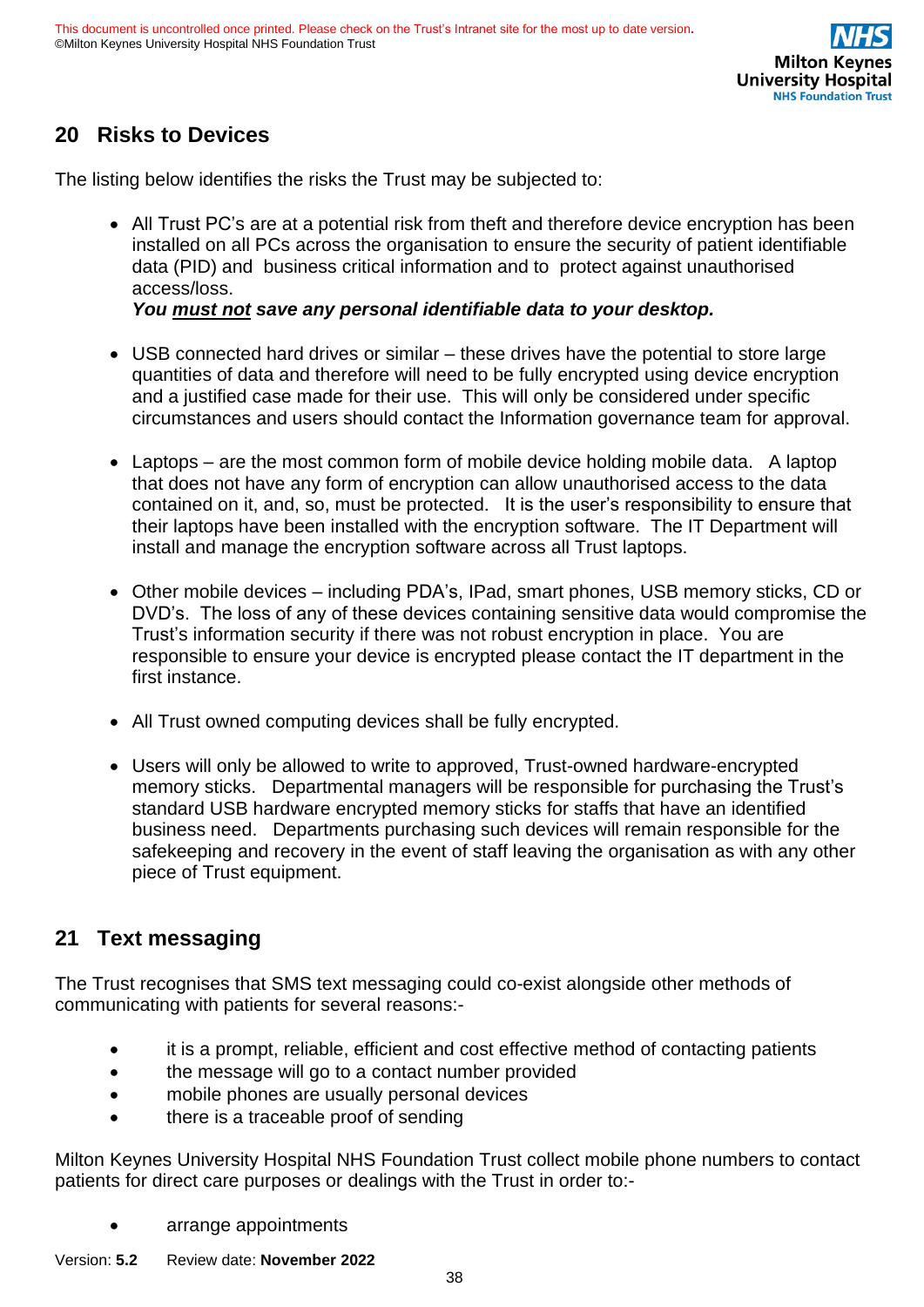

- remind the patient of appointments
- request the patient contact the Trust
- provide information to patients

When communicating verbally with the patient, staff must check:-

- that the mobile number previously given remains current or;
- if no number listed then to request the patient's mobile number, and
- If the patient provides/has provided a mobile number this may be used.

If the patient chooses to provide details of their mobile phone number but not to receive messages, then this information needs to be recorded onto the eCare Administration System.

Patients will be advised to the possible use of the text service at the bottom of appointments letters. Staff must ensure that:-

- Texts will only be sent to patients during the day or early evening, the Trust cannot accept responsibility for delays from messaging providers
- Text messages must not be sent from staff's personal mobile phones
- Messages to patients should have no patient identifiable data enclosed
- Only clear unambiguous messages should be used. All text services will include a method for the patient to contact the Trust e.g. a phone number for contact.
- Texts will be sent to the mobile number supplied.

# <span id="page-38-0"></span>**22 Photography, Video and Audio Recording**

The Trust needs to ensure that all recording that takes place within the hospital, whether for the specific purposes of media use or the use of Milton Keynes University Hospital NHS Foundation Trust, or for patient's personal use in limited cases or normal recording for health purposes is done:

- For a clear purpose
- With full consent of all patients and staff
- With appropriate control of use and storage

Recording' includes photographic video recording and audio recording irrespective or media used, images includes both still and moving pictures.

This does not include photography taken by trust systems as part of the patient's healthcare.

- Diagnostic imaging, including PACs
- Images taken from pathology slides
- Laparoscopic treatment where images are real-time and are not retained
- Ultrasound images These are covered by specific guidance or the general arrangements for handling medical records
- Audio tapes of dictation/interview notes, which should be wiped clear immediately after transcription and checking

However, it does include:-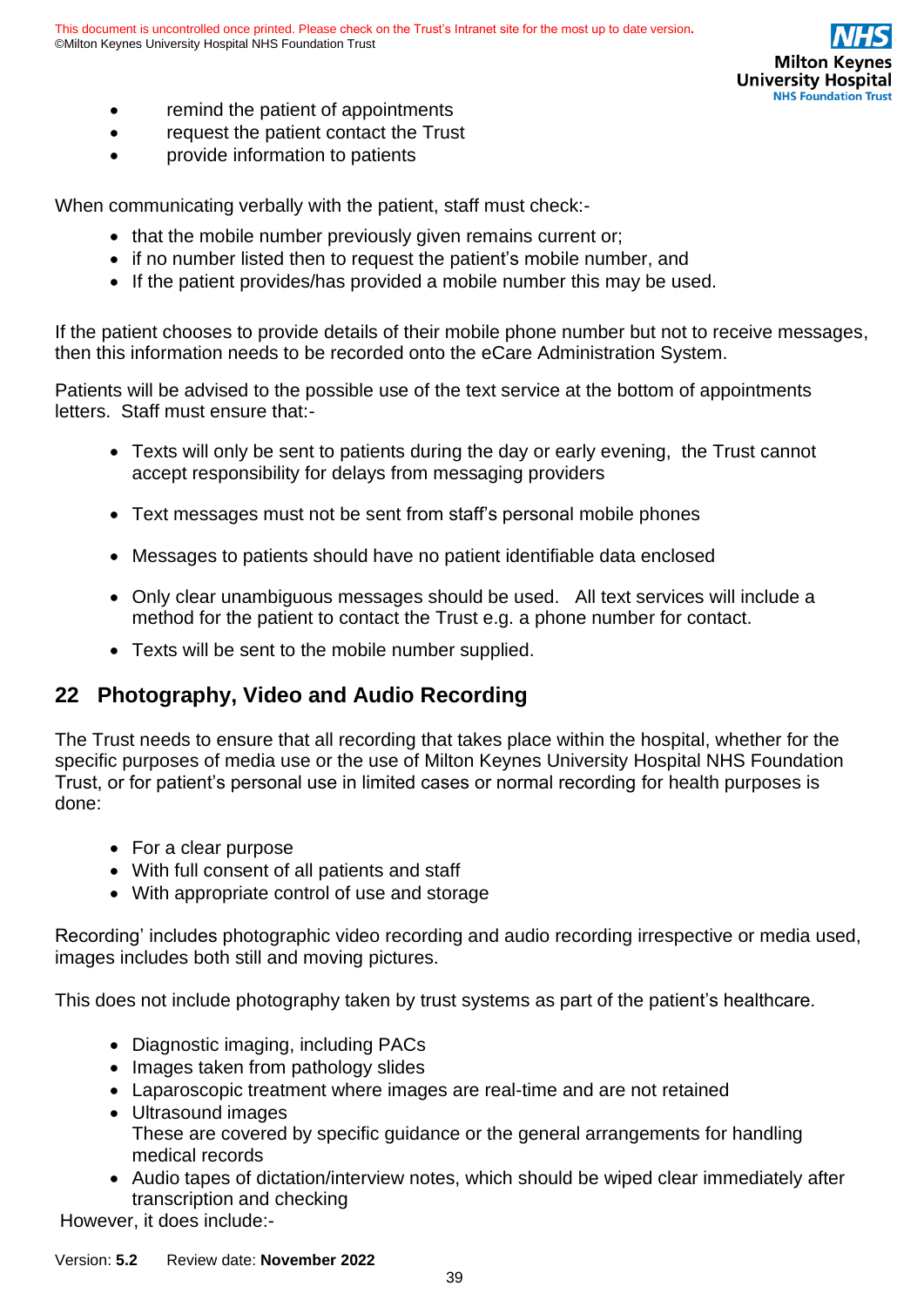- recordings made and used for clinical purposes e.g. as part of the assessment,
- education and training of health professional
- recordings for non-clinical purposes
- Patient initiated recording

While there are many reasons why visual and audio recording can be beneficial, e.g. to assist in treatment; to record changes; for teaching; to inform patients and the public, the hospital's first priority must be to protect the interests and well-being of individual patients and to keep information about patients confidential.

All recording must be managed in accordance with the Data Protection Act 2018, Caldicott Principles, Copyright Laws and Best Practice as detailed in this policy.

### **Recording Made or Used For Clinical Purposes**

Clinical purposes include treatment, assessment, recording disease progression, and teaching.

The Trust's policy is that explicit, informed consent to recording is obtained from all patients in all cases prior to recording taking place.

Where the recording takes place as part of interventional procedure consent may be confirmed by adding a sentence to the standard consent form.

In other cases, for example when recording a consultation, you should seek the patient's explicit consent, using the **Recording Checklist and Consent form** at [Consent Form,](https://intranet.mkuh.nhs.uk/information-governance) completed to explain why the recording is being made and how it will be used.

Where recording is required as an integral part of a research project, this must be specifically included in the research protocol. In this situation, the consent to recording may be combined with the consent to take part in the study.

You should be particularly vigilant if you are involved in recording patients who are mentally ill or disabled, seriously ill patients, children, or other vulnerable people, for television or other publicly available media.

Recordings made for clinical purposes form part of the medical record and should be filed within that record at the earliest opportunity. Disclosure of recordings is permissible under the same arrangements as for medical records via the Information Governance Department.

Before the recording, you must ensure that patients:

- Understand the purpose of the recording, who will be allowed to see it, including names if they are known, the circumstances in which it will be shown, whether copies will be made, and the arrangements for storage and how long the recording will be kept
- Understand that withholding consent, or withdrawing consent during the recording, will not affect the quality of care they receive.
- Are given time to read explanatory material and to consider the implications of signing the consent form.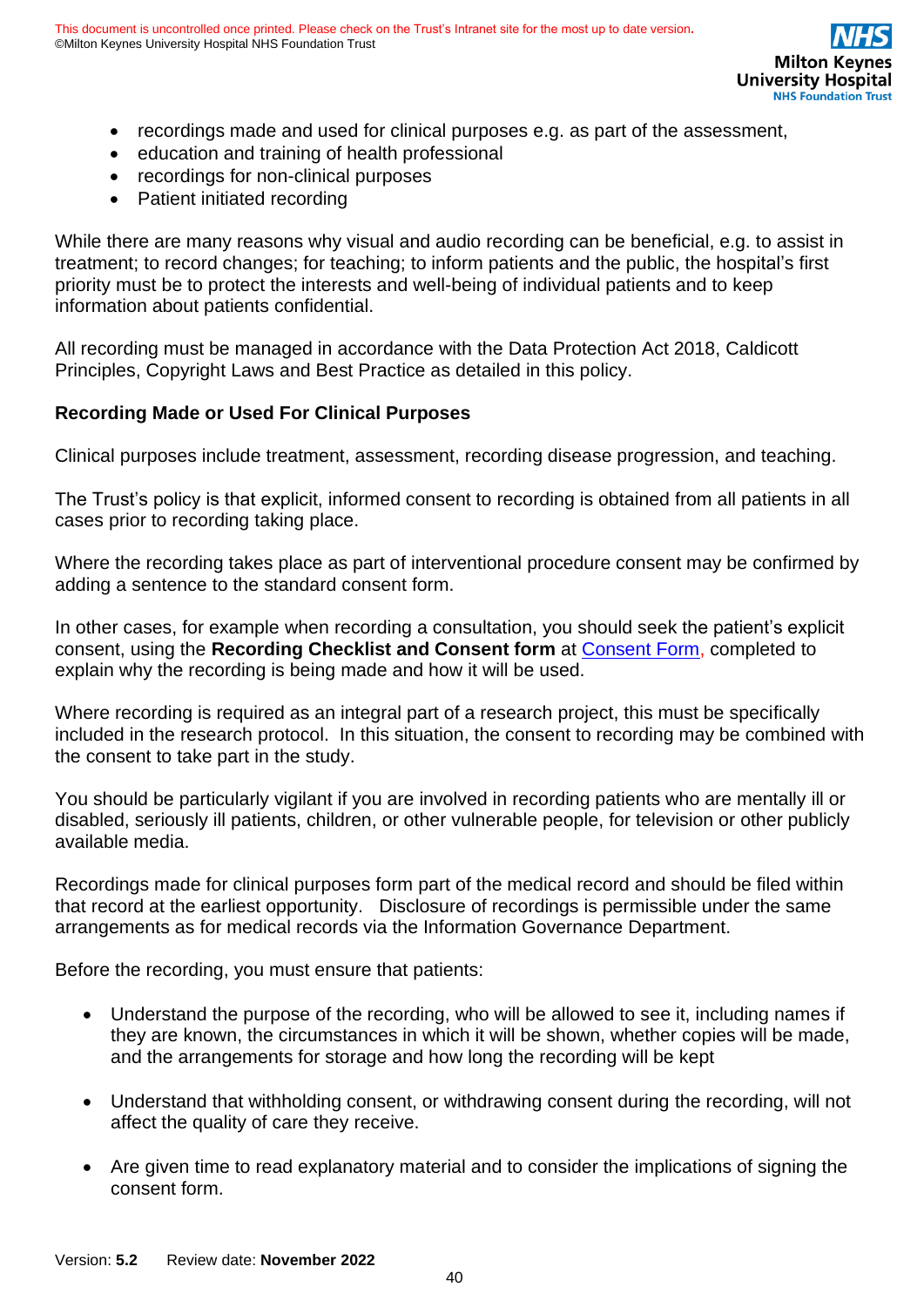- Understand, where a recording is made for a television programme or other publicly available media that, after the recording process has been completed, those who own the recording are not bound to accept withdrawal of consent to use the recorded material. If they wish to restrict the use of material, they should get agreement to this in writing from the owners of the recording before recording begins.
- Understand that in the case of electronic publication, once the recording is in the public domain, its use cannot be controlled.

When disability or illness prevents patients from giving informed consent, you must get agreement from the next of kin or carer. Where children who lack the understanding to consent are to be recorded, you must get permission from a parent or guardian. People agreeing to recordings on behalf of others must be given the same rights and information as patients acting on their own behalf. Under the data protection act 2018 Children aged 13 and over who have the capacity and understanding to consent to recording may do so. You should make a note of the factors taken into account in assessing the child's capacity.

In exceptional circumstances you may judge that it is in the patient's best interests to film them without first seeking consent. Such circumstances may arise, for example, where you believe a child to be the victim of abuse. Before recording a patient without consent you should discuss your decision with an experienced colleague normally at consultant level and record the decision in the clinical records.

While recordings may be made of patients while unconscious, they can be retained and used only after consent has been obtained subsequently from the patient or their relatives. You must be prepared to justify your decision to the patient and, if necessary, to others.

If you have made a film in the course of treating or assessing a patient, and wish to use it for another purpose e.g. teaching, you must obtain the patient's further consent. You must first ensure the patient understands what the film will be used for, and who will have access to it. In particular, you must not publish or broadcast such film in any form without obtaining explicit, written consent from the patient.

You may use effectively anonymised images for medical education and research and clinical audit without obtaining consent. Blacking out eyes in a facial image is not an acceptable means of achieving this. You must however obtain consent before publishing such film in textbooks or journals or otherwise agreeing to allow public access to them. Where patients can be identified from films which are to be used for clinical audit, education or research within a hospital or other professional medical setting, you should ensure that the patients are informed that the images may be used for these purposes and that they have a right to object.

The procedure to be followed is:

Recording should be approved by the Consultant in charge of the case/head of department.

In all cases, the person responsible for the recording must complete and sign the appropriate checklist/consent form setting out the relevant conditions **Recording Checklist and Consent form** at [Consent Form](https://intranet.mkuh.nhs.uk/information-governance)

The patient must be given a copy of the checklist/consent form and the guidance to patients leaflet.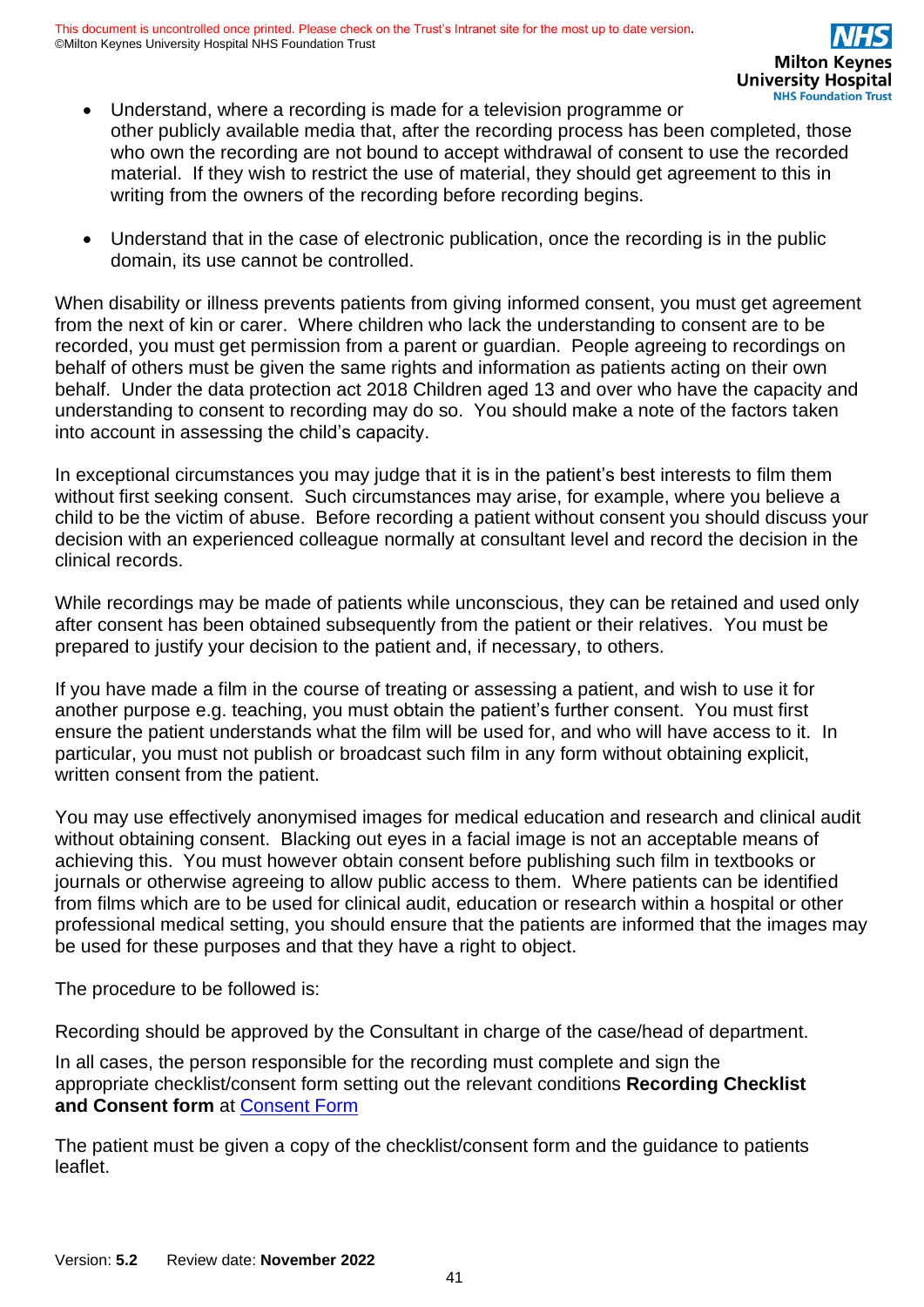A copy of the consent form should be included in the patient's medical records and a second copy given to the patient. See **Recording on Hospital Premises Flow chart at** [Digital Recording Flow](https://intranet.mkuh.nhs.uk/information-governance) Chart

Any image or audio recording should be endorsed with the name of the patient, hospital number and date of capture.

No recording should compromise the patient's privacy and dignity, taking account of religious and cultural factors.

Images should be of the standard necessary to purpose e.g. diagnosis should not be based on the image from a mobile telephone.

### **Recordings for Non Clinical Purposes**

Recording for TV/educational programmes, equipment promotion or similar purposes requires the approval of the Caldicott Guardian / Head of Communications. Recording by other agencies e.g. Police, Health and Safety Inspectors requires approval by the clinician/ departmental Head and the team must inform the Communications Department.

The person responsible for the recording must complete the appropriate checklist setting out the relevant conditions **Recording Checklist and Consent Form – Recording for Non-Clinical Purposes**. [Consent Form](https://intranet.mkuh.nhs.uk/information-governance)

Any patients or staff to be filmed must be given a copy of the checklist **Recording Checklist and Consent Form – Recording for Non-Clinical Purposes**. [Consent Form,](https://intranet.mkuh.nhs.uk/information-governance) the guidance to patients leaflets [Visual, Audio and Digital Recording](https://intranet.mkuh.nhs.uk/posters-booklets-and-leaflets) and sign consent form **Recording Agreement/Indemnity Form at** [Consent Form](https://intranet.mkuh.nhs.uk/information-governance)**.** It is recommended that consent is obtained by someone who is not involved in caring for the patient, to ensure that the decision is not influenced by existing relationships.

The consent form must be countersigned by the relevant clinician and a copy should be included in the patient's medical records and one sent to the Communications Department.

If at any time during the recording, staff feel that a patient is uncomfortable or in any kind of distress, they should check that the patient is willing for the filming to continue and if not, stop the filming. Staffs have a veto on medical/welfare grounds on recording.

Where in the view of the staff responsible for their case a patient is unable to consent, the decision to include them in the film will be referred to the Caldecott Guardian who, in consultation with any relative, will come to a view as to whether the benefits outweigh the risks. **Recording on Hospital Premises Flow chart at** [Digital Recording Flow Chart](https://intranet.mkuh.nhs.uk/information-governance)

The Information Governance Manager will advise on any variations required to the consent forms.

For safety and security purpose, the Trust has an extensive CCTV system in operation.

Any staff member who consciously breaches these requirements will be subject to appropriate disciplinary investigation.

#### **Patient Initiated Recording or Audio Recording of an Appointment**

Where a patient requests that recording of a procedure takes place, e.g. video recording of a birth or audio recording of an appointment, this should be permitted subject to:

Version: **5.2** Review date: **November 2022**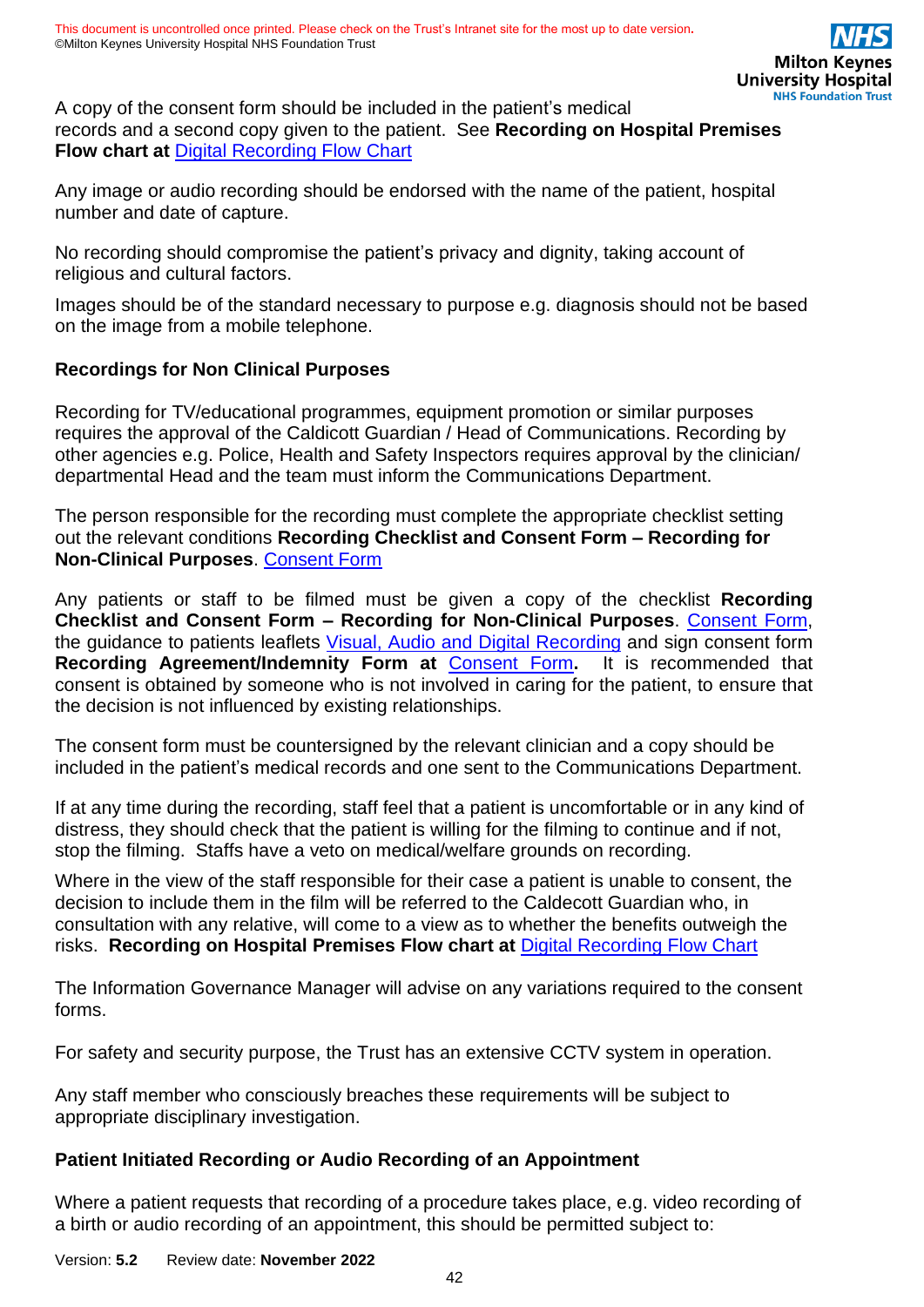- The explicit agreement of the patient and staff members involved
- Confirmation that the recording is for personal use only, see [Guidelines for Patients who](https://intranet.mkuh.nhs.uk/information-governance)  wish [to make a Recording](https://intranet.mkuh.nhs.uk/information-governance)
- No interference with the safe performance of the procedure
- Any third parties potentially included consenting, including staff.
- Agreement that the recording stops immediately at the request of the clinician in charge.

### **Overt Patient Recordings**

Although we cannot place restrictions on a patient wishing to record notes of a consultation or conversation with a health professional, where it is felt absolutely necessary by the patient to do so, we should ensure that :-

- Any recording is done openly and honestly
- The recording process itself does not interfere with the consultation process or the treatment of care being administered
- The patient understands that a note will be made in their health record stating that they have recorded the consultation or care being provided
- The patient is reminded of the private and confidential nature of the recording and that it is their responsibility to keep it safe and secure
- Any recording is only made for personal use
- Patients are aware that the misuse of a recording may result in criminal or civil proceedings
- Patients are discouraged from undertaking recordings in the first place, unless it is deemed absolutely necessary by highlighting the above responsibilities

### **Covert Patient Recordings**

Although we cannot place restrictions on a patient wishing to covertly record a consultation or conversation with a health professional, where organisations are aware that covert recording is a significant issue they should aim to discourage patients from doing so by ensuring that :-

- The organisation promotes the open and honest recording of consultations, where a patient deems it absolutely necessary (see the advice above, which applies equally to covert recording)
- Patients are aware that the organisation takes proactive steps to investigate and address any issues regarding the patient's treatment and care, to avoid them feeling it necessary to record their consultation
- Relevant staff should consider providing patients with a written record summary, and or a verbatim record (if practical) of their consultation for their own personal use
- Patients are advised that they are entitled to see their notes if they so wish, by informally asking the healthcare professional in charge of the consultation, or to request a paper copy of their medical notes formally through a Subject Access Request (SAR) made under the Data Protection Act 2018
- Patients are given information on how they can complain if they have an issue with their treatment and care, and their attention is drawn to the relevant guidance from the Care Quality Commission (see below) and Information Commissioner's Office

# **Quality Standards - Digital Images**

Digital images are easier to copy, manipulate and distribute than traditional recording.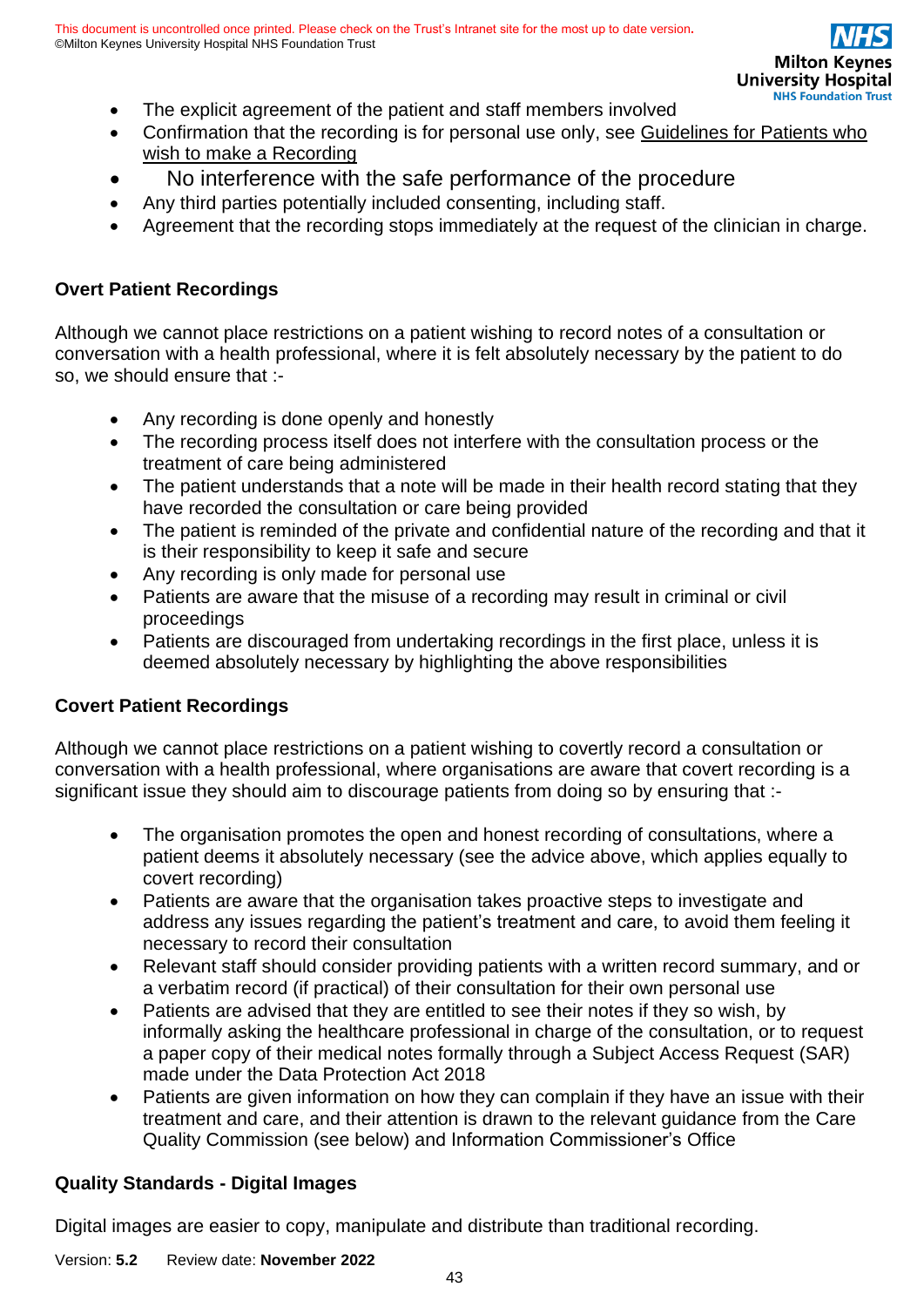Where digital photography is to be used to record images of patients, due care must be given before the start of the project to ensure that the quality of the image (in terms of both resolution and colour depth) is adequate for its purpose. If an image is manipulated a note must be made of the programme used and manipulation undertaken and enclosed with the image.

In order to maintain the integrity of the image, manipulation must be limited to simple sharpening, adjustment of contrast and brightness and correction of colour balance. Images of patients must not be transferred to personal computers, except for the preparation of teaching materials; these must not contain personal identifiable information. Images must be removed once the materials have been completed and must not be forwarded to third parties.

Staff acquiring copies of recordings in the course of their duties may retain these for teaching purposes, but must undertake only to use them within the terms of the original consent. Copyright and reproduction rights at all times remain with Milton Keynes University Hospital NHS Foundation Trust.

### **Recording for Media/Communication Purposes**

This will take place only with the agreement of and under the control of the Head of Communications, who will be responsible for obtaining all appropriate consents and assurances including consent from patients. Staff approached direct should refer the request to the Head of Communications, and staff should challenge anyone on the site who appears to be filming for such purposes to ensure that appropriate consent has been obtained.

#### **Processing, Retention and Storage**

Film processing must only be carried out by a laboratory who has signed our Third Party Agreement.

Patient related recordings, under the requirements of the Data Protection Act, must be kept only for as long as they are needed, and must be available for disclosure to the patient when needed.

Recordings made for assessment/treatment will be held in the patient's medical records.

Other patient recordings must be kept systematically and securely, together with the relevant paperwork, and destroyed at the end of the agreed period as confidential waste.

Where digital images are stored on a PC, access must be restricted to those who have a clinical need to see the images and password protected.

# <span id="page-43-0"></span>**23 Smartcard Security**

Authorised users of smartcards are required to observe the following security practices:

- Keep smartcards secure. Do not store card and PIN number together.
- Do not share Smartcards or pass codes with other users.
- Report any observed instances of others abusing the Smartcard system.

### **Lost, Stolen and Broken Smartcards**

Lost and damaged Smartcards should be reported to the IT service desk immediately and a new card requested by completing the relevant documentation.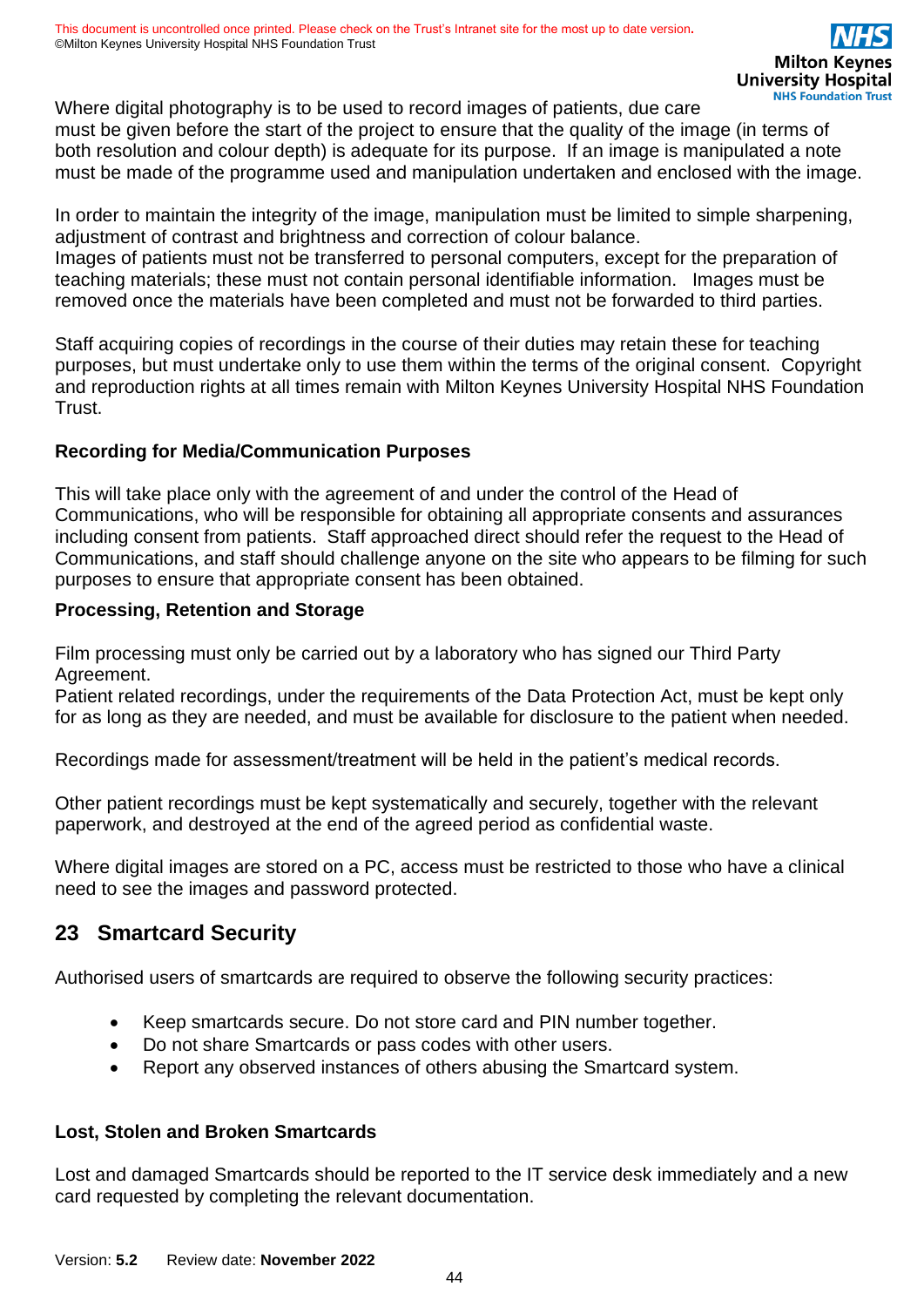### **Smartcard Misuse**

All users digitally sign a Smartcard Terms and Conditions agreement when issued with their Smartcards. If a user fails to comply with these Terms and Conditions then appropriate disciplinary measures will be taken.

# <span id="page-44-0"></span>**24 Mobile Computing**

In recent years there have been significant advances in mobile technologies. To coincide with this mobile devices have gained wider acceptance in the consumer market and in the workplace. Today portable devices such as smart phones, tablet devices, notebooks, laptops etc. are in wide circulation.

The Trust will allow mobile devices, which includes both Trust owned and staff owned mobile equipment, to access its information assets. For minimum levels of security that need to be applied please contact their department for the IT Policy.

### **Access from Public Areas**

Staff should show due diligence when accessing any Trust data in public areas using either Trust owned or public devices e.g. Internet Cafés and must ensure that any information accessed remains safe and secure. Also any equipment being used must not be left unattended at any time.

### **Access from Business Areas (e.g. NHS premises)**

Staffs are responsible for ensuring that no unauthorised individuals are able to see information or access Trust systems. If equipment is being used outside of its normal location and might be left unattended, the user will secure it by other means (such as security cable, locked cabinet or room).

#### **Remote Access**

The Trust provides remote access to both staff and third parties via a Virtual Private Network (VPN) or the TAC Portal. Please refer to relevant IT Policy Use of any information at home must be for work related purposes only.

- Staff must ensure the security of information within their home. Where possible mobile devices and storage media should be stored in a locked container (filing cabinet, lockable briefcase). If this is not possible, when not in use it should be neatly filed and stored in a way that it is not obvious to other members of the household.
- Staff must ensure the security of any mobile data device, business critical information and personal identifiable data in transit to their home.

#### **Mobile Device Cameras**

The use of Trust owned or personal mobile devices for taking photographs for business related purposes is permitted but must take into account the following guidance and staff must ensure that they have the agreement of the Caldicott Guardian in relation to the use of any images taken.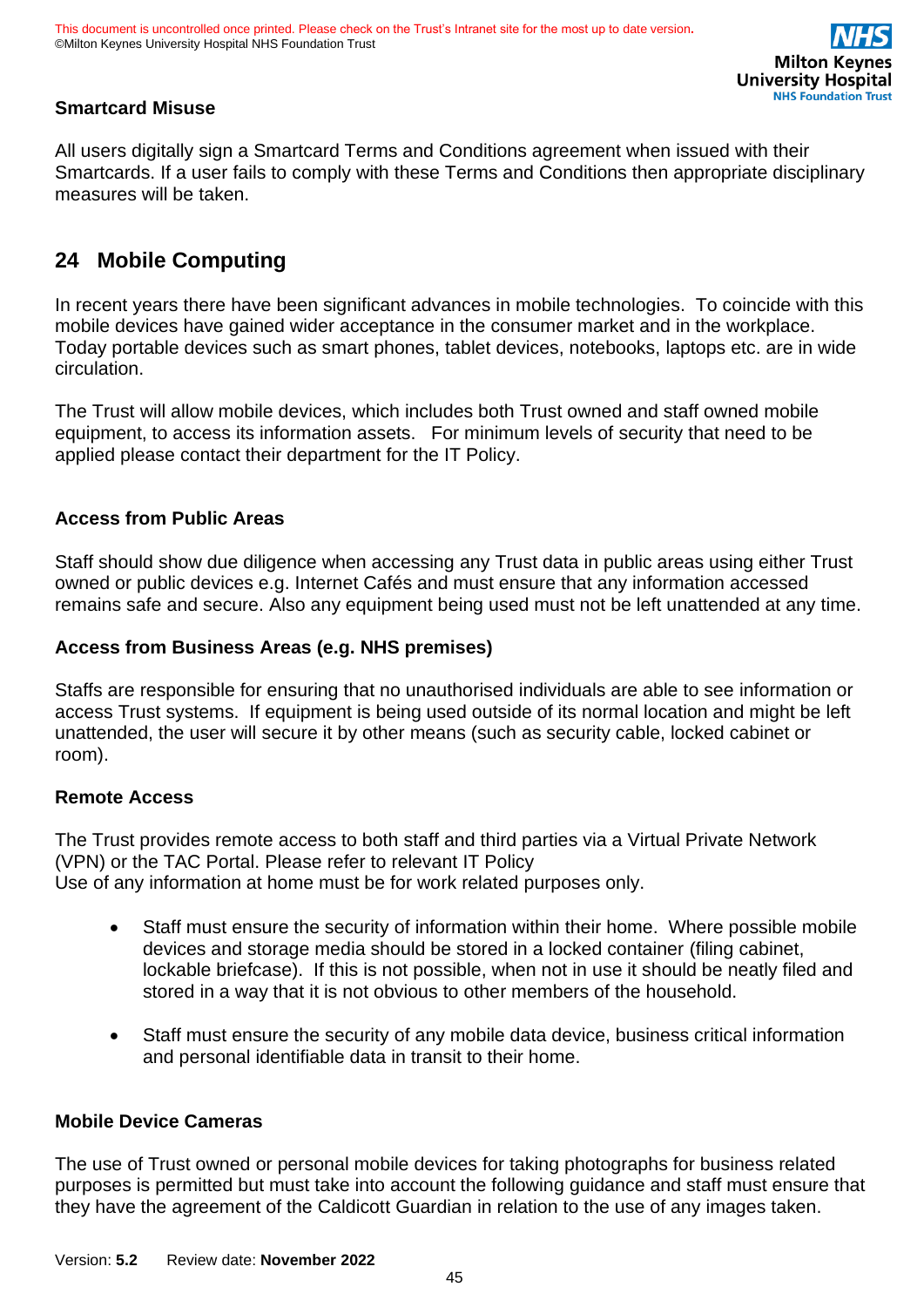In relation to this any individual taking a photograph of another individual using their mobile device, will be processing personal data and must comply with the Data Protection Act 2018

Where a photograph contains personal data it will be necessary for the individual being photographed to give their explicit consent to the photograph being taken and should also be notified of all the purposes for which the photograph will be used.

All images must be deleted from the mobile device and placed in the medical records if applicable.

#### **Transport of Equipment, Files and Paper Documents**

Staffs are responsible for ensuring safe transport when removing equipment, files and data from Trust premises.

- IT equipment must be transported in a secure, clean environment. Equipment is not insured and you may be held liable if you do not take reasonable precautions.
- Equipment, and paper files should be kept out of sight (in car boots), locked away and not be left unattended at any time.
- Appropriate packaging such as sealed envelopes, bubble wrap etc. will be used to prevent physical damage.

Where a courier service is used to transport packages containing sensitive information tamper proof packaging will be used. Courier firms should guarantee the safe arrival of parcels and the confidentiality of any contained information. Please see our approved courier list on Trust intranet.

# <span id="page-45-1"></span><span id="page-45-0"></span>**25 Copyright**

The main legislation dealing with copyright in the United Kingdom is the Copyright, Designs and Patents Act, 1988. This section ensures that all staff, volunteers and contractors are aware of their individual responsibilities in relation to this.

It is the responsibility of each and every employee of Milton Keynes University Hospital NHS Foundation Trust, volunteers and contractors, to comply with this licence*.* Anyone found to be infringing copyright intentionally may be subject to disciplinary action.

#### **Photocopying**

The Licence permits photocopying from a very wide range of publications. You can copy from works published in the UK and Mandating Territories and by Participating US Publishers. You cannot copy from Excluded Works, and works in any Excluded Category.

#### **Scanning**

The Licence permits scanning from a very wide range of publications. You can make Digital Copies from print Works published in the UK and other countries with which CLA has agreed a 'Digital Repertoire Exchange' as listed on www.cla.co.uk and updated from time to time. You can make Digital Copies of any U.S. Work listed as being available for copying on the CLA website www.cla.co.uk, as long as an electronic copy is not readily available from the publisher. On each occasion you may only copy up to two articles from a periodical. You cannot copy from Excluded Works, and works in any Excluded Category.

#### **Digital Copying**

You can make Digital Copies from UK publications created and distributed in electronic form published by a Participating Digital Material Publisher except Excluded Works or works in any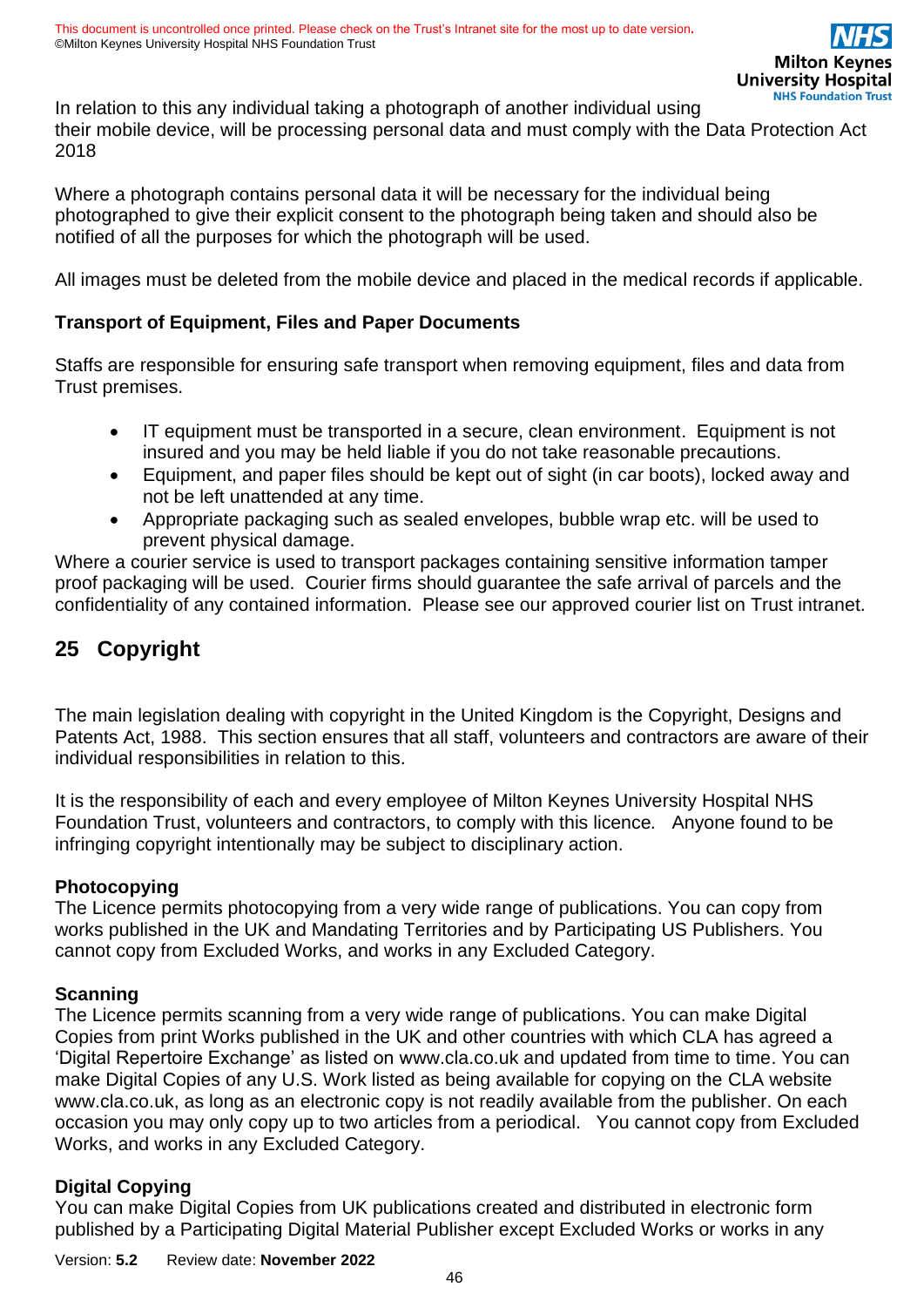Excluded Category. You can make Digital Copies of any U.S. work created and distributed in electronic form listed as being available for copying on the CLA website [http://www.cla.co.uk.](http://www.cla.co.uk/) On each occasion you may only copy up to two articles from a periodical. You cannot copy from Excluded Works, and works in any Excluded Category.

The main categories of works currently protected in the UK include:

- original literary works such as novels or poems, tables or lists and computer programs
- original dramatic works such as dance or mime
- original musical works, i.e. the musical notes themselves
- original artistic works such as graphic works (paintings, drawings etc.), photographs and sculptures
- newspapers
- sound recordings
- films
- broadcasts / podcasts
- typographical arrangements (i.e. the layout or actual appearance) of published editions

### **What can I use copies for?**

- To share with colleagues at meetings or briefings
- For internal training purposes, e.g. journal clubs, nurse teaching sessions, students on placement etc.
- To share media coverage within your organisation
- For Health & Safety or Environmental Awareness
- For research and development

A patient or carer may receive a single paper copy of content relevant to their treatment.

#### **Printed books and journals**

You may make paper copies and scanned copies from **most** printed journals and books under the terms of the NHS CLA Licence **\***

- Copies must be for NHS staff and for NHS purposes
- You may copy two articles from a journal issue (more if it is a thematic issue), one chapter from a book or 5% of above, whichever is greater
- Within these extent limits, you can make multiple copies
- Single paper copies relating to a patient's condition or treatment may be made for patients and carers
- Scanned copies may be sent via NHS e-mail but not placed on web sites; scanned copies can be used in Power Point presentations
- You should always acknowledge the source of your copies
- No copies may be made from newspapers

#### **Electronic works**

You normally may only download and print material for the purposes of:

- private study
- Version: **5.2** Review date: **November 2022**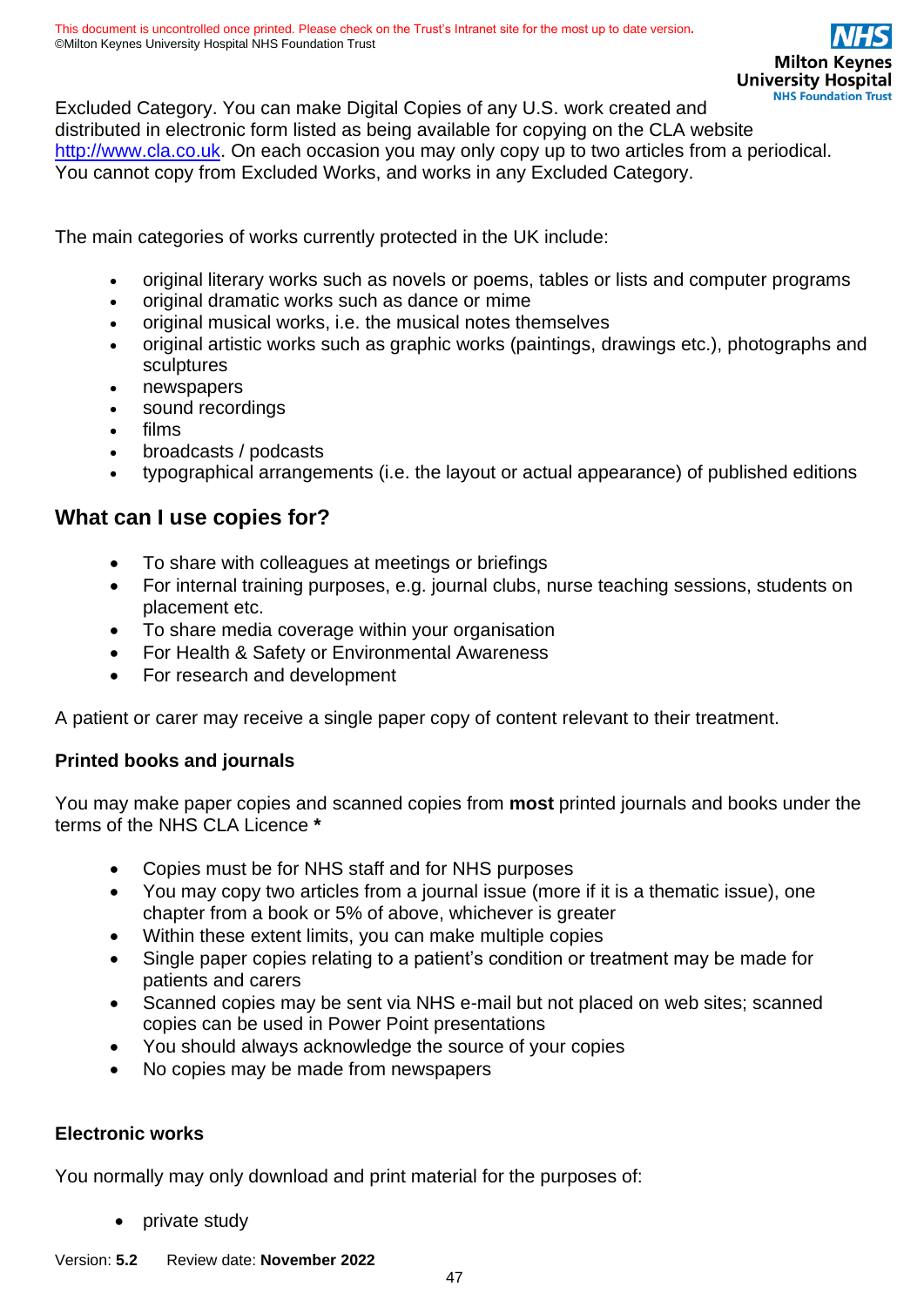

- non-commercial research
- non-commercial purposes
- Always check copyright notices on websites
- E-journals are covered by publisher licences

You may not copy images, sounds or any other electronic media without permission

#### **IT Security and Software Licensing**

The Act provides the same rights to authors of computer programmes as literary, dramatic and musical authors have to their works. Those rights extend for the life of the author and for seventy years after the author's death.

Software is generally not sold outright to the user. Instead the user is granted the right to use it as laid down in the user licence. It is normally expected that only one person at a time will have access to and use the software concerned. A network licence may be purchased, normally at a reduced rate, for a defined number of users. A site licence may be available to cover all (unlimited) users within the premises.

It is thus illegal to make copies of software without the copyright owner's consent, or to duplicate software loaded on a hard disk for use on any other personal computer unless allowed for under the licence.

Likewise it is not permitted to copy or download or upload music files (including MP3s), or to download other electronic media such as DVD files etc. which may be subject to copyright legislation, onto Trust equipment without explicit permission from the information Governance Manager or the Head of IT.

### **Copyright Ownership and the Trust**

Management consultants, agency staff and other independent contractors, who are being commissioned/paid by the Trust but who are not members of staff, automatically hold the copyright of works they produce during this time. Because of this it is imperative that all managers who engage consultants ensure that they have signed a contract which states that they agree to the Trust holding the copyright of any documentation or other products produced by them on completion of their contract with the Trust.

Copyright on any documentation, presentations etc. produced by staff employed by MKUHFT as part of their contractual work remains the copyright of the Trust unless there is a specific contract in place for the copyright to remain with the Author.

#### **Breach of Copyright**

It is an infringement of copyright to do any of the following acts in relation to a substantial part of a work protected by copyright without the consent or authorisation of the copyright owner:

- copy it
- issue copies of it to the public
- rent or lend it to the public
- perform or show it in public

# <span id="page-47-0"></span>**26 Freedom of Information**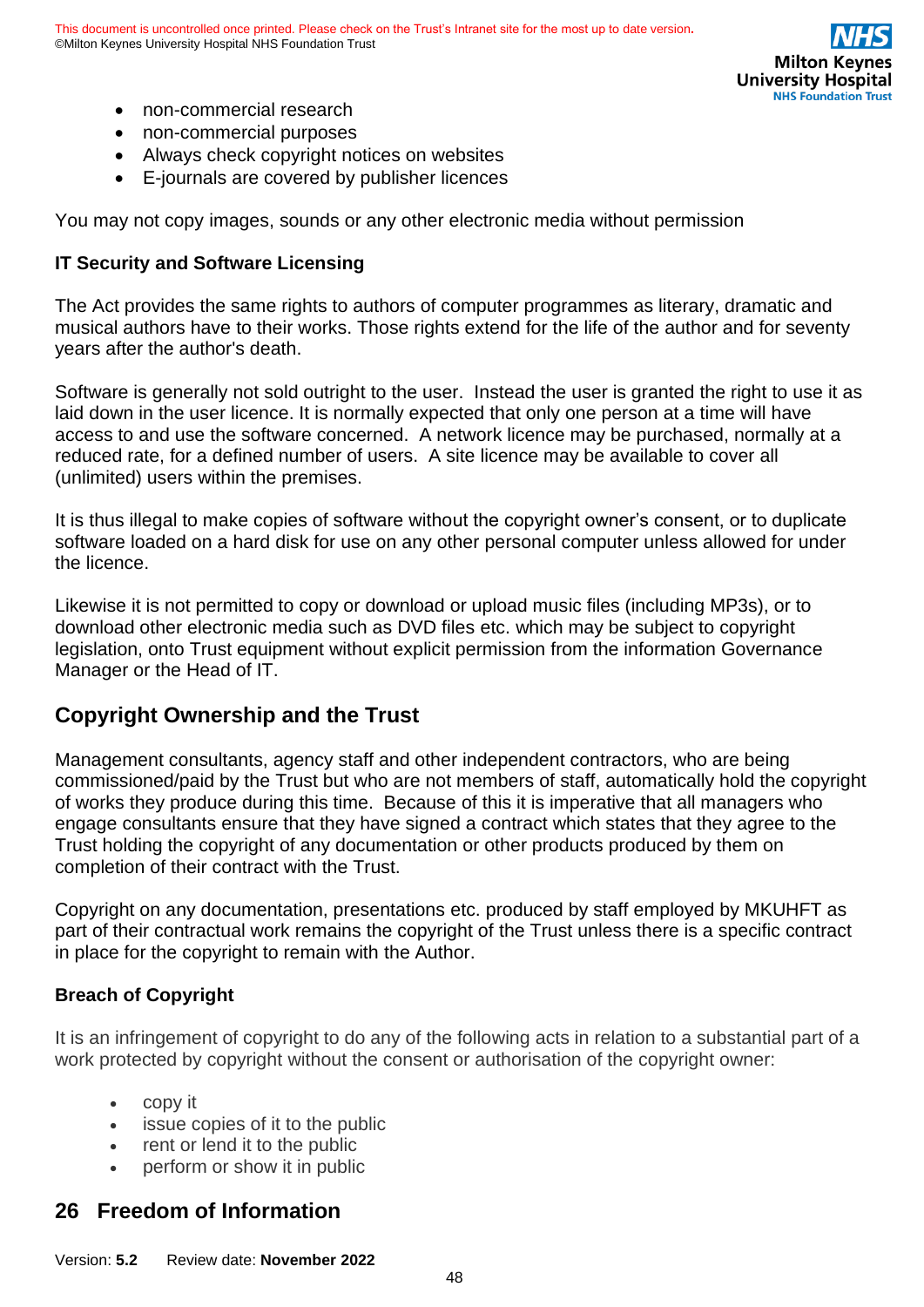The Freedom of Information Act 2000 ("The Act") is part of the Government's commitment to greater openness in the public sector.

The main features of the Act:

- A general statutory right of access to all recorded information held by public authorities, subject to certain conditions and exemptions.
- Anyone who writes or emails the Trust and asks for information will have the right to be told whether or not the Trust has the information, and if so, have that information communicated to them.
- There are exemptions in the Act which specify the circumstances in which the Trust may consider whether information should be withheld.
- The Trust has a duty to publish and maintain a [Publication Scheme](https://intranet.mkuh.nhs.uk/) which provides as much information about the activities of the Trust as is reasonably practicable so that members of the public do not have to make a formal request.
- Under the Environmental Information Regulations there are separate rights of access to information about the environment.

### **General Rights of Access to Recorded Information**

The Trust has produced a Guidance leaflet to help any applicant who may wish to make a request for information; these are available within all Departments and can be found on the Trusts intranet and internet.

The Trust accepts that all written requests for information are potentially FOIA requests save where the information is available through the Publication Scheme. However the provision of advice and assistance to members of the public about every aspect of the health services which the Trust provides is part of the day to day business process of the Trust. A key element of the Trust's policy is that the release of information does not become cumbersome, time consuming or resource intensive. The Trust therefore expects that written requests for information, which are part of the day to day business of the Trust, will continue to be handled in the normal way.

In accordance with the Act, the request must be in writing, stating the name of the applicant and an address for correspondence, which sets out the information requested. For the purpose of general rights of access, a request is to be treated as made in writing if it is transmitted by email and includes an email address for subsequent reference.

### **Time Limits for Compliance with Requests**

The Trust has established appropriate systems and procedures to ensure that the organisation complies with the duty to confirm or deny and to provide the information requested within 20 working days.

All FOI requests must be passed through the Executive Directors before going out and MUST be sent to the requester within 20 working days. If you receive a request from the Information Governance/Freedom of Information Co-ordinator for information please ensure that you respond within 10 working days.

Unreasonable delays in responding to this request will be reported to the relevant Director for. Delays and poor FOI performance ultimately reflects on the Board and its Directors and could result in the Trust receiving an Enforcement Notice from the office of the Information Commissioner.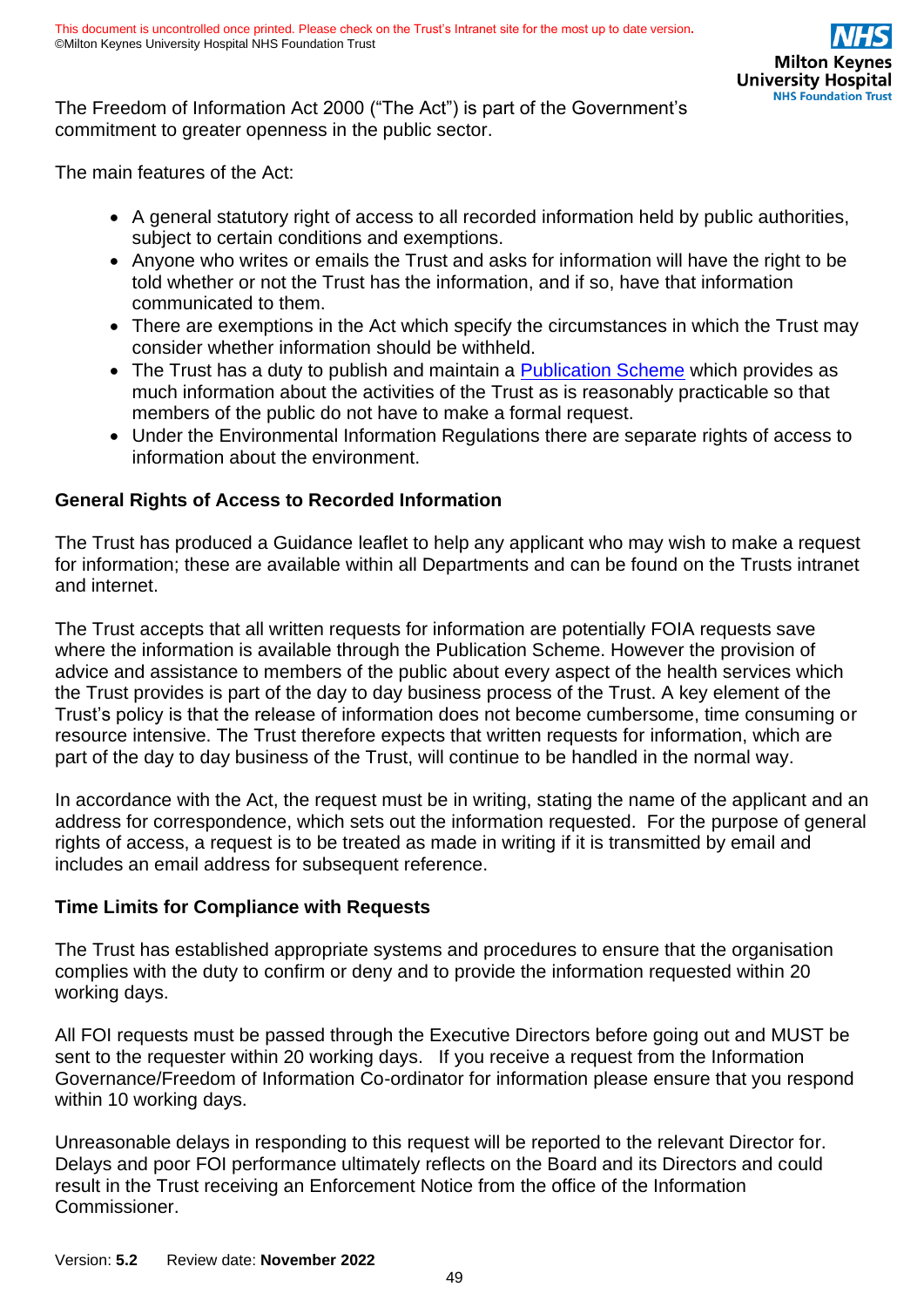# <span id="page-49-0"></span>**27 Disposal**

#### Data Devices

This Section details the Milton Keynes University Hospital NHS Foundation Trusts procedure for secure disposal or re-use of Data Devices that are to be re-deployed within the Trust or disposed of as Beyond Economical Repair (BER) or excess to requirements and are subsequently to be scrapped.

The Trust has a legal duty to ensure that all information is securely handled and only accessed on a need to know basis. In order to conduct this duty of care from 'cradle to grave' the Trust is required to ensure that when equipment is re-deployed or disposed of all information is either removed or destroyed, this includes computer files, the computers themselves, disks and USB sticks, in line with the Computer Misuse and Data Protection Acts.

It is the responsibility of the user to ensure that all CD/DVDs or USB memory sticks are taken, in person, to the IT department for secure disposal.

For further information and disposal please contact the IT Department on 01908 997000 (ext. 87000).

#### Medical Devices

Some medical devices stores personal identifiable data within the equipment. These devices must be wiped of all data before they are sent for disposal/re-use. Please refer to Condeming,Transfer [& Disposal of Medical](https://intranet.mkuh.nhs.uk/) Devices for further guidance

#### Information held in paper form

It is important that personal identifiable/business critical information is disposed of in a secure manner.

Blue Shredding bins have been provided for all confidential waste and these bins are emptied and shredded on site on a fortnightly basis to ensure security and confidentiality is maintained, for adhoc requests please contact the Information Governance Team on 01908 995044 ext. 85044.

Staffs are reminded that information must not be removed from site unless there is a justified clinical reason which has been approved as part of the patient flows. It is essential staff ensure items such as handover sheets, patient identifiable sticky labels, ward lists and messages are shredded at the end of each shift and not removed from site.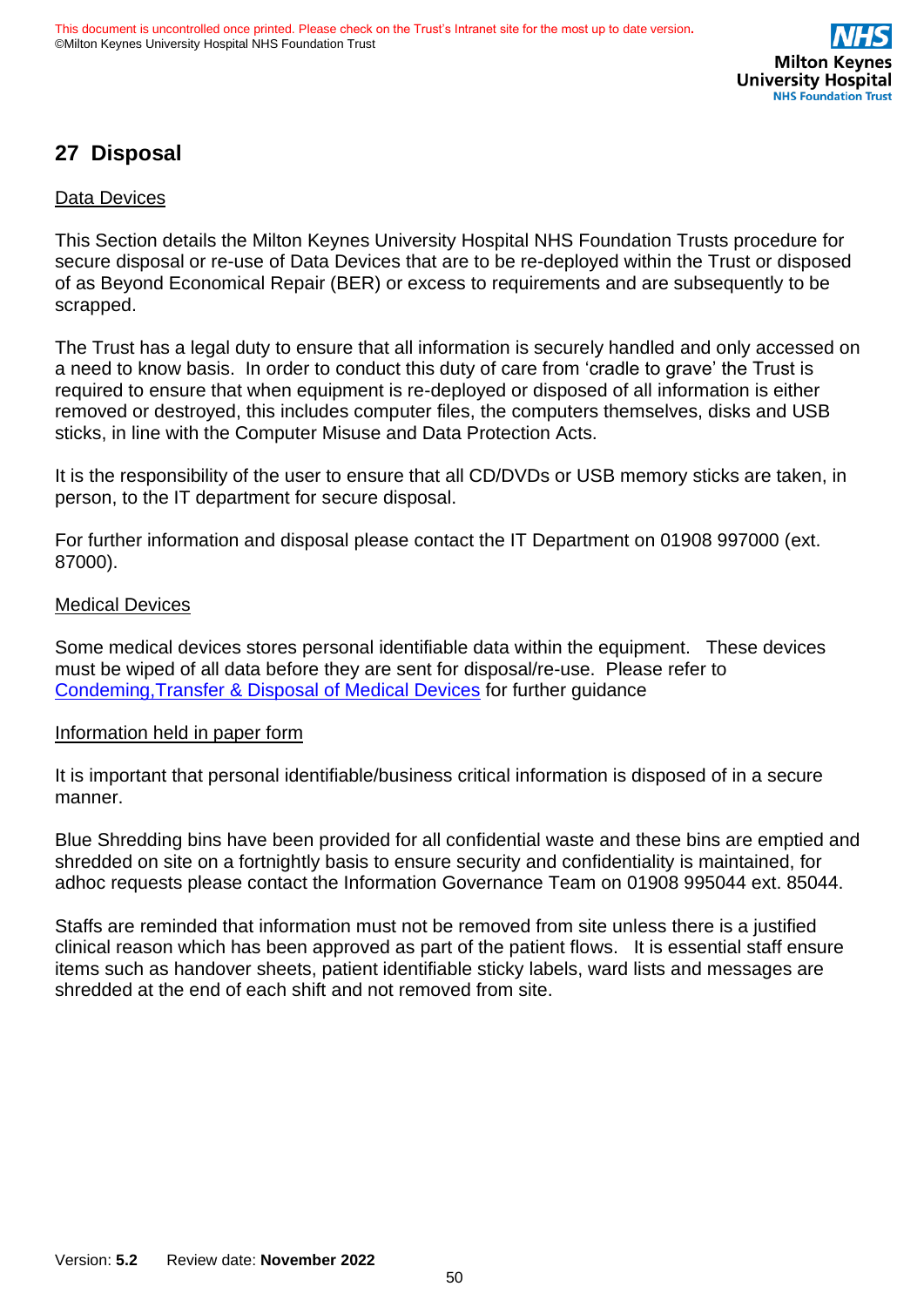# <span id="page-50-0"></span>**28 Retention of Records**

Milton Keynes University Hospital NHS Foundation Trust recognises the need for robust governance around the retention and storage of records and therefore adopts the Department of Health's "Records Management Code of Practice" to ensure that our information remains available, confidential and up to date at all times.

This policy covers both clinical and non clinical records.

Details of this policy can be found at [Records Management Code of Practice -](https://gbr01.safelinks.protection.outlook.com/?url=https%3A%2F%2Fwww.nhsx.nhs.uk%2Finformation-governance%2Fguidance%2Frecords-management-code%2F&data=04%7C01%7CLouise.Sim%40mkuh.nhs.uk%7C4d13ba61a8cb40b45f0308d957e54096%7Ce96dd0a15d474a949e4a5c1056daa82c%7C0%7C0%7C637637464407378290%7CUnknown%7CTWFpbGZsb3d8eyJWIjoiMC4wLjAwMDAiLCJQIjoiV2luMzIiLCJBTiI6Ik1haWwiLCJXVCI6Mn0%3D%7C1000&sdata=j7WFp9ank%2BCXBCl7%2BA7Q2WM%2BcQERxCa%2BrISPy1J2nOo%3D&reserved=0) NHSX

### <span id="page-50-1"></span>**29 Audits**

All clinical audits must adhere to NHS information governance policies and standards. Audits should pay special attention to the Data Protection Act 2018/GDPR and the Caldicott Principles (1997). This means, for example, that data should be:

- Processed lawfully, fairly and in a transparent manner
- Collected for specified, explicit and legitimate purposes
- Adequate, relevant and limited to what is necessary
- Accurate and, where necessary, kept up to date
- Kept in a form which permits identification of data subjects for no longer than is necessary
- Processed in a manner that ensures appropriate security of the personal

The Trust expects all staff involved in clinical audit to follow the above principles and to ensure that patient-related data is collected, stored and reported on in a non-identifiable manner. No data should be collected until the audit proposal is approved.

Data collected for audit purposes should be disposed of in a secure manner in line with the Trust Health Records policy when the relevant group has ratified the report emanating from the data as final.

Data collected for audit purposes is considered to be Trust (not personal) property. Thus, where an individual undertaking an audit leaves post prior to completion of data collection/report writing, the data should be transferred to the Compliance & Audit Manager /Clinical Governance Department or keep them informed of any alternative arrangements that have been made.

When presenting data within a report, it is generally appropriate to display by, for example, ward or team. However, the Trust considers it inappropriate to name – or otherwise seek to identify – individual staff within an audit report (the purpose of clinical audit being quality assurance and improvement, not performance management).

When finally approved, clinical audit reports are placed on the Clinical Governance Department pages of the MKHFT Staff Intranet. These pages are maintained by the Clinical Governance Department and uploaded on a Read Only basis. Reports remain available on these pages for a five year period in line with Department of Health Records Management: NHS Code of Practice parts 1 (2006) & 2 (2009).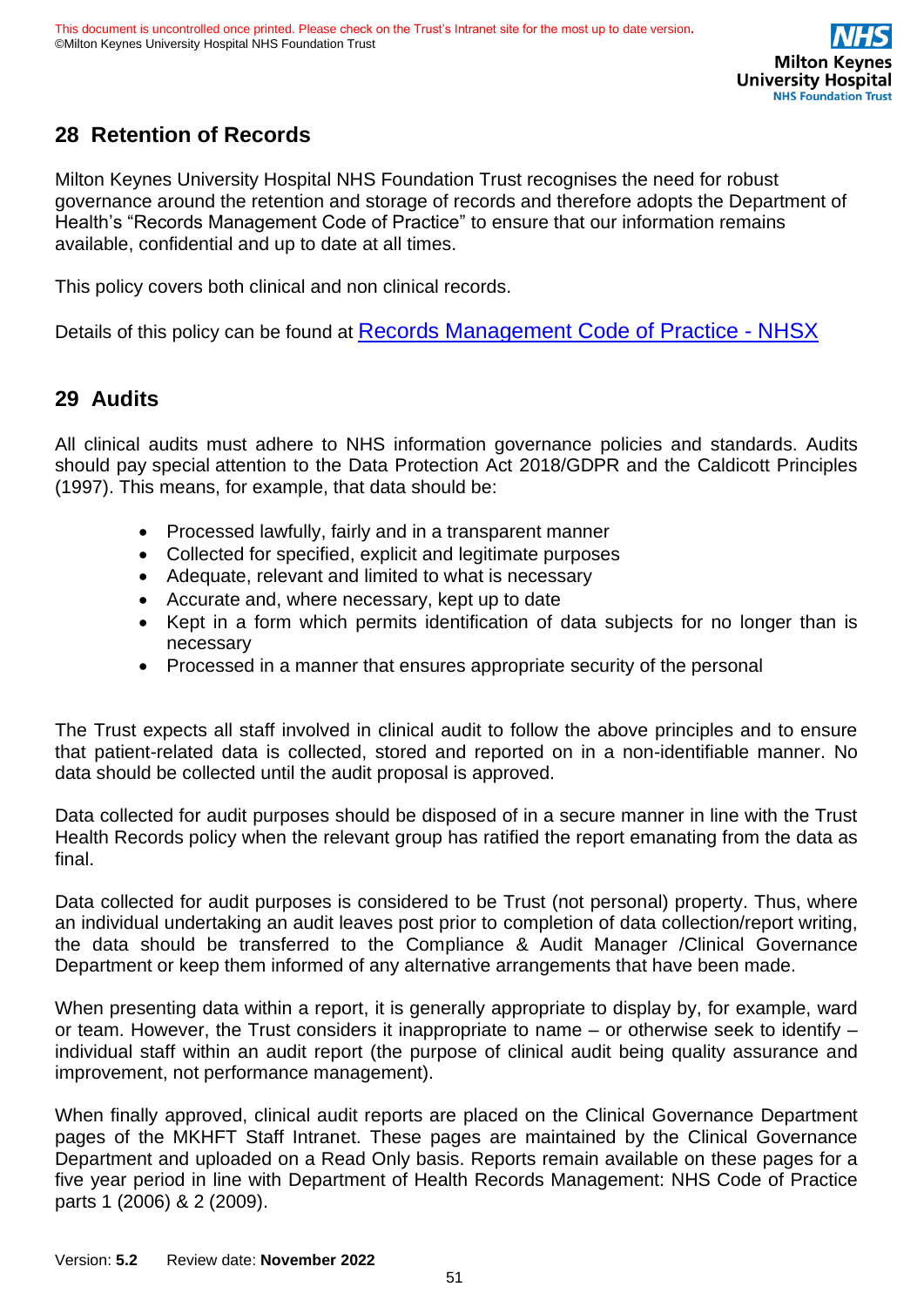

# <span id="page-51-0"></span>**30 Breaches of this Policy**

Any breach of this policy may result in the Trust's disciplinary policy being invoked. This may lead to suspension and dismissal.

# <span id="page-51-1"></span>**31 Relevant acts of Law & Best Practice**

The Trust is obliged to abide by all relevant UK and European Union legislation. The requirement to comply with this legislation will be devolved to employees and agents of the Trust, who may be held personally accountable for any breaches of security for which they may be held responsible. The Trust will comply with the following legislation and other applicable legislation as appropriate:

### **The Privacy and Electronic Communications Regulations (PECR)**

They are derived from European law and implement the European Directive also known as 'the e-privacy Directive'.

The e-privacy Directive complements the existing data protection regime and sets out more-Specific privacy rights on electronic communications. It recognises that widespread public access to digital mobile networks and the internet opens up new possibilities for businesses and users, but also new risks to their privacy.

PECR sits alongside the Data Protection Act 2018. They give people specific privacy rights in relation to electronic communications.

### **PECR will apply if you:**

- Market by phone, email, text or fax;
- Use cookies or a similar technology on your website; or
- Compile a telephone directory (or a similar public directory).

#### **Human Rights Act 2000**

This Act became law on 2 October 2000. It binds public authorities including Health Authorities, Trusts, Primary Care Groups and individual doctors treating NHS patients to respect and protect an individual's human rights. This will include an individual's right to privacy (under Article 8) and a service user's right to expect confidentiality of their information at all times.

Article 8 of the Act provides that 'everyone has the right to respect for his private and family life, his home and his correspondence'. However, this article also states 'there shall be no interference by a public authority with the exercise of this right except as is in accordance with the law and is necessary in a democratic society in the interests of national security, public safety, or the economic well-being of the country, for the prevention or disorder or crime, for the protection of health or morals, or for the protection of the rights and freedoms of others'.

Each organisation must act in a way consistent with these requirements. It must take individuals rights into account when sharing personal information about them.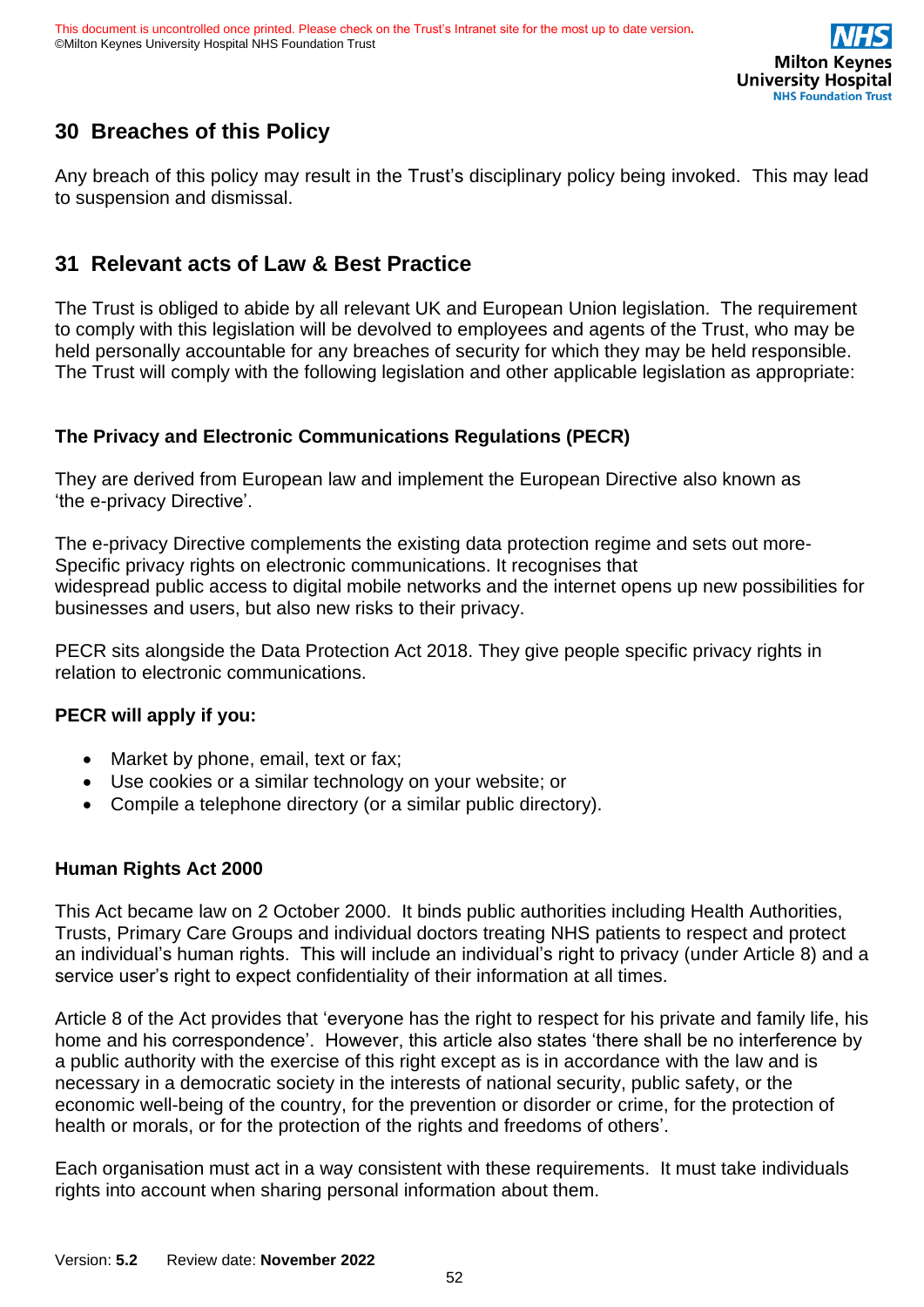

### **Freedom of Information Act 2000**

This Act came into force in November 2000 and will be fully in force by November 30<sup>th</sup> 2005. The Information Commissioner (previously the Data Protection Commissioner) will oversee the implementation of this Act. This Act gives individuals rights of access to information held by public authorities. Further information will be available as implementation progresses.

#### **Regulation of Investigatory Powers Act 2000**

This Act combines rules relating to access to protected electronic information as well as revising the 'Interception of Communications Act 1985'. The Act aims to modernise the legal regulation of interception of communications in the light of the Human Rights laws and rapidly changing technology.

#### **Crime and Disorder Act 1998**

This Act introduces measures to reduce crime and disorder, including the introduction of local crime partnerships around local authority boundaries to formulate and implement strategies for reducing crime and disorder in that local area.

The Act allows disclosure of person identifiable information to the Police, Local Authorities, Probation Service or the Health Service but only if the purposes are defined within the Crime and Disorder Act. The Act does not impose a legal requirement to disclose/exchange person identifiable information and responsibility for disclosure rests with the organisation holding the information. There should be a Crime and Disorder Protocol governing the disclosure/exchange and use of personal information within a local authority boundary agreed and signed by all involved agencies and organisations.

#### **The Computer Misuse Act 1990**

This Act makes it a criminal offence to access any part of a computer system, programs and/or data that a user is not entitled to access. Each organisation will issue each user an individual user id and password which will only be known by the individual they relate to and must not be divulged/misused by other staff. This is to protect the employee from the likelihood of their inadvertently contravening this Act.

Each organisation will adhere to the requirements of the Computer Misuse Act 1990 by ensuring staff are made aware of their responsibilities regarding the misuse of computers for personal gain or other fraudulent activities. Any member of staff found to have contravened this Act will be considered to have committed a disciplinary offence and be dealt with accordingly.

#### **The Access to Health Records 1990**

This Act gives patient's representatives right of access to their manually held health records, in respect of information recorded on or after 1 November 1991. This Act is only applicable for access to deceased person's records. All other requests for access to information by living individuals are provided under the access provisions of the Data Protection Act 1998.

#### **Access to Medical Reports Act 1988**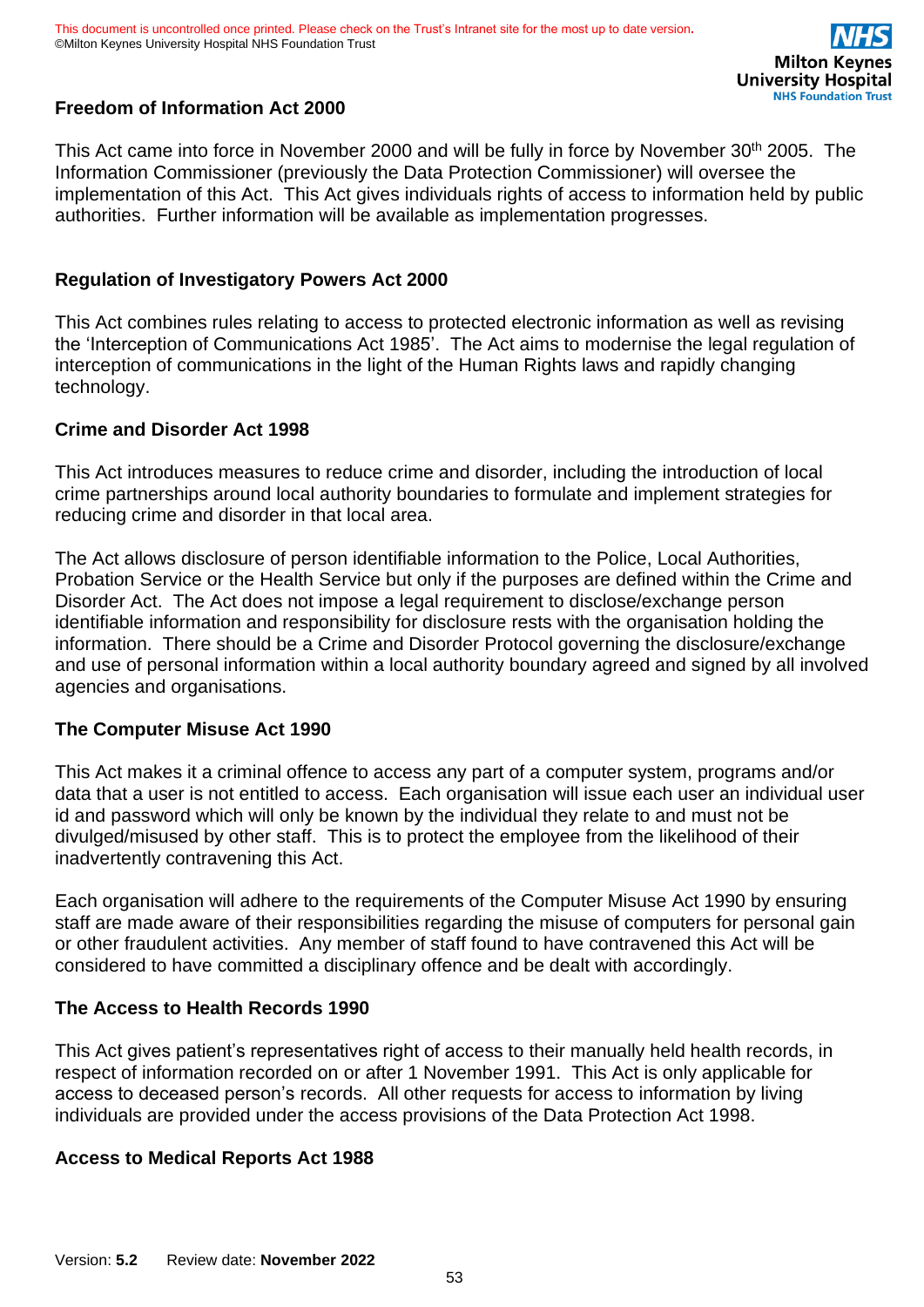This Act allows those who have had a medical report produced for the purposes of employment and/or insurance to obtain a copy of the content of the report prior to it being disclosed to any potential employer and/or prospective insurance company.

### **Health and Social Care Act (2000)**

### **Copyright, Designs and Patents Act 1988 (as amended by the Copyright (Computer programs) Regulations 1992)**

#### **The NHS Care Record Guarantee**

The Care Record Guarantee sets out twelve high-level commitments for protecting and safeguarding patient information, particularly in regard to patients' rights to access their information, how information will be shared both within and outside of the NHS, and how decisions on sharing information will be made.

#### **NHS Code of Practice**

The NHS Code of Practice provides the basis for reliable and effective information security management by NHS organisations, and is equally applicable to those organisations that may share in NHS information resources of all kinds. This Code of Practice is an integral component within the overall NHS Information Governance Program.

#### **NHS GUIDANCE**

### **The NHS IM&T Security Manual Ensuring Security & Confidentiality in NHS Organisations**

Provides detailed instructions for NHS bodies to comply with security requirements to protect an individual's confidentiality and the security of Trust information systems.

#### **The Protection & Use of Patient Information**

Gives NHS bodies guidance concerning the use and protection necessary for patient information. It also considers ways of obtaining and using patient information to comply with Data Protection legislation, current and planned.

#### **Caldicott Guardians & Implementing the Caldicott Standard into Social Care**

Provides guidelines relating to sharing of patient identifiable information and promotes the appointment of a senior health professional to oversee the implementation of the guidance.

#### **For the Record**

Provides guidance to improve the management of NHS records explains the requirements to select records for permanent preservation, lists suggested minimum requirements for records retention and applies to all information, regardless of the media, applicable to all personnel within the NHS such as patients, employees, volunteers etc.

#### **Information Security Standards**

This is the accepted industry standard for Information Management and Security. This standard has been adopted by the NHSE and all NHS organisations now have to ensure compliance with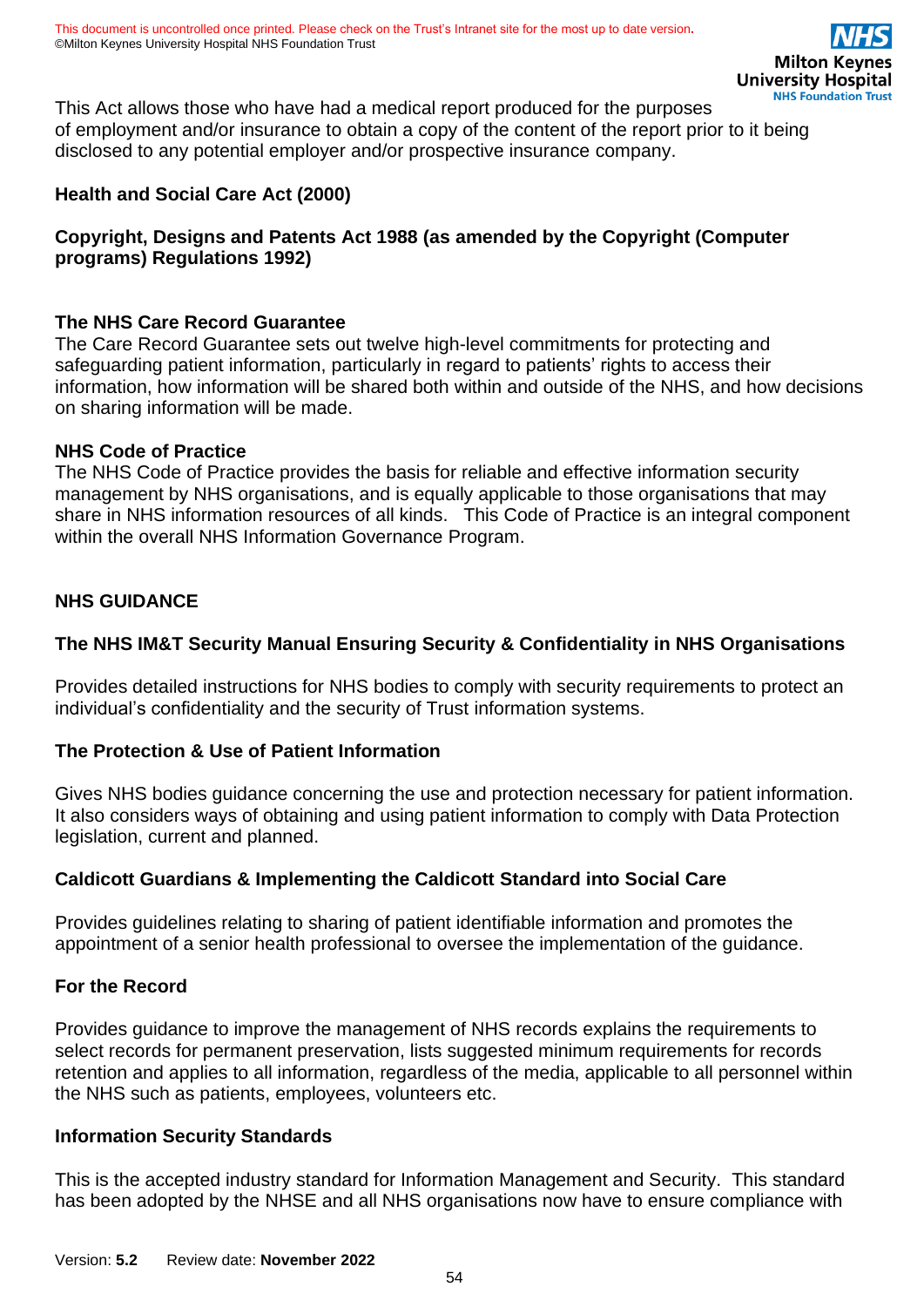these requirements. It is also a legal requirement under the notification and principle 7 of the Data Protection Act.

# <span id="page-54-0"></span>**32 Contact IG Team**

| Information Governance Manager/DPO                                              | 85041/ Bleep 1503 |
|---------------------------------------------------------------------------------|-------------------|
| Deputy Information Governance/Security Manager                                  | 85045             |
| Information Governance Officer                                                  | 85044             |
| Information Governance Officer<br>(Freedom of Information)                      | 85043             |
| Information Governance Administrator<br>(Access to Health Records - Solicitors) | 85042             |
| Information Governance Administrator                                            | 85046             |
| (Access to Health Records - Patients)                                           |                   |

### <span id="page-54-1"></span>**Document review history**

| <b>Version number</b> | <b>Review date</b> | <b>Reviewed by</b>                      | <b>Changes made</b>                                                           |
|-----------------------|--------------------|-----------------------------------------|-------------------------------------------------------------------------------|
| 01                    | January 2014       | <b>Dawn Budd</b>                        | New Policy -<br>combining all IG<br>policies                                  |
| 02                    | January 2015       | <b>Dawn Budd</b>                        | <b>Amendment to include</b><br>the PIA & SAA                                  |
| 03                    | <b>Sept 2015</b>   | <b>Dawn Budd</b>                        | Minor amendments <i>i.e.</i><br>logo, telephone<br>numbers                    |
| 04                    | October 2016       | <b>Dawn Budd</b>                        | <b>Addition of What's App</b>                                                 |
| 4.1                   | January 2016       | <b>Dawn Budd</b>                        | Minor amendments -<br>typo's                                                  |
| 4.2                   | December 2017      | <b>Dawn Budd</b>                        | <b>Minor amendment -</b><br>encryption                                        |
| 5.                    | <b>March 2018</b>  | <b>Dawn Budd</b><br><b>Heidi Walker</b> | <b>Full overview of policy</b><br>for the DPA 2018 inc<br><b>GDPR</b>         |
| 5.1                   | <b>May2019</b>     | <b>Dawn Budd</b>                        | Minor changes to<br>incorporate the new<br>toolkit and remove the<br>old one. |

<span id="page-54-2"></span>Consultation History

| <b>Stakeholders</b><br>Name/Board | Area of<br><b>Expertise</b> | <b>Date</b><br><b>Sent</b> | <b>Date</b><br><b>Received</b> | <b>Comments</b>   | <b>Endorsed</b><br>Yes/No |
|-----------------------------------|-----------------------------|----------------------------|--------------------------------|-------------------|---------------------------|
| Information                       |                             | $3 - 2 - 14$               | $11 - 2 - 14$                  | Minor             |                           |
| Governance                        |                             |                            | $14 - 2 - 14$                  | <b>Amendments</b> |                           |
| Геаm                              |                             |                            |                                |                   |                           |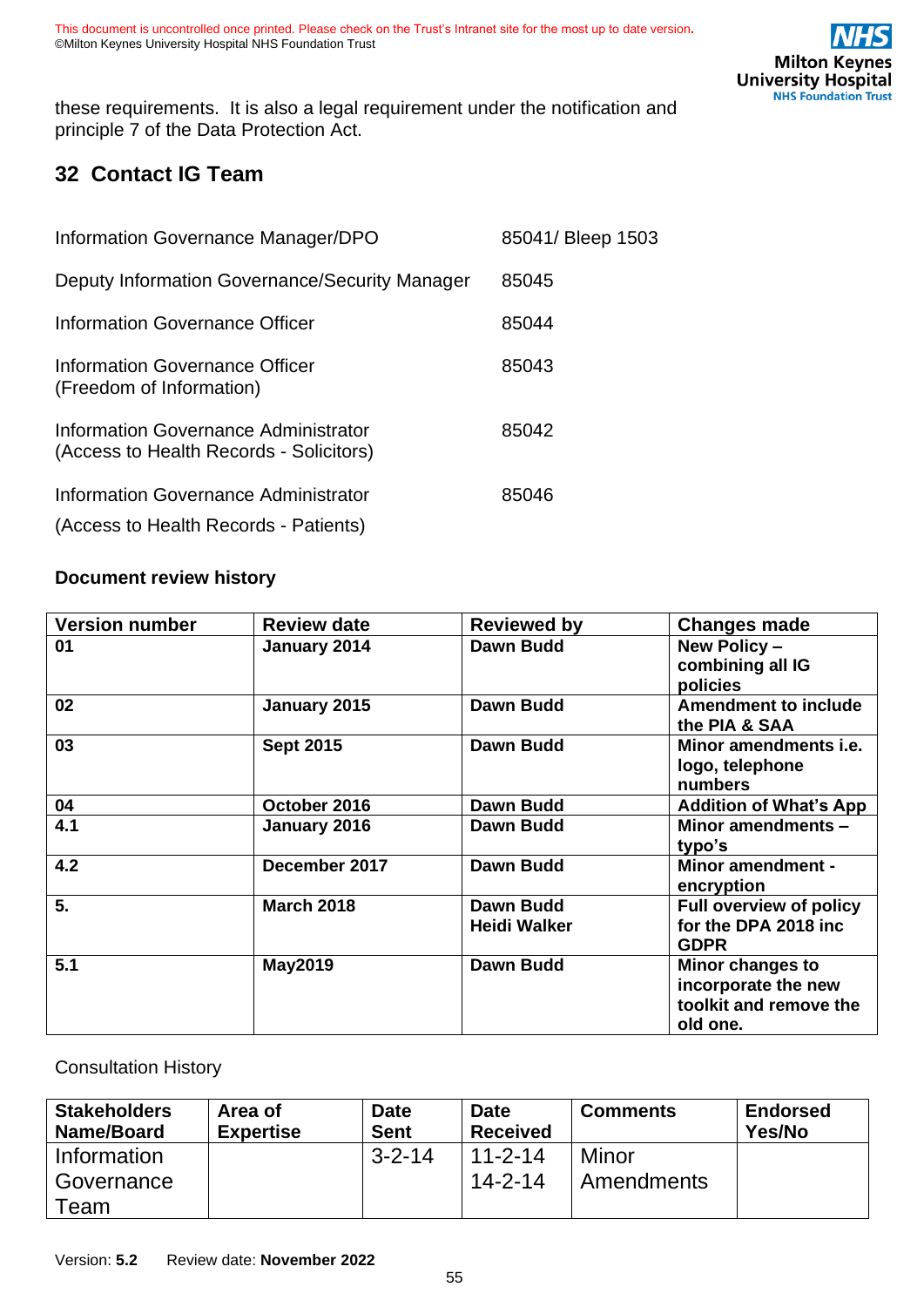

|                           |                                                  |                    |                 |                                                                                 | <b>NHS Foundation Trust</b> |
|---------------------------|--------------------------------------------------|--------------------|-----------------|---------------------------------------------------------------------------------|-----------------------------|
| Information<br>Governance |                                                  | $11 - 2 - 14$      | $20 - 2 - 14$   | <b>Minor</b><br>Amendments                                                      |                             |
| Steering<br>Group         |                                                  |                    |                 |                                                                                 |                             |
| IT                        |                                                  | $3 - 2 - 14$       | $4 - 2 - 14$    | <b>Minor</b><br>Amendments                                                      |                             |
| Data Quality              |                                                  | $3 - 2 - 14$       |                 |                                                                                 |                             |
| <b>IGSG</b>               | Information<br>Governance                        | $22 - 1 - 15$      | $23 - 1 - 15$   | <b>Amendments</b><br>to include PIA<br>& SAA                                    |                             |
| <b>IGSG</b>               | Information<br>Governance                        |                    |                 |                                                                                 |                             |
| Dawn Budd                 | Information<br>Governance                        | Jan<br>2016        | <b>Jan 2016</b> | Minor<br>Amendments                                                             |                             |
| Dawn Budd                 | Information<br>Governance                        | <b>Dec</b><br>2017 | Dec 2017        | <b>Minor</b><br>Amendments                                                      |                             |
| <b>IGSG</b>               | Data<br>Protection/Inf<br>ormation<br>Governance | March<br>2018      |                 | <b>Full overview</b><br>of policy for the<br><b>DPA 2018 inc</b><br><b>GDPR</b> |                             |
| <b>TEG</b>                | Information<br>Governance                        | Jan<br>2021        | <b>Feb 2021</b> | <b>Minor</b><br>Amendments                                                      |                             |

#### <span id="page-55-0"></span>**Audit and monitoring**

| <b>Document Audit and Monitoring Table</b> |                                                                                                                         |  |  |  |
|--------------------------------------------|-------------------------------------------------------------------------------------------------------------------------|--|--|--|
| <b>Monitoring requirements:</b>            | a) Compliance with information governance agenda across the<br>organisation. Ensure training is undertaken by all staff |  |  |  |
| <b>Monitoring Method:</b>                  | a) Reports and audits and IG Toolkit                                                                                    |  |  |  |
| <b>Monitoring prepared by:</b>             | a) Information Governance Steering Group                                                                                |  |  |  |
| <b>Monitoring presented to:</b>            | a) Management Board<br>b) Trust Board<br>c) Audit Committee                                                             |  |  |  |
| <b>Frequency of</b><br>presentation:       | a) Annually                                                                                                             |  |  |  |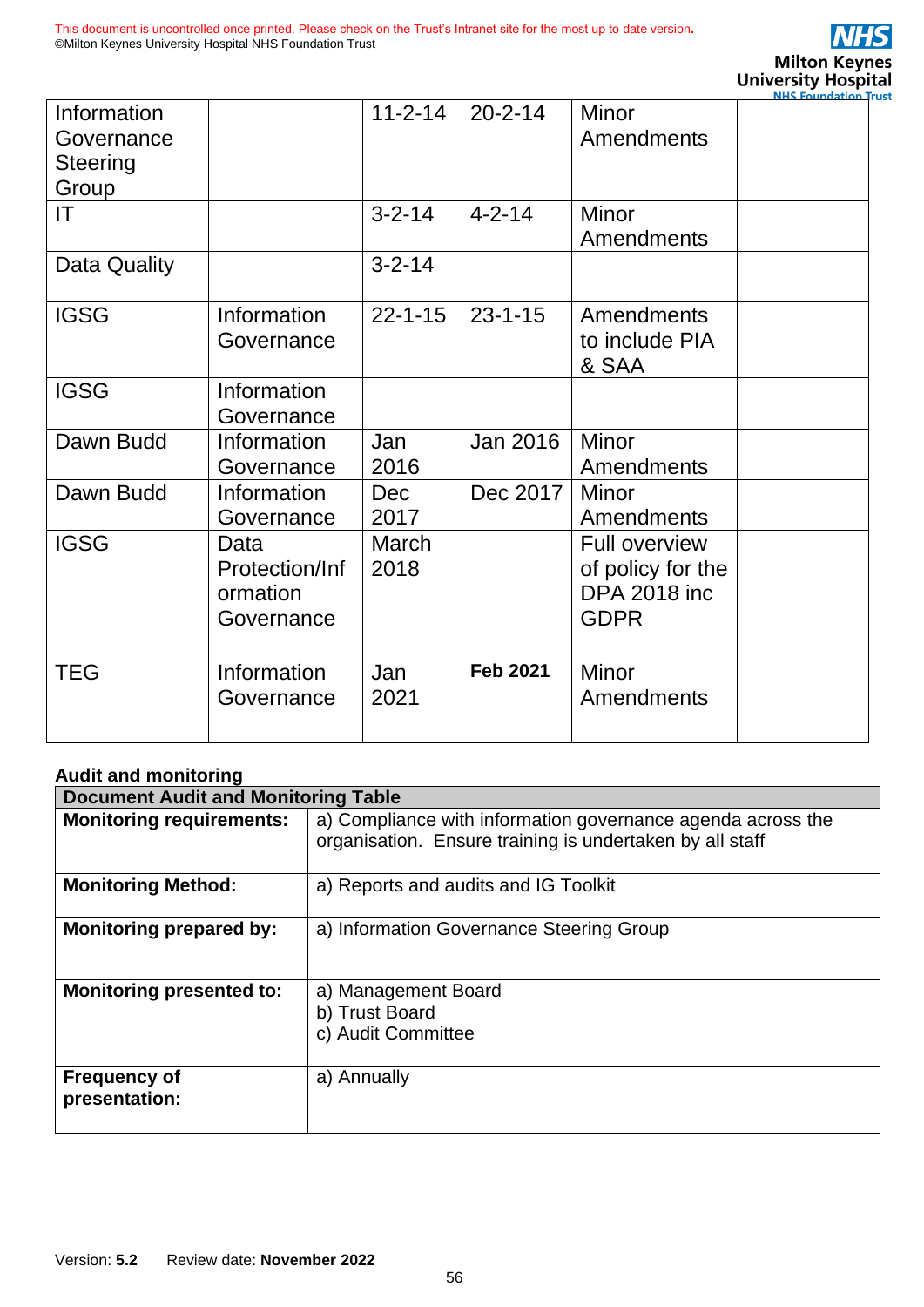#### <span id="page-56-0"></span>**Equality Impact Assessment**

As part of its development, this policy and its impact on equality has been reviewed. The purpose of the assessment is to minimise and if possible remove any disproportionate impact on the grounds of race, gender, disability, age, sexual orientation, religion or belief, pregnancy and maternity, gender reassignment or marriage and civil partnership. No detriment was identified.

| <b>Equality Impact Assessment</b>                                                   |                                         |                 |                              |                                                |
|-------------------------------------------------------------------------------------|-----------------------------------------|-----------------|------------------------------|------------------------------------------------|
| <b>Division</b>                                                                     | Corporate                               |                 | <b>Department</b>            | <b>Information Governance</b>                  |
| <b>Person</b><br>completing the<br><b>EqlA</b>                                      |                                         |                 | <b>Contact No.</b>           |                                                |
| <b>Others</b><br>involved:                                                          |                                         |                 | Date of<br>assessment:       | 15/05/2018                                     |
| <b>Existing</b><br>policy/service                                                   | <b>Information Governance</b><br>Policy |                 | <b>New</b><br>policy/service | <b>Information Governance</b><br><b>Policy</b> |
|                                                                                     |                                         |                 |                              |                                                |
| Will patients, carers, the public<br>or staff be affected by the<br>policy/service? |                                         | <b>Staff</b>    |                              |                                                |
| If staff, how many/which groups<br>will be effected?                                |                                         | All staff       |                              |                                                |
|                                                                                     |                                         |                 |                              |                                                |
| <b>Protected</b><br>characteristic                                                  | Any impact?                             | <b>Comments</b> |                              |                                                |
| Age                                                                                 | <b>NO</b>                               |                 |                              |                                                |
| <b>Disability</b>                                                                   | <b>NO</b>                               |                 |                              |                                                |
| Gender<br>reassignment                                                              | <b>NO</b>                               |                 |                              |                                                |
| Marriage and<br>civil partnership                                                   | <b>NO</b>                               |                 |                              |                                                |
| Pregnancy and<br>maternity                                                          | <b>NO</b>                               |                 |                              |                                                |
| Race                                                                                | <b>NO</b>                               |                 |                              |                                                |
| Religion or belief                                                                  | <b>NO</b>                               |                 |                              |                                                |
| Sex                                                                                 | <b>NO</b>                               |                 |                              |                                                |
| Sexual<br>orientation                                                               | <b>NO</b>                               |                 |                              |                                                |
|                                                                                     |                                         |                 |                              |                                                |
| What consultation method(s)<br>have you carried out?                                |                                         |                 |                              |                                                |